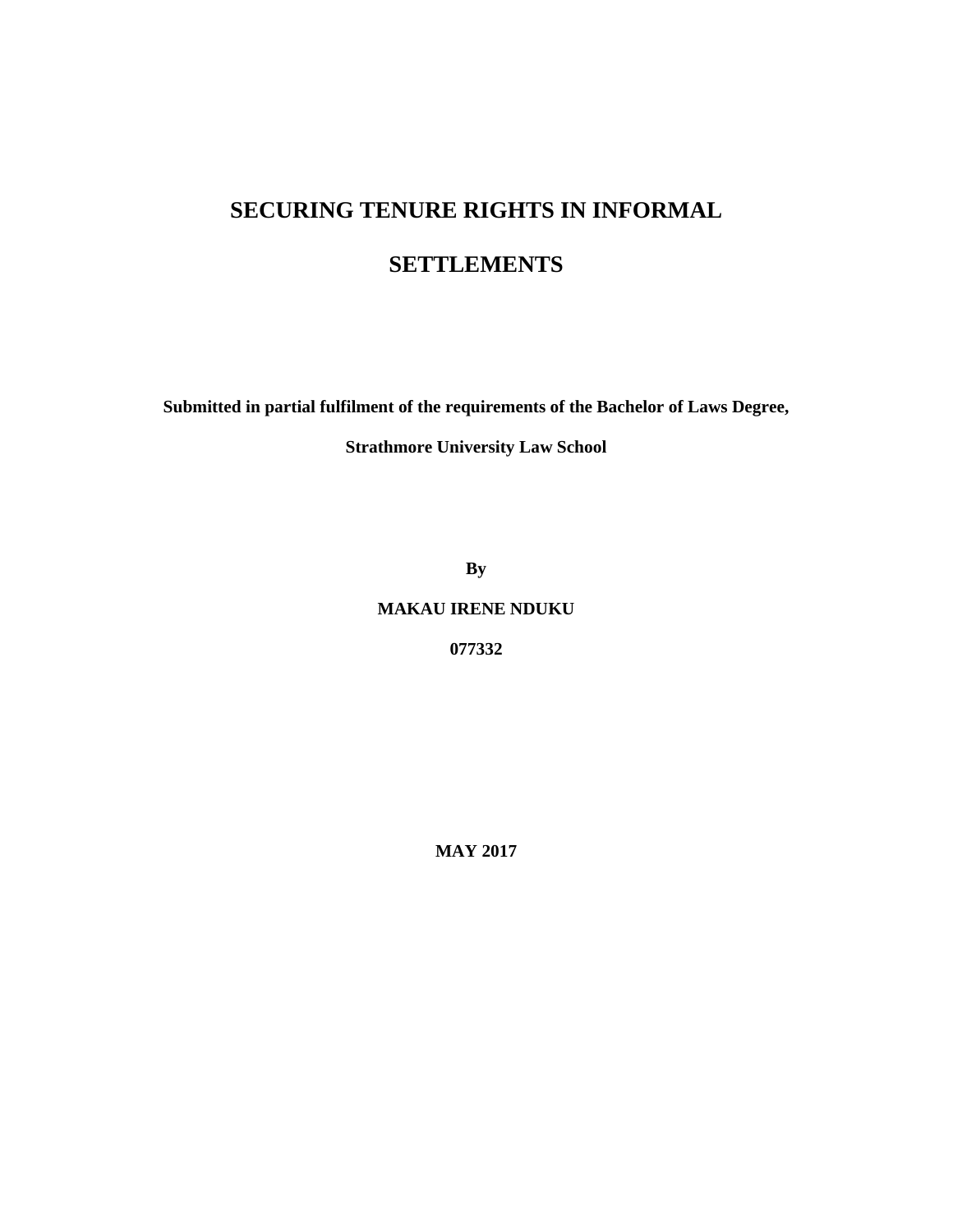## **Declaration**

I, MAKAU IRENE NDUKU, do hereby declare that this research is my original work and that to the best of my knowledge and belief, it has not been previously, in its entirety or in part, been submitted to any other university for a degree or diploma. Other works cited or referred to are accordingly acknowledged.

Signed: ....................................................................... Date: ..........................................................................

This dissertation has been submitted for examination with my approval as University Supervisor.

Dr. David Sperling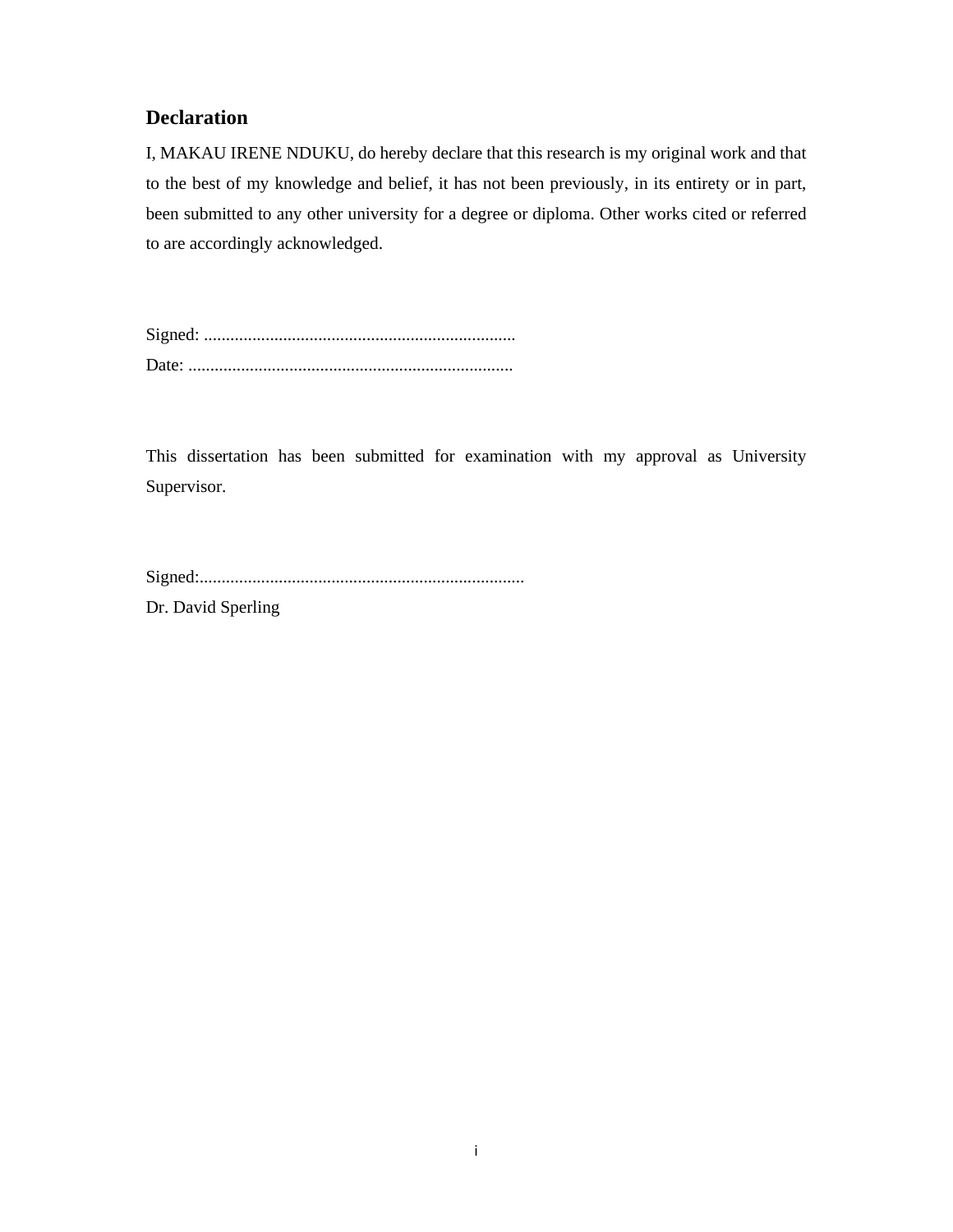## **ACKNOWLEDGEMENT**

I would like to thank the Almighty for the blessings that I received that enabled me to complete this research. This dissertation would also have been a veritable maze if not for the guidance of my humble and dedicated supervisor Dr. David Sperling.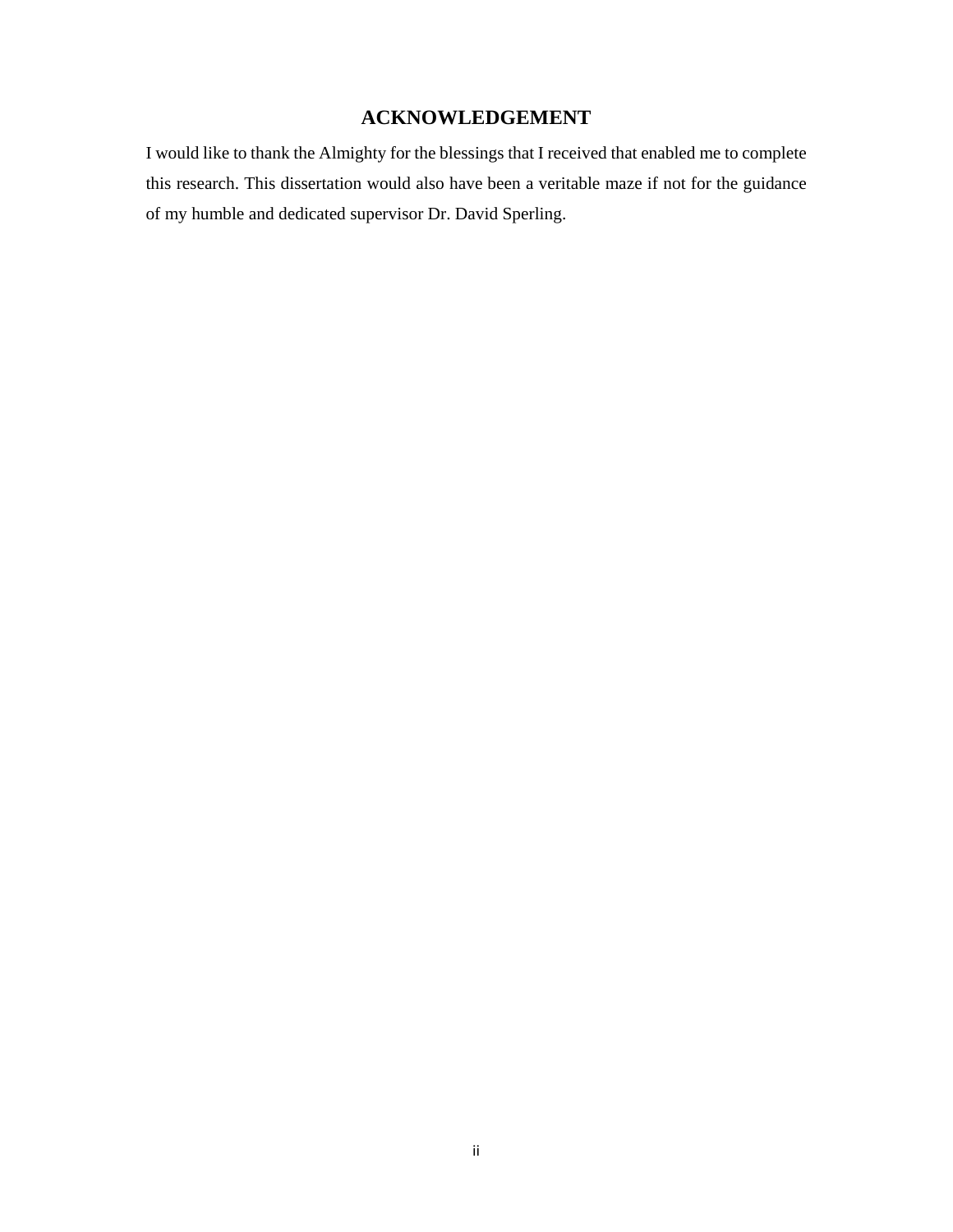## **ABSTRACT**

The Constitution of Kenya provides that every citizen has the right to property. The provision ensures that an individual or group of people that acquire land have the protection to own this property if acquired lawfully. Individuals living in informal settlements then have a right to have property when acquired through proper means.

Even though there are processes in progress to address the issue of securing tenure rights in informal settlements by the government. It is insufficient as there is a shift from many land laws to a more harmonized legal framework there is still a gap on addressing issues on informal settlements. The lack of security of tenure - in law and practice - makes protection against forced eviction very difficult, leaving the most vulnerable, such as inhabitants of informal settlements, at risk of a range of human rights violations. Therefore, this paper seeks to address how informal settlements can acquire security of land tenure through being categorized as a community. It analyses the theory of the tragedy of the commons and social contracts in relation to informal settlements. Finally, it establishes whether the community land act of 2016 shall be able to accommodate informal settlements to resolve the issue of land tenure.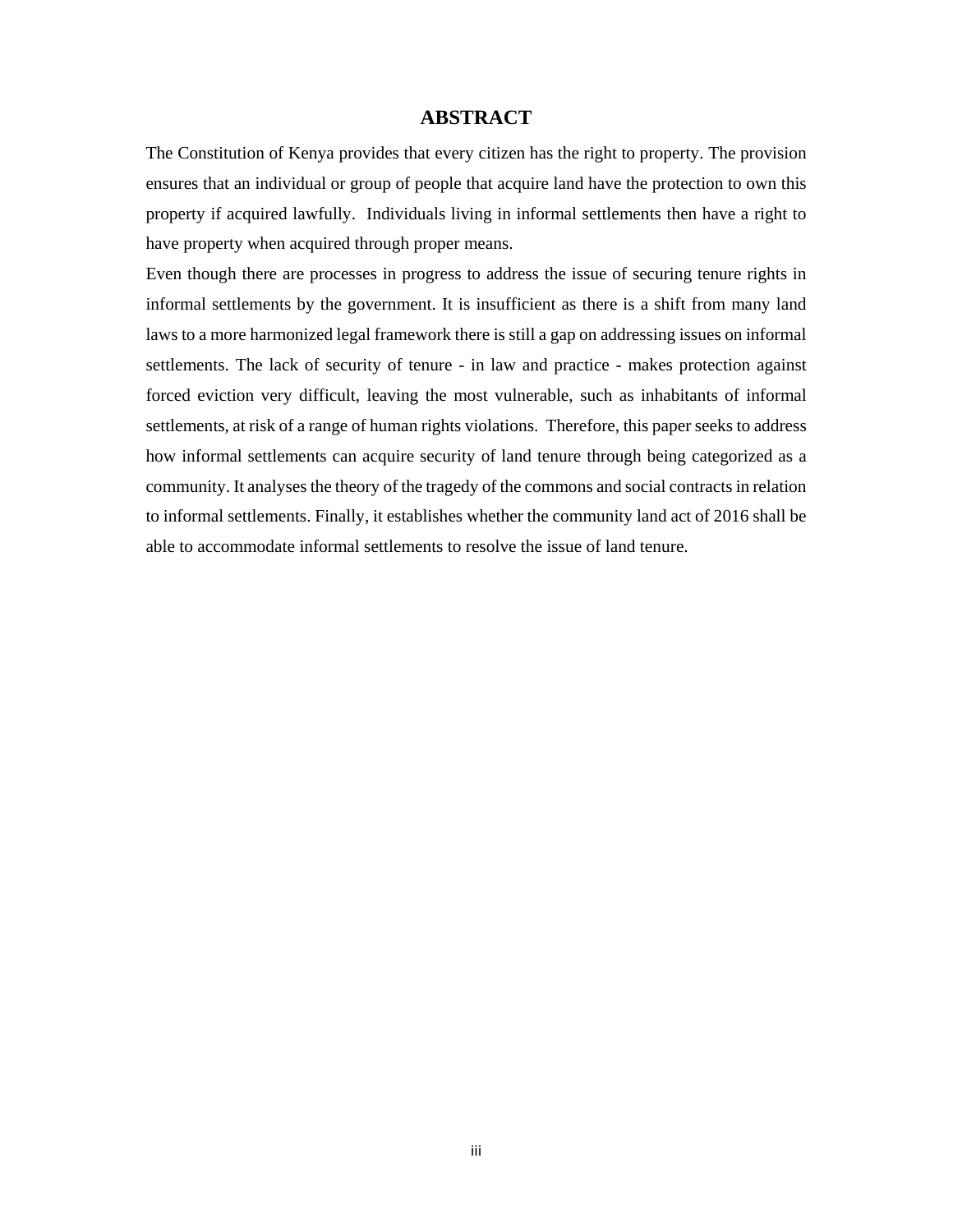## **LIST OF CASES**

Pye (Oxford) ltd v. The United Kingdom (15 November 2005).

*Sangor Osmanet al. v.Municipal Council of Garissa* et al.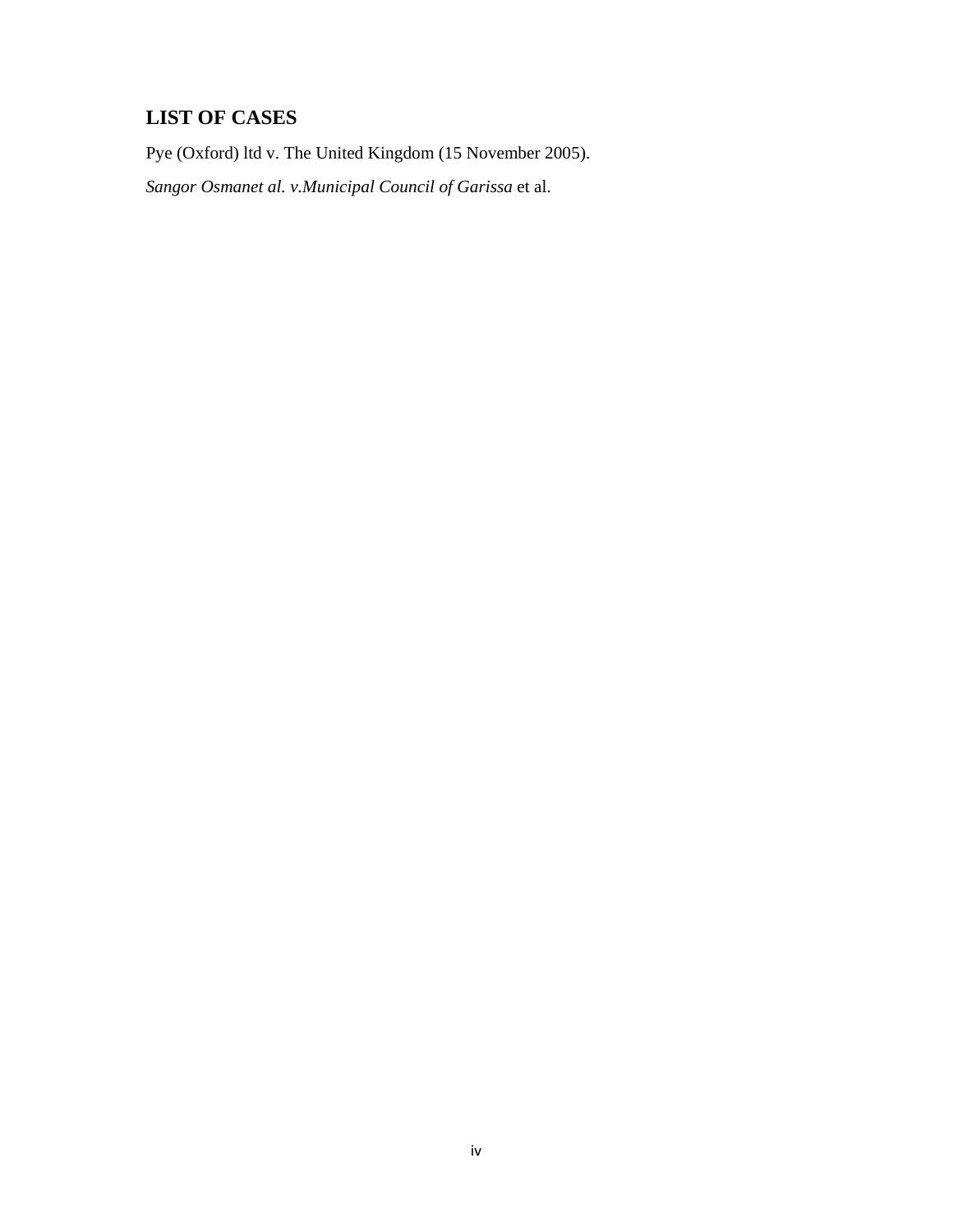## Contents

| 1.0 |                                                                        |
|-----|------------------------------------------------------------------------|
| 1.1 |                                                                        |
| 1.2 |                                                                        |
| 1.3 |                                                                        |
| 1.4 |                                                                        |
| 1.5 |                                                                        |
| 1.6 |                                                                        |
| 1.7 |                                                                        |
|     |                                                                        |
|     |                                                                        |
|     | 2.3 THEORETICAL FRAMEWORK OF LAND TENURE IN INFORMAL SETTLEMENTS.  7   |
|     |                                                                        |
|     | 2.5 THE SOCIAL CONTRACT THEORY IN INFORMAL PROPERTY REGIMES IN KENYA   |
|     |                                                                        |
|     |                                                                        |
|     |                                                                        |
|     |                                                                        |
|     |                                                                        |
|     |                                                                        |
|     |                                                                        |
|     | 3.5 GIVING LIFE TO THE COMMUNITY LAND ACT 2016 IN INFORMAL SETTLEMENTS |
|     |                                                                        |
|     |                                                                        |
|     |                                                                        |
|     |                                                                        |
|     | 3.9 THE EVICTIONS AND RESETTLEMENT PROCEEDURES BILL 2012  21           |
|     |                                                                        |
|     |                                                                        |
|     |                                                                        |
|     | 4.3 THE STATUS OF HOUSING AND INFORMAL SETTLEMENTS IN SOUTH AFRICA  25 |
|     | 4.4 HOUSING LEGISLATIVE AND POLICY FRAMEWORKS IN SOUTH AFRICA25        |
|     |                                                                        |
|     | 4.6 GENERAL OVERVIEW OF THE UPGRADING OF INFORMAL SETTLEMENT           |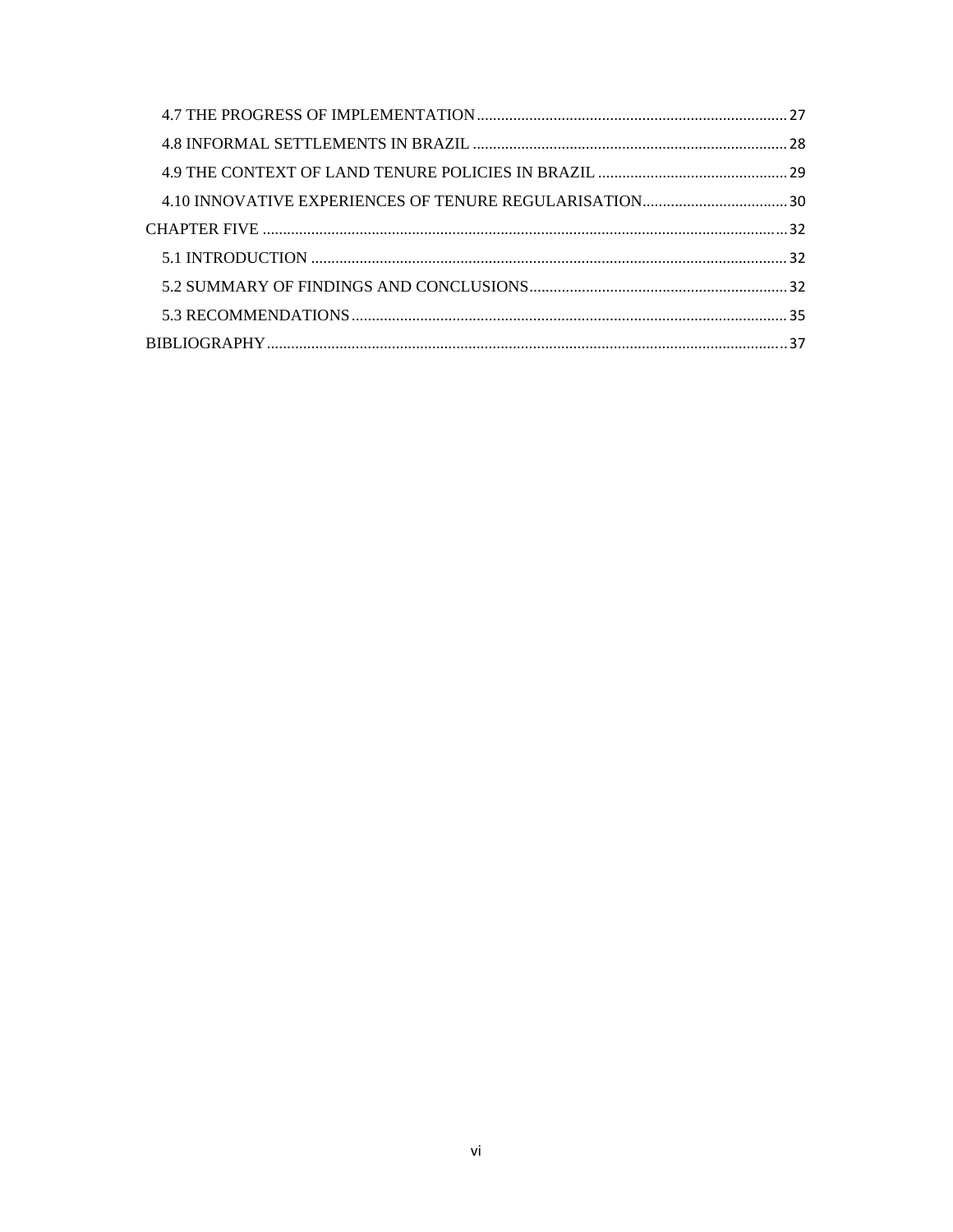## **CHAPTER ONE**

### **1.0BACKGROUND TO THE STUDY**

Rapid urban growth throughout the developing world has outstripped the capacity of cities to provide adequate basic services, such as access to housing, for their citizens.1 As rural-urban migration increases so does the population of informal settlements. These unprecedented rates of urbanization can be linked to massive migratory movements as well as to natural population growth.

Informal settlements, whether on public or private land, are different from squatter settlements: they are formed by the urban poor who lack the necessary funds to acquire housing in urban centres and so build shanty houses to sustain themselves on land they do not own.

Informal settlements and slums are caused by a range of interrelated factors, including population growth and rural-urban migration, lack of affordable housing for the urban poor and weak governance.<sup>2</sup> All these challenges result from rapid urbanization. In Kenya, a major structural change in urban development has taken place during the last 50 years whereby the growth of urban centres in 1962 has gone up from 31 to 91 in 1979 and more than  $250$  in 1999.<sup>3</sup>

According to, the UN-Habitat, the evidence from informal settlements shows a significant link that people living in poverty are trapped in their present situation because they are excluded from the rest of the society.<sup>4</sup> Unfortunately, they are not empowered to allow them to make any significant contribution to community building, pushing the urban centres to the verge of sinking into abyss as the weight of mushrooming informal settlements takes its toll. Informal neighbourhoods usually lack, or are cut off from, basic services and urban infrastructure. Housing may not comply with current planning and building regulations, and is often situated

<sup>1</sup> Cohen, Barney. "Urbanization in developing countries: Current trends, future projections, and key challenges for sustainability." *Technology in society*28.1 (2006): p.64

<sup>2</sup> 'Habitat III: Third United Nations Conference on Housing and Sustainable Urban Development' (2015) 9 Journal of Education for Sustainable Development. Issue Paper No. 22 p.2

<sup>&</sup>lt;sup>3</sup> Mireri C, Water and Sanitation Service Delivery in Kenya in Environment & Sustainable Development: A guide for Higher Education in Kenya Vol II, 2007. Eds. – Waswa, F., Otor, S., Olukoye, D., and Mugendi D., Downtown Printing Works: Nairobi. Pp 110

<sup>4</sup> World Economic and Social Survey (2008)."Underdevelopment, urban squatting, and the state bureaucracy: a case study of Tanzania." Canadian Journal of African Studies, 16, (1): 67-91.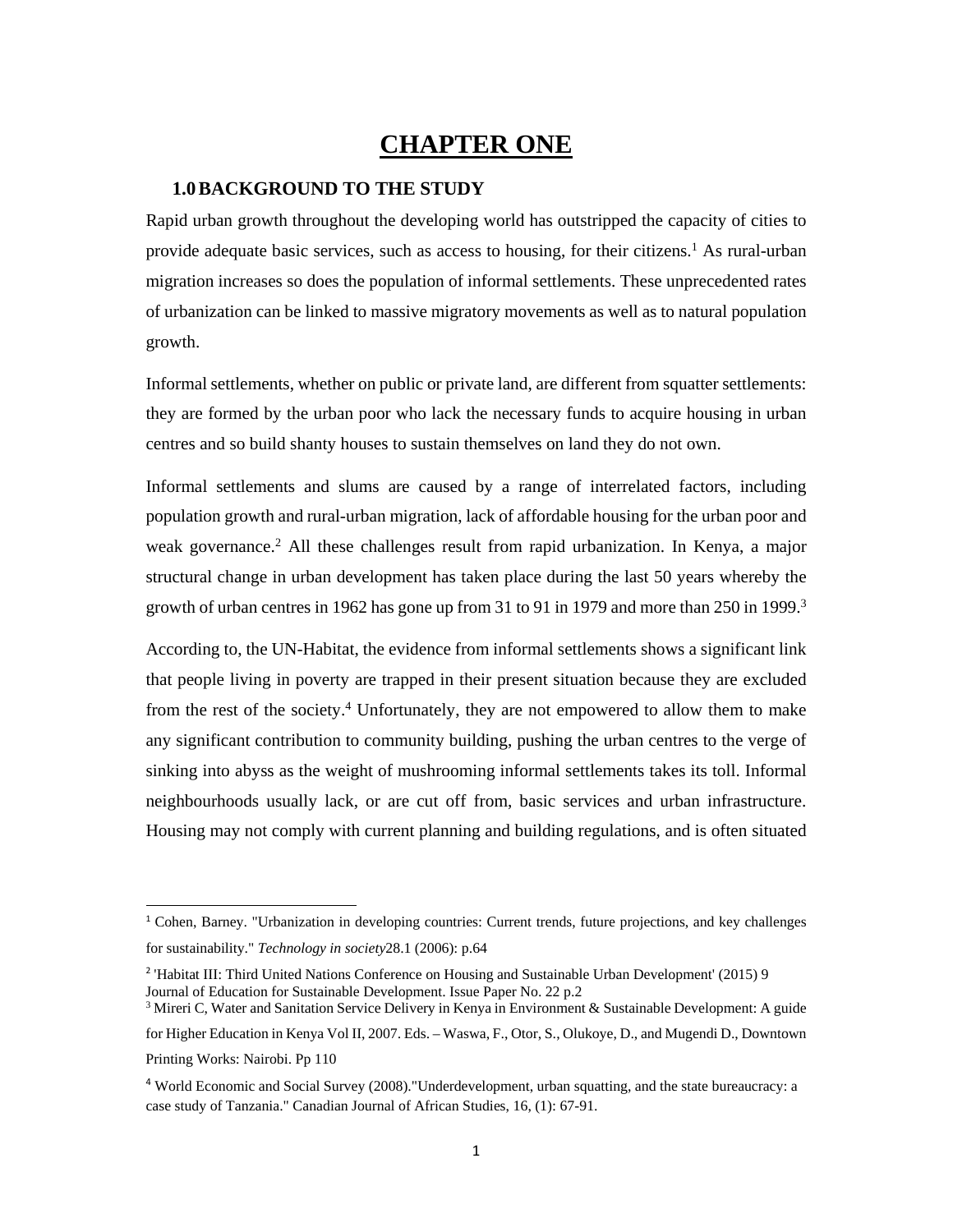in geographically and environmentally hazardous areas.<sup>5</sup> The low quality of housing and the general lack of basic infrastructure, especially sanitation, drainage, access to energy and clean water supply, result in poor social and environmental conditions, high levels of unemployment and low income gives rise to conflicts.6

Kenya is facing an increasing growth of informal settlements in urban centres. As rapid urbanization take its toll, so has the development and growth of informal settlements.7 More than 34% of the total population in Kenya lives in the urban areas and, of this, more than 71% is confined in informal settlements. The annual growth rate of informal settlements in Kenya is 5%, the highest rate in the world, and it is estimated that the rate is likely to double in the next 30 years if positive intervention measures are not put in place.<sup>8</sup>

Local governments tend to lack the required capacity to ensure the development and sustainability of rapidly growing urban centres. This situation is not helped by lack of supporting policies for effective urban planning and improvement at the level of national government.9 The absence of a sound urban planning component leads to social and environmental problems with far reaching effects.<sup>10</sup> Although the Kenyan government has recently drafted strategic plan papers and policies recognizing the existence of informal settlements and the need to improve them, it has not addressed dynamics in land information management issues in the informal settlements and therefore fails to have a blueprint that can help with access to the most essential social services during the general city planning. Land tenure information management in urban informal settlements, for instance, has evolved in response to a need for alternative means of access to land and shelter for the urban poor.<sup>11</sup>

<sup>5</sup> 'Habitat III: Third United Nations Conference on Housing and Sustainable Urban Development' (2015) 9 Journal of Education for Sustainable Development. Issue Paper No. 22 p.1

<sup>6</sup> United Nations, 2006"Strategic monitoring for urban planning in developing countries: some guidelines from British and Dutch experience." International Journal of Information Management, 6: 17-28.

<sup>7</sup> UN-Habitat, (2009). Planning in the Urban Fringe. World Bank.

<sup>8</sup> World Economic and Social Survey (2008)."Underdevelopment, urban squatting, and the state bureaucracy: a case study of Tanzania." Canadian Journal of African Studies, 16, (1): 67-91.

<sup>9</sup> United Nations, 2006"Strategic monitoring for urban planning in developing countries: some guidelines from British and Dutch experience." International Journal of Information Management, 6: 17-28.

<sup>&</sup>lt;sup>10</sup> Beatley, 2000 "The urban planning system in Tanzania: what should be the strategic role of urban planning." The Journal of Building and Land Development, 4, (1): 23-26.

<sup>&</sup>lt;sup>11</sup> Rakodi C. (2002). Politics and performance: the implications of emerging governance arrangements for urban management approaches and information systems. Habitat International, 2(4): 523-547, 2003.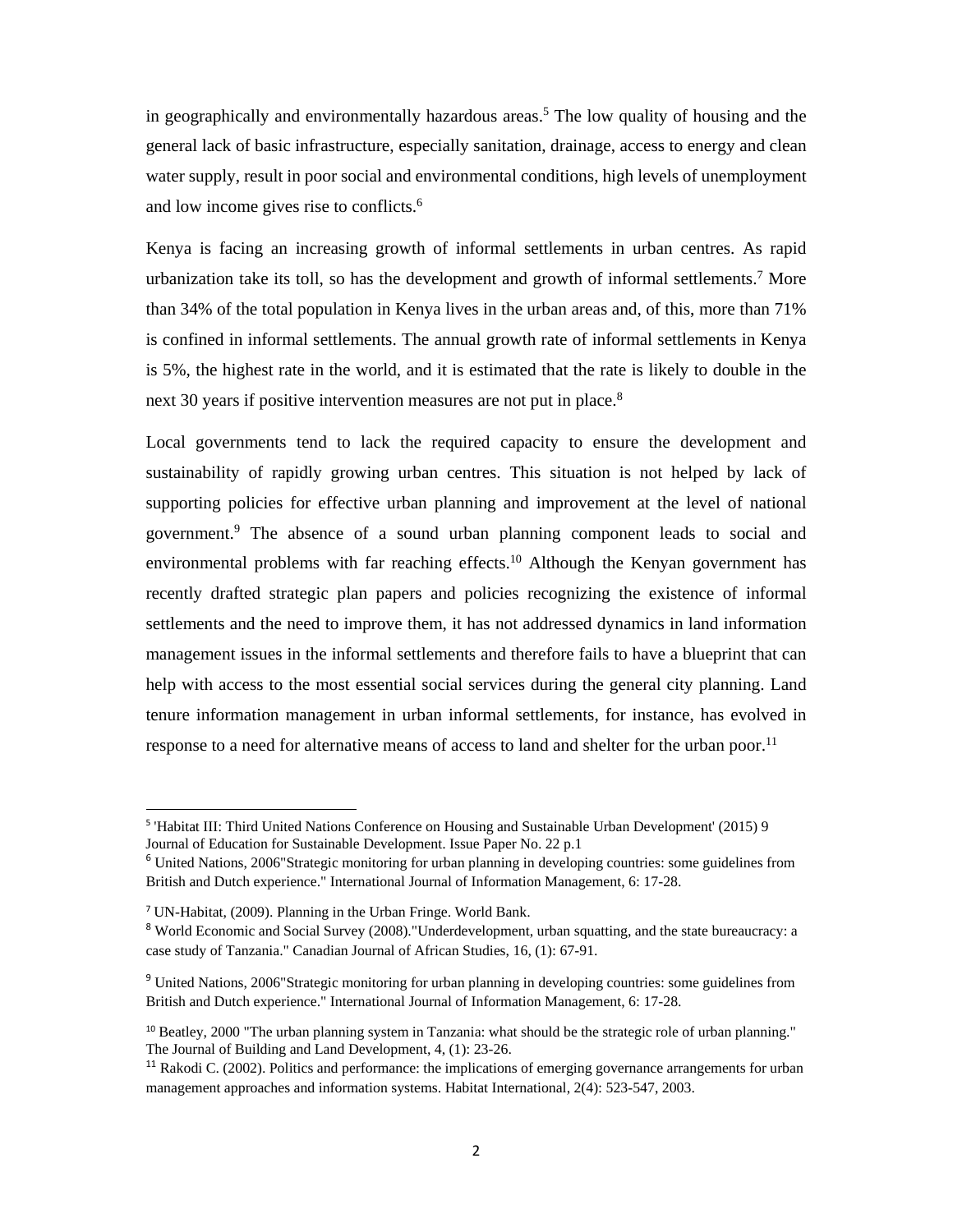### **1.1 STATEMENT OF THE PROBLEM**

Informal settlements are residential areas where inhabitants have no security of tenure vis-àvis the land or dwellings they inhabit, with modalities ranging from squatting to informal rental housing. The fact that residents of informal settlements in Kenya have no security of tenure over the land that they occupy or possess subjects them to the possibility of eviction and having to live in circumstances that are degrading to the human life. Securing land tenure rights in informal settlements is a problem that many third world countries face, not just Kenya. In Kenya, the government has focused on preventing evictions, arguing in favour of the right to housing, working towards upgrading the living conditions in informal settlements or the illegality of the title deeds held by the private right holders in slum dwellings.<sup>12</sup> None of the above actions ensures or promotes the establishment of secure tenure rights in informal settlements.

The Constitution of Kenya provides that every citizen has the right to property.13 The provision ensures that an individual or group of people that acquire land have the right to own this property, if it is acquired lawfully. Individuals living in informal settlements then have a right to have property when acquired through the proper means.

Even though there are processes under way to address the issue of securing tenure rights in informal settlements by the government, progress in resolving the problem is insufficient. Despite the shift from many land laws to a more harmonized legal framework there is still a gap on addressing issues on informal settlements. Also, there are various legal scholars, including Kenyans, who have written to the effect of addressing the issue of tenure rights in informal settlements but this has not changed the situation on the ground in Kenya.

As urbanization is still on the rise in the country then there is need to change from the old system to a new system to manage urbanization. This is closely linked to land tenure in informal settlements. Without the formulation of a clear urban policy the number of informal settlements will keep increasing as rapid urbanization continues. Therefore, an urban policy is urgently needed to cope with the challenges of urbanization and to address the tenure rights of people living in informal settlements.

<sup>12</sup> Kameri-Mbote P and Odote C, "Innovating Tenure Rights for Communities in Informal Settlements:" p.2.

<sup>13</sup> Article 40 (1) of the Constitution of Kenya 2010.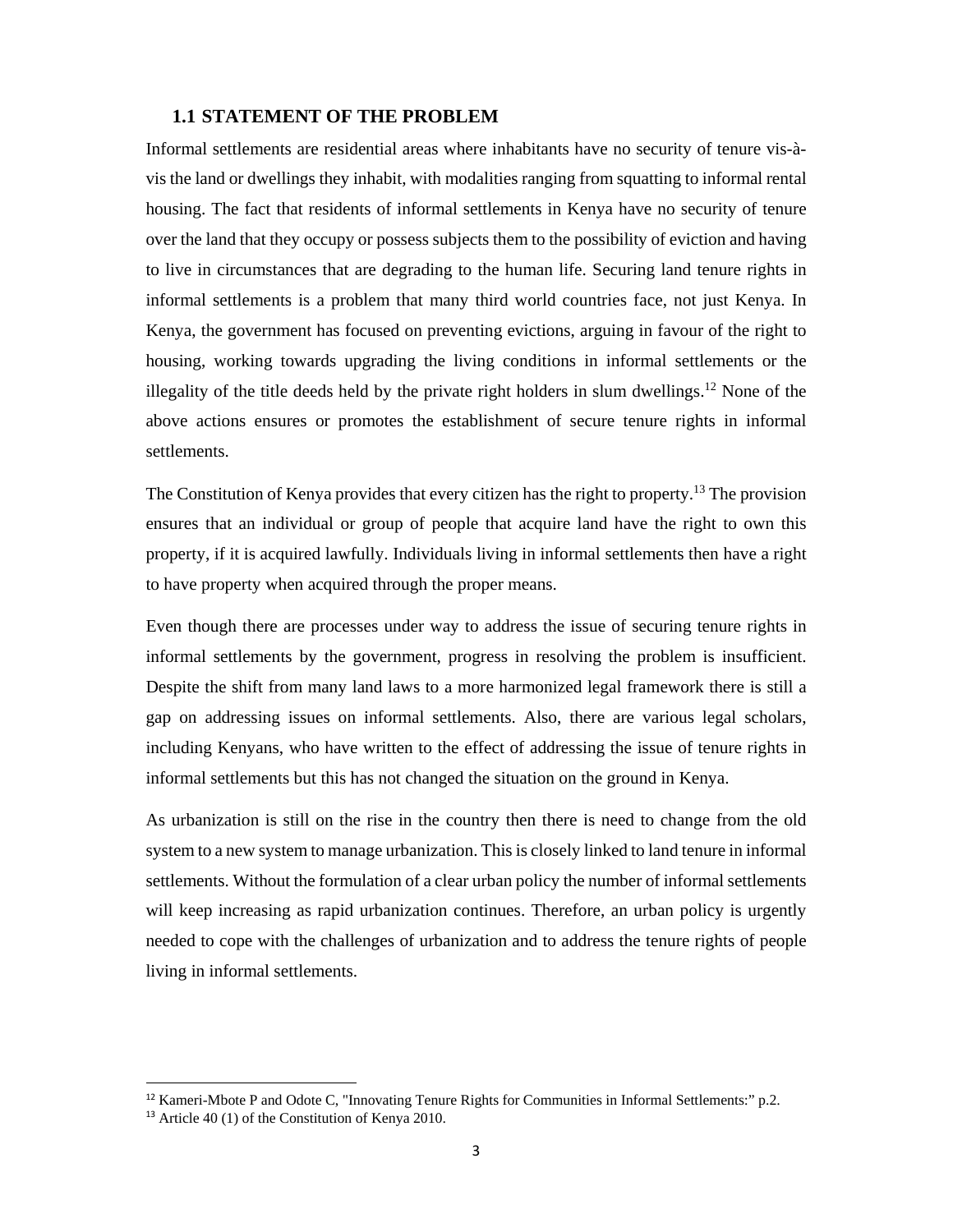## **1.2 STATEMENT OF OBJECTIVES**

## **MAIN OBJECTIVE**

1. To evaluate whether informal settlements can be communities under the categorization of land and to assess to what extent the legal framework and more specifically, the Community Land Act of 2016 can address the issue of securing land tenure rights for persons living in these settlements in accordance with Article 40 of the Constitution of Kenya.

#### **SUB OBJECTIVES**

- 2. To review the effectiveness of the legal framework in addressing the tenure rights of informal settlements.
- 3. To determine the extent to which the National Land Commission and other institutions have addressed the problem of land tenure in informal settlements.
- 4. To propose recommendations on how Informal settlements can acquire tenure rights through occupation or adverse possession, with specific reference to the Community Land Act of 2016.
- 5. To propose appropriate recommendations of best practice drawn from other jurisdictions regarding tenure rights in informal settlements.

### **1.3 RESEARCH QUESTIONS**

#### **QUESTION**

1. To what extent can the Community Land Act of 2016 resolve issues of land tenure for residents of informal settlements, provided they can be members of and therefore to constitute a community?

### **SUB QUESTIONS**

- 2. To what extent is the legal framework effective to address the tenure rights of informal settlements?
- 3. To what extent have the National Land Commission and other institutions addressed the problem of land tenure in informal settlements.
- 4. How can the informal settlements acquire tenure rights through occupation or adverse possession, with specific reference to the Community Land Act of 2016?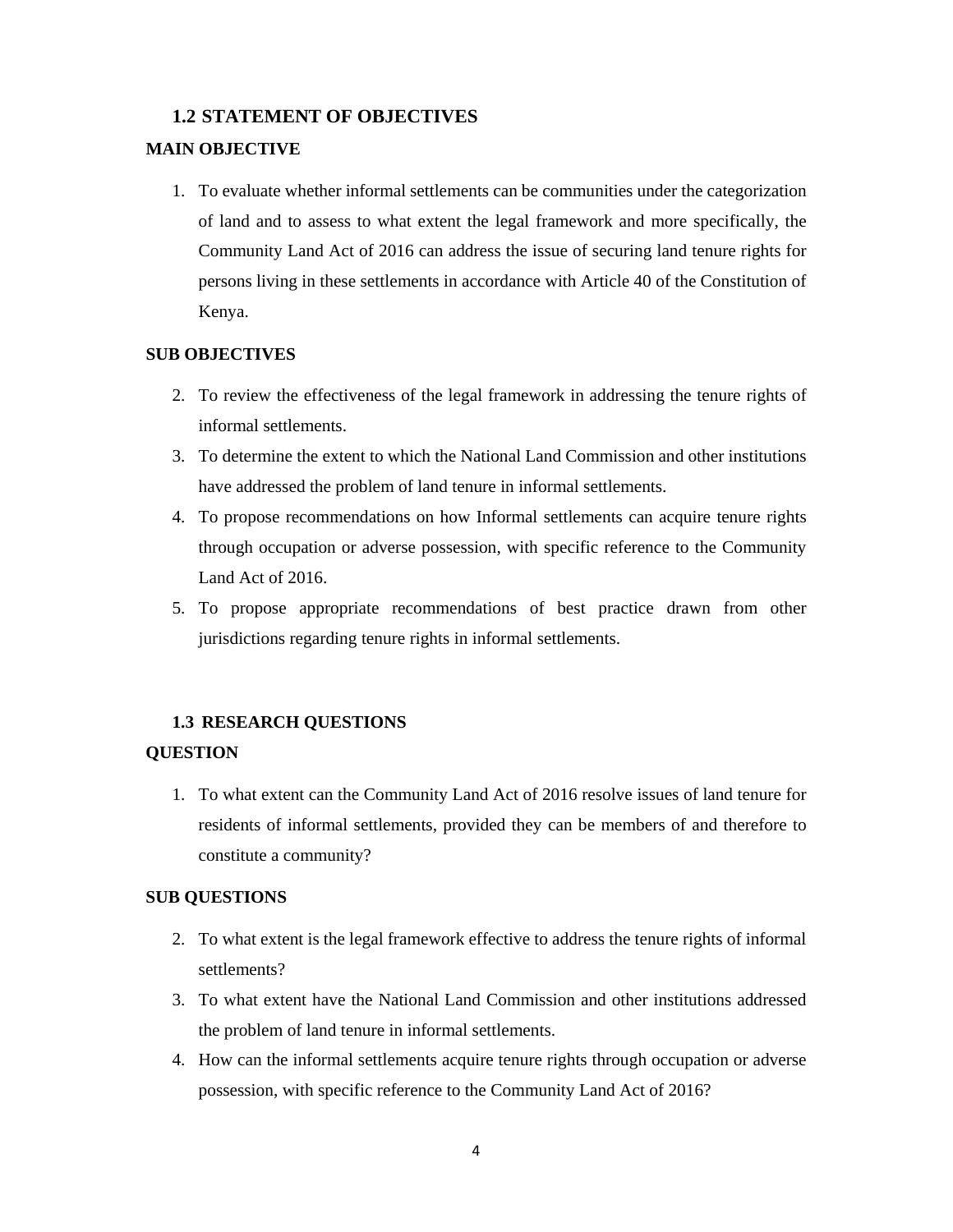5. What can Kenya learn from other jurisdiction and reforms in establishing tenure rights to informal settlements?

### **1.4 JUSTIFICATION AND RATIONALE OF THE STUDY**

Land plays a central role and is a vital resource for the livelihoods and national economy of a country. Through land people acquire other natural resources and engage in productive activities for their own benefit. Land also plays an important social role and has special cultural and emotional significance, for families, communities and nations. Sound management of land contributes to environmental stability and economic well-being, while misuse of land undermines ecosystems and livelihoods.

Establishing and clarifying land rights is a key issue in development policies to promote productive uses of land and ensure access to land-based services and resources.14 For many years the Government of Kenya has been battling without much success to resolve land issues such as the enactment of the Constitution of Kenya (2010) and the harmonization of the many land laws into one single statute has provided hope that at least some of the long-standing land issues can be resolved.

Among all the many legal issues related to land that are vexing the country, the question of land tenure rights for the tens of thousands of dispossessed persons living in informal settlements should be given priority.

## **1.5HYPOTHESES**

Securing land tenure rights in informal settlements is an issue that has not been adequately resolved by the current land laws in the country. The Constitution of Kenya has not fully recognized the rights of the residents of informal settlements and it does not provide as a law a way that informal settlements can gain ownership of land as it gives only a solution to private ownership. Therefore, my main hypothesis is that it is possible that the Community Land Act of 2016 could resolve the issue of land tenure in informal settlements, if the residents of those settlements can be categorized into or as communities.

<sup>14</sup> Professor Patricia Kameri-Mbote, "Innovating Tenure Rights for Communities in Informal Settlements:" p.2.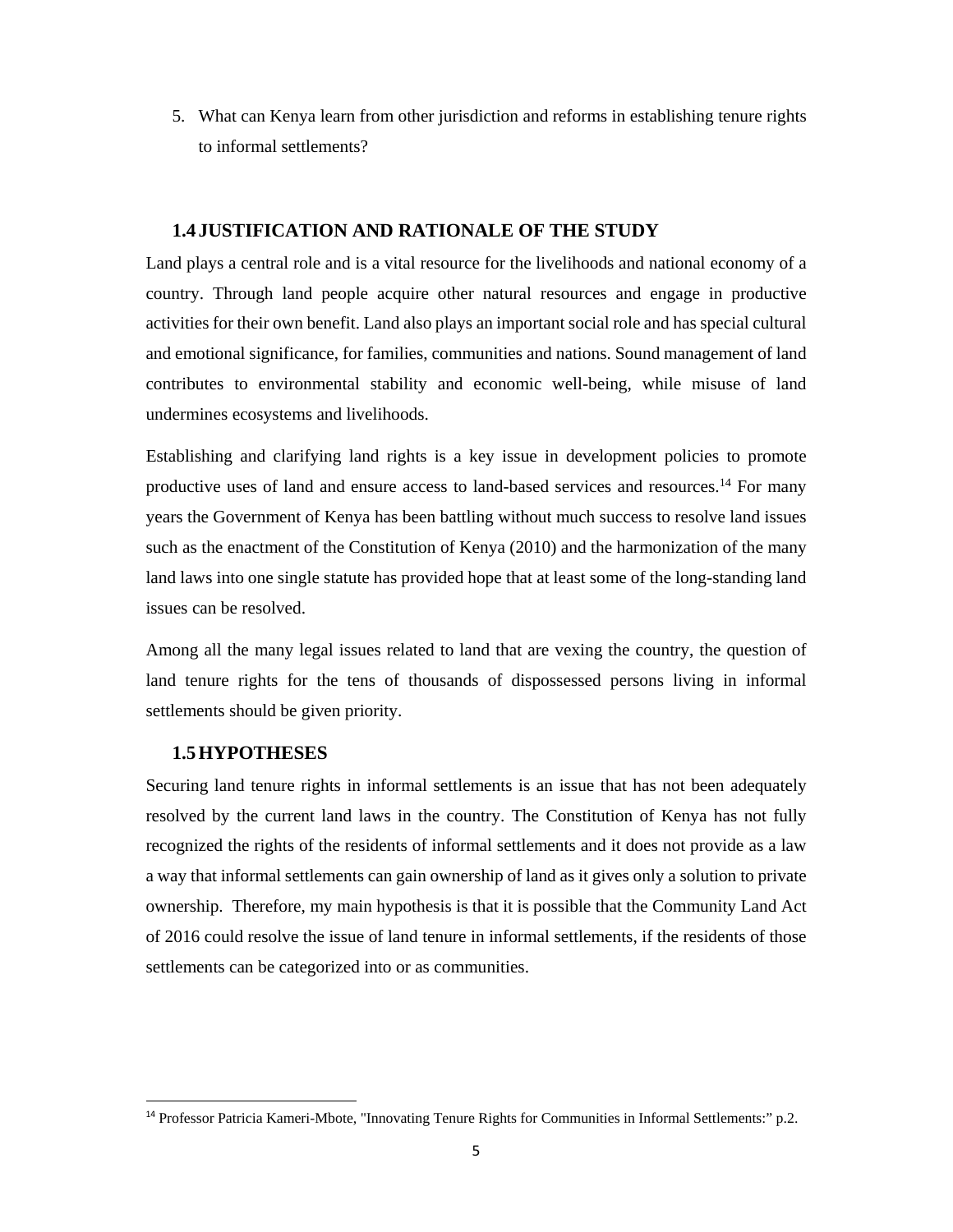## **1.6SCOPE AND LIMITATION OF STUDY**

The scope of study is limited to informal settlements which are due to rural-urban migration or poverty and, therefore does not include land settled on by squatters. Limitations that occurred during the study is such as that there is ambiguity in general of the law on the categorization of informal settlements.

## **1.7CHAPTER SUMMARY**

This chapter provides the context in which the study is set. It provides the basis and the structure of the study by outlining the background, research questions, hypotheses, justification and objectives of the study.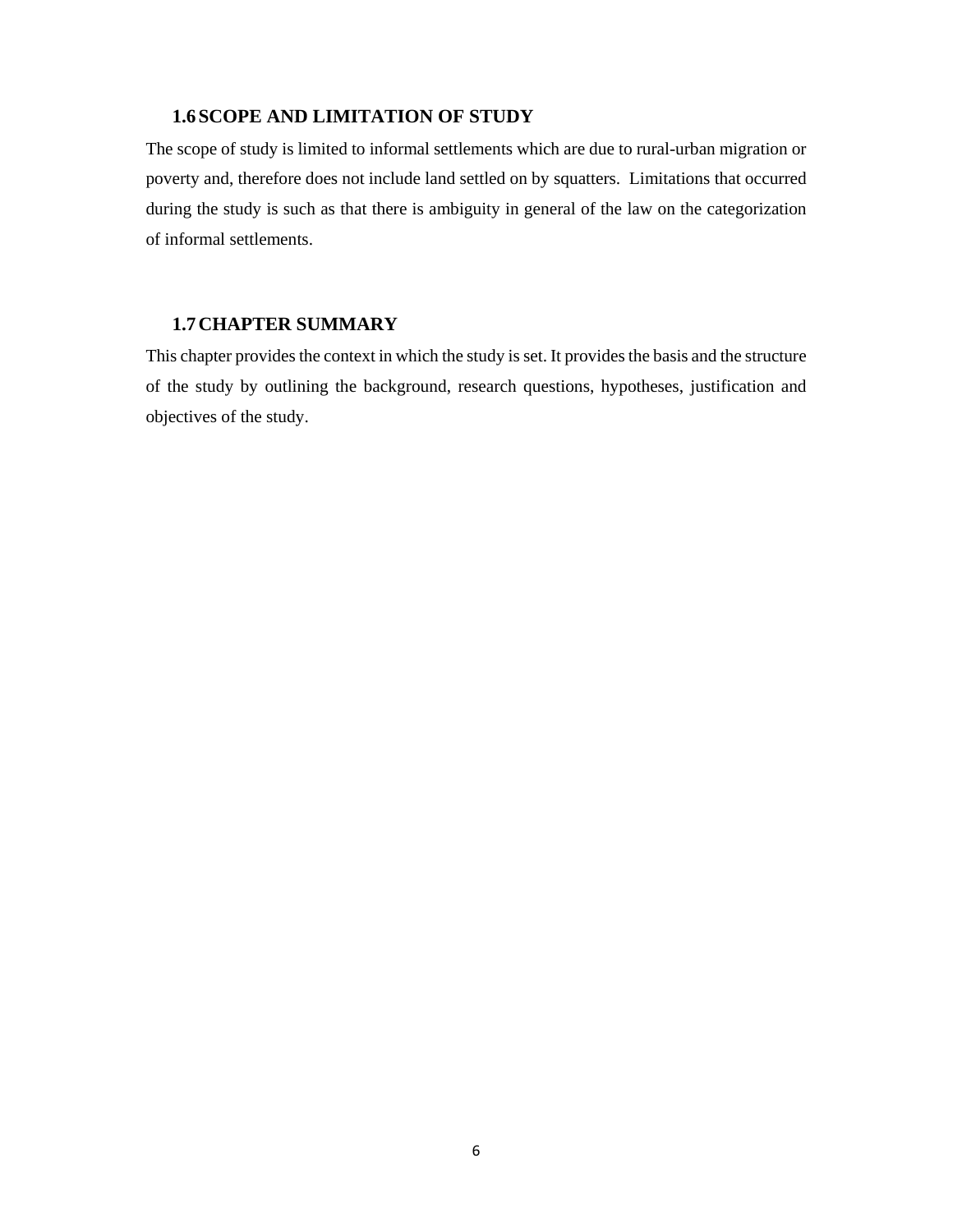## **CHAPTER TWO**

### **2.1 INTRODUCTION**

This chapter introduces the historical concept of "tragedy of the commons" and its application to the present study as well as the social contract theory as a theoretical approach. It also looks at a broad range of relevant issues related to the security of tenure in informal settlements in Kenya. The chapter highlights the property and tenure regimes in these settlements. Further, it looks at the extra-legal administrative practices in such settlements in Kenya with a specific focus on Mukuru kwa Njenga slums.

#### **2.2 LAND TENURE**

According to the German International Technical Cooperation Agency, land tenure refers to the relationship between people and land that is embodied in land rights and restrictions. On the other hand, Payne defines land tenure as the mode by which land is held or owned, or the set of relationships among people concerning land or its product.<sup>15</sup> The rules of tenure define how property rights to land are to be allocated within societies. They define how access is granted to rights to use, control, and transfer land, as well as associated responsibilities and restraints. In simple terms, land tenure systems determine who can use what resources for how long, and under what conditions.<sup>16</sup>

Land tenure is an important part of social, political and economic structures. It is a multidimensional, bringing into play social, technical, economic, institutional, legal and political aspects that are often ignored but must be considered.<sup>17</sup>

# **2.3 THEORETICAL FRAMEWORK OF LAND TENURE IN INFORMAL SETTLEMENTS.**

Garrett Hardin argues that we abandoned the commons in food gathering, enclosing farm land and restricting pastures and fishing areas.<sup>18</sup> This is the case for land tenure in informal

<sup>&</sup>lt;sup>15</sup> Payne (2004). "Property formalisation and guided land development." Storia Urbana, XXIV, (90).

<sup>&</sup>lt;sup>16</sup> Payne (2004). "Property formalisation and guided land development." Storia Urbana, XXIV, (90). <sup>17</sup> Payne (2004). "Property formalisation and guided land development." Storia Urbana, XXIV, (90).

<sup>&</sup>lt;sup>18</sup> G. Hardin, 'The Tragedy of the Commons' in G. Hardin and J. Baden (eds.) Managing the Commons, 16 (1977)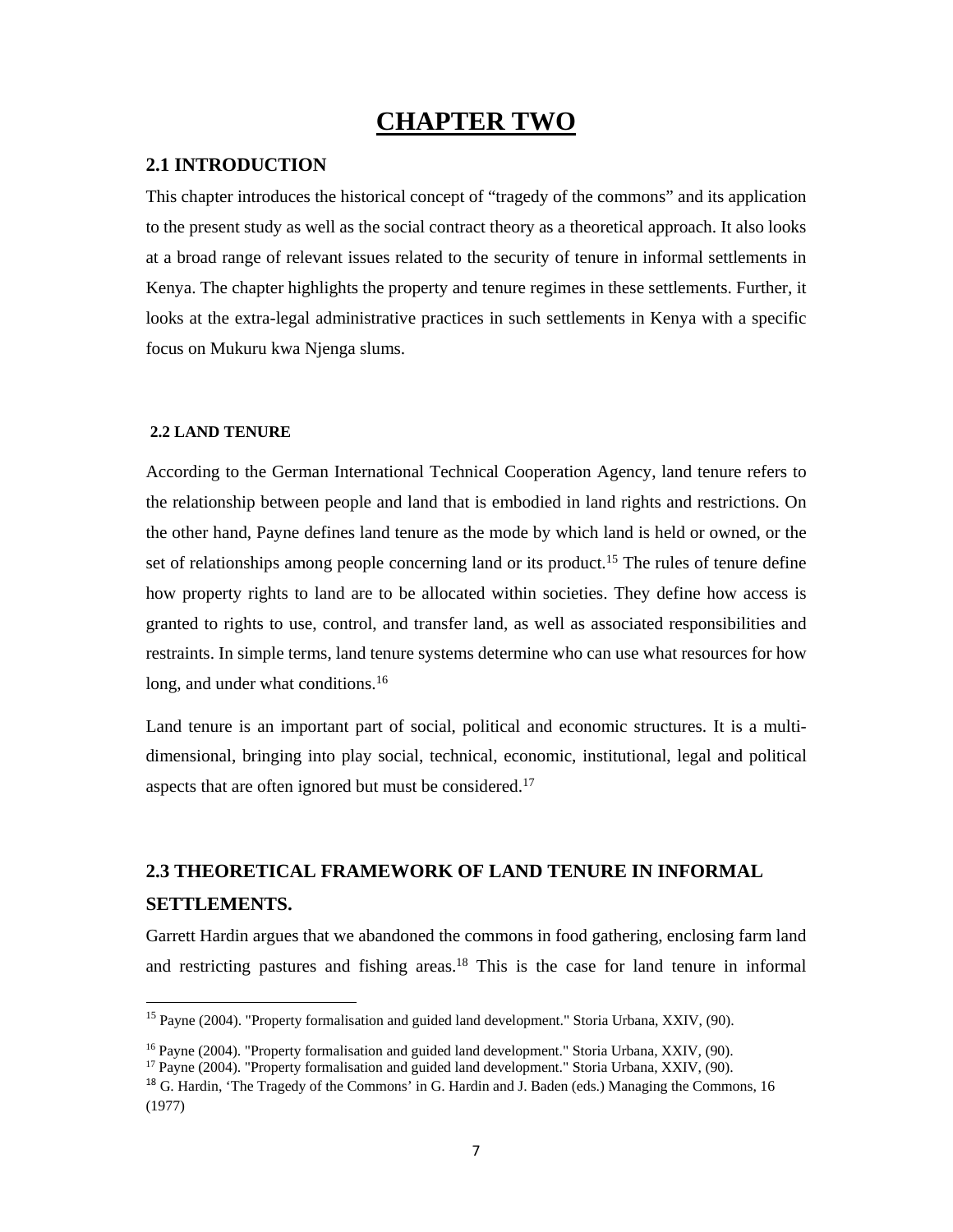settlements whereby privatization of land tenure rendered many persons landless. Individuals whom could not afford access to land rights took it up to themselves to access it through different means which are illegal. The two types of illegal access to land rights are such as invasion or illegal purchasing of the land.

Informal settlements are a tragedy of the commons as they comprise persons who have an equal and open access to a resource even though acquired illegally. They have no formal structure of land regimes within the informal settlements and are, therefore, forced to come up with their own structure. In most cases, individual ownership of land gives rise to slumlords who take the advantage to abuse their tenants and extort money from them.

The development of informal settlements usually occurs because of rapid urbanization and lack thereof of urban policies. Therefore, individuals whom cannot afford the high rent of available houses are forced to seek lower standard accommodation.<sup>19</sup> Settling on land that they do not have a legal claim on makes them to be vulnerable to evictions and lack of infrastructure. The high rate of rural-urban migration increases the chances of people settling on public or private land that has not been utilized.

A country should be able to use and maximise its resources without depleting it to enable future generations to enjoy the same resources. Land is a vital resource in society which we must be able to ensure as provided in the constitution is sustainably developed. In this case the tragedy of the commons as an historical event offers a theoretical framework within which to focus the study. This is that to be able to eradicate the issue of land tenure in informal settlements then a technical solution such as privatization or relocation might not be best for sustainable development might not be best. Communal ownership in this case can be best as it protects the rights of individuals within informal settlements of access to land.

### **2.4 PROPERTY REGIMES IN INFORMAL SETTLEMENTS IN KENYA**

Informal property arrangements are majorly predominant in informal settlements in Kenya. Even though formal law has not recognized informal tenure, this category remains resilient and it caters for a majority of people in both urban and rural areas in Kenya. Informal tenure systems have emerged in response to a need for the establishment of an alternative means of access to

<sup>&</sup>lt;sup>19</sup> Pellikka, P., J. Ylhäisi & B. Clark (eds.) Taita Hills and Kenya, 2004 – seminar, reports and journal of a field excursion to Kenya. Expedition reports of the Department of Geography, University of Helsinki 40, 64-78. Helsinki 2004, ISBN 952-10-2077-6, 148 pp.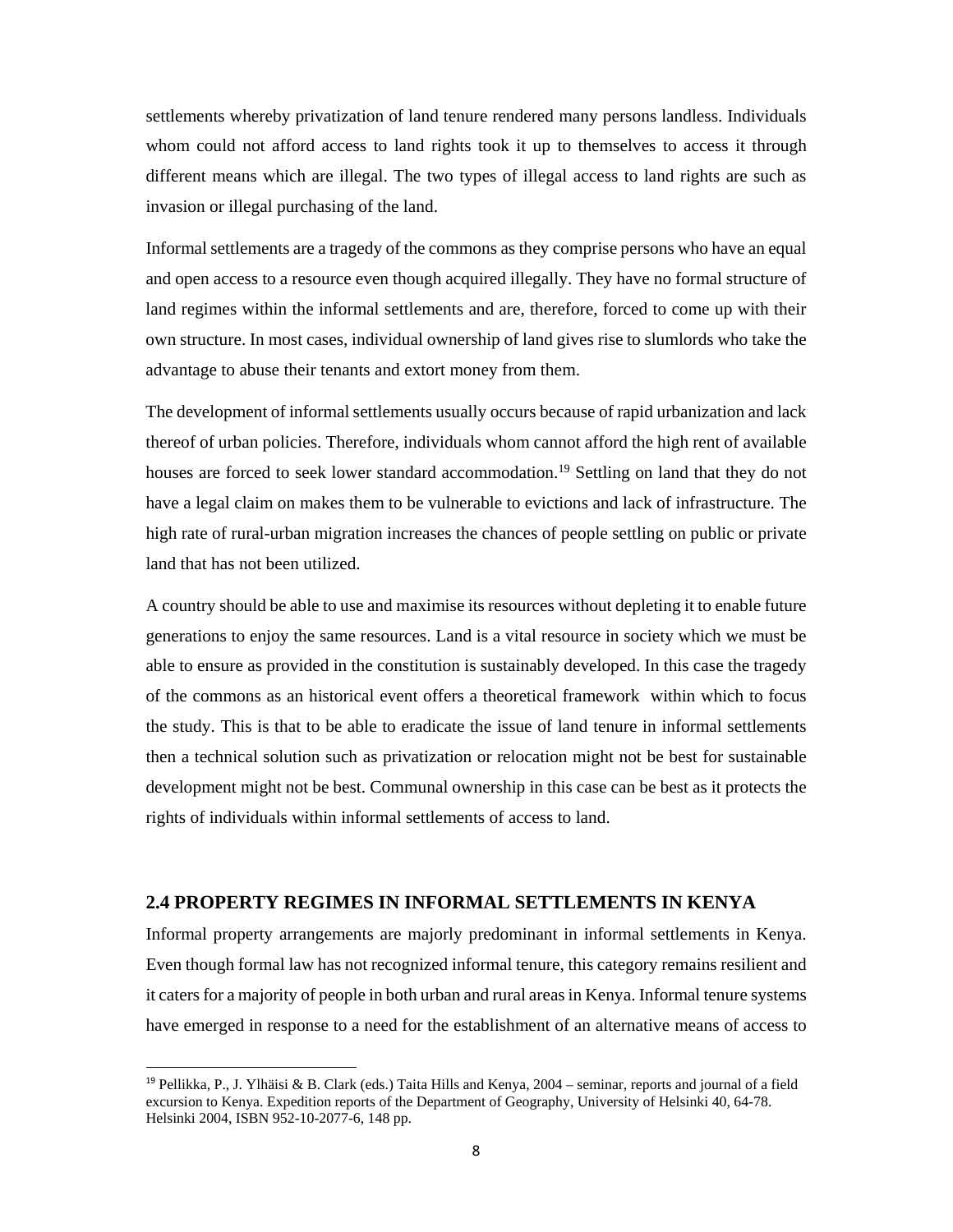land and shelter especially for the urban poor.<sup>20</sup> According to Williamson, land tenure systems are structures and processes of delivering access and rights in land. The tenure systems are institutionally established and are usually dependent on the social, economic and political structures in place. The UN-Habitat has categorized the informal settlements into two categories;

- Squatter settlements-these are settlements where land and, or buildings have been occupied without the permission of the owner.
- Illegal land developments-these are settlements where initial occupation is legal but where unauthorized land developments have occurred.<sup>21</sup>

In order to access land rights, the inhabitants of the informal settlements use such methods as invasion, inheritance and illegal purchase. In Mukuru slums, for example, there exist cartels that deal in land and in order to operate, such groups must receive the blessing of the local administration in the area such as the Chiefs who also receive a cut out of the proceeds of these transactions.<sup>22</sup> These groups are also the ones who authorize construction activities to be carried out within the slums and when one fails to seeks their authorization before putting up a structure in the area, their structures are usually forcefully demolished.<sup>23</sup>

Village elders in the slums also play a critical role in regulating transactions in land and they are usually tasked with informing the chief on any developments taking place in the area. A person who wants to acquire land can thus either approach the chief or the youth groups in the area and after this, a sale agreement is prepared where the chief or the group officials give consent to the sale.<sup>24</sup> Once the rights over land have been granted to a person in a place such as Mukuru slums, the right holder is guaranteed protection of their land rights and this is notwithstanding the fact that they lack full ownership of the land.

<sup>&</sup>lt;sup>20</sup> World Economic and Social Survey (2008)."Underdevelopment, urban squatting, and the state

bureaucracy: a case study of Tanzania." Canadian Journal of African Studies, 16, (1): 67-91.<br><sup>21</sup> UN-Habitat (2003). "Designing power: forms and purposes of colonial model neighbourhoods in British

Africa." Habitat International, 27: 193-2004.

<sup>&</sup>lt;sup>22</sup> R.J.M. Swynnerton, A Plan to Intensify the Development of African Agriculture in Kenya, 1955

<sup>&</sup>lt;sup>23</sup> R.J.M. Swynnerton, A Plan to Intensify the Development of African Agriculture in Kenya, 1955 <sup>24</sup> H.W.O Okoth-Ogendo, Tenants of the Crown: Evolution of Agrarian Law and Institutions in Kenya (ACTS Press, African Centre for Technology Studies 1991).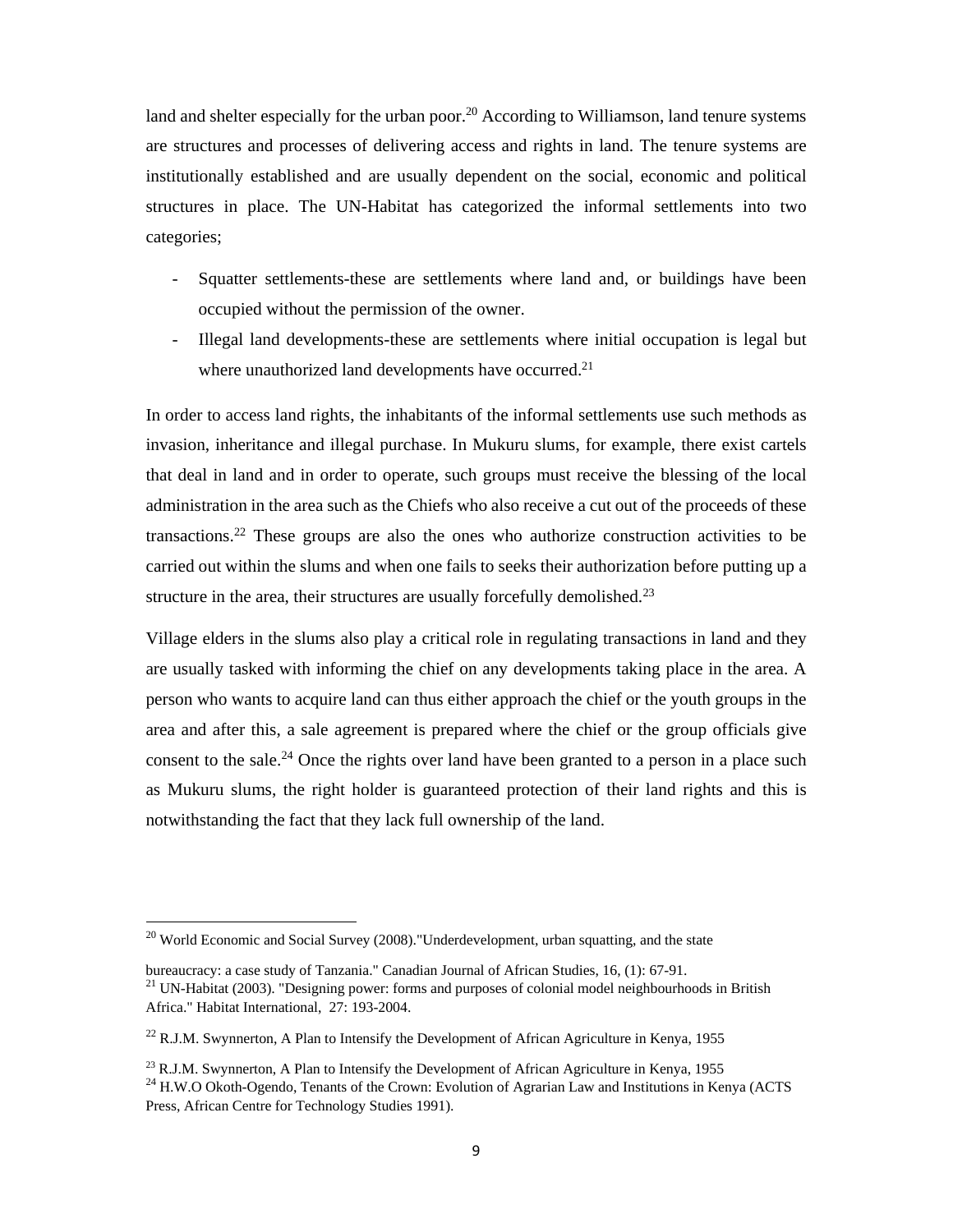These extra-legal land administration mechanisms have thus devised record-keeping systems, which enable ease in land transactions and also in the identification of ownership. Examples of these are evident in Mukuru slums where upon completion of a transaction in land, a person is usually granted a document, which is used as proof of ownership.<sup>25</sup> This is usually done mainly by the chief who before allocating land to a person, has to verify the background of the person who in the end will pay a fee to the chief for the services that have been provided by the chief. Village elders with the assistance of youth in the area also play this role.<sup>26</sup> Structures have also been established in these informal settlements to ensure that the occupants of these areas are able to access basic services such as water, roads and electricity that are mainly provided in these areas by the existing cartels. $27$ 

Land related disputes in these areas are usually subjected to the dispute resolution mechanisms that exist in the areas and this in most cases entails tasking the chief and village elders with adjudication of these disputes. Once these decisions have been made, mechanisms have been placed to ensure the enforcement of the decisions and everyone is expected to comply with the decision that has been arrived at.<sup>28</sup> Common types of land disputes in these areas relate to nonpayment of rent by tenants, blockage of access routes and sale disagreements. From the foregoing, it can be seen that just like the inhabitants of areas with formal land titles, the occupants of informal settlements are able to access rights to land and the mechanisms that have been put to ensure this are accessible and acceptable to them. Through this, there is usually a perceived tenure security among them.<sup>29</sup>

This is evident from the types of structures that have been put up in these areas as the owners of these structures are usually guaranteed of the inviolability of their land rights by the administrative structures that have been established in these areas. All these operate within the social contracts that are in place in these informal settlements, which are usually oblivious of

<sup>&</sup>lt;sup>25</sup> Patricia Kameri-Mbote and others, Ours by Right: Law, Politics and Realities of Community Property in Kenya (Strathmore University Press 2013) 32.

<sup>&</sup>lt;sup>26</sup> Patricia Kameri-Mbote and others, Ours by Right: Law, Politics and Realities of Community Property in Kenya (Strathmore University Press 2013) 32.

<sup>&</sup>lt;sup>27</sup> Wesley Newcomb Hohfeld, Fundamental Legal Conceptions as Applied in Judicial Reasoning, 26 Yale L.J 710 (1917).

<sup>&</sup>lt;sup>28</sup> Syagga, P., Mitullah, W., and Karira-Gitau, S. (2001) Nairobi Slums Upgrading Initiatives: Nairobi Situation Analysis Nairobi: GoK/UNCHS (Habitat).

 $^{29}$  Payne, G. (2005) Getting ahead of the game: A twin-track approach to improving existing slums and reducing the need for future slums. Environment & Urbanization, 17(1), 135-145.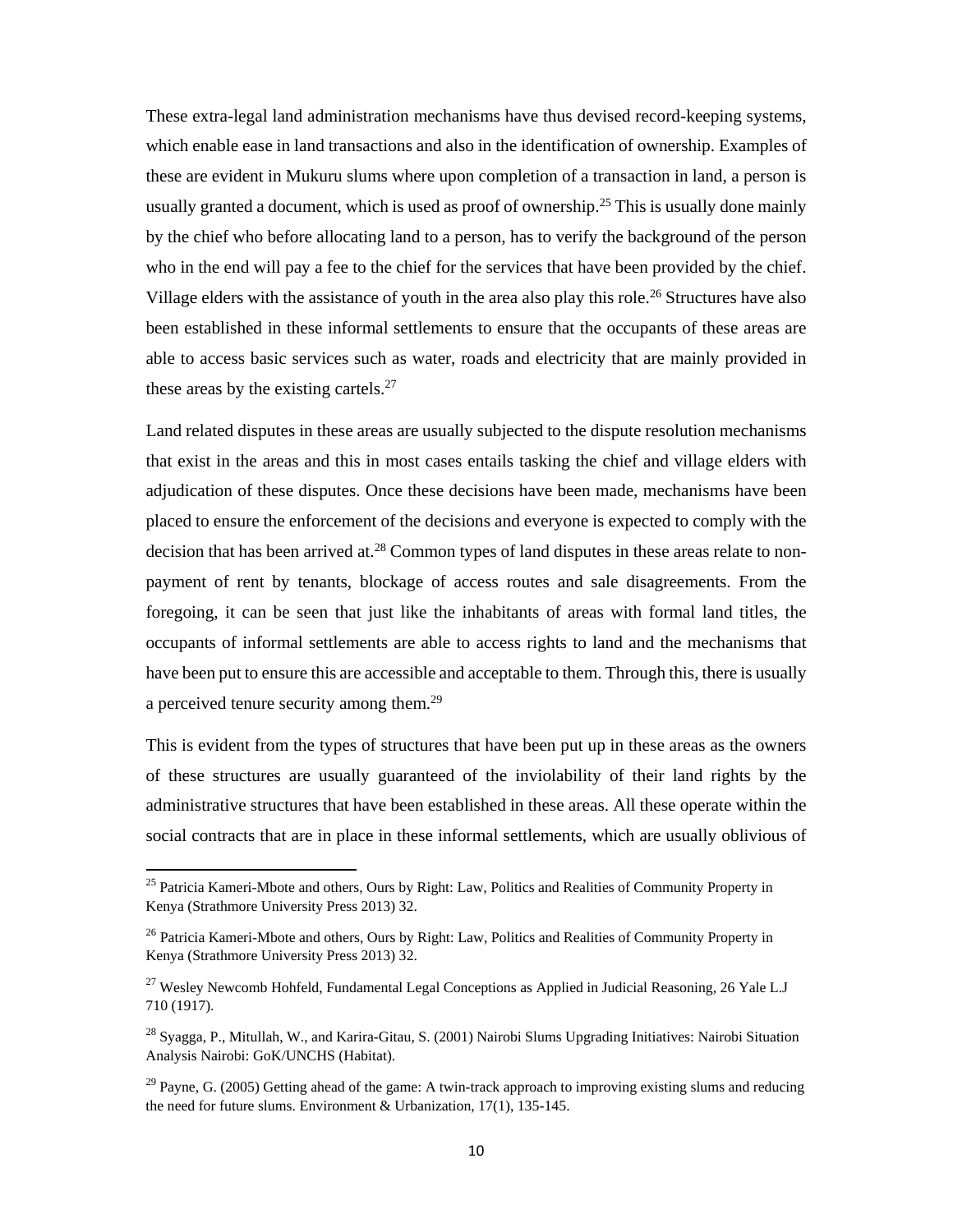the requirements of the law.<sup>30</sup> Furthermore, to new occupants in these areas, these rules apply despite them having not indicated of their consent to be bound by these rules. What is thus important is the need for the new occupants to conform to the requirements imposed by these systems.

## **2.5 THE SOCIAL CONTRACT THEORY IN INFORMAL PROPERTY REGIMES IN KENYA**

It is evident that once people are locked out of the formal property arrangements, they devise mechanisms that enable them to access land rights. The arrangements devised by these people are acceptable to them and have a binding character on those who subscribe to it.<sup>31</sup> The arrangements for accessing property rights devised in these informal settlements are not unique to Kenya. De Soto notes that these systems are common globally and that they result from a combination of rules which are selectively borrowed from the official legal system, with certain improvisations, and locally accepted customs.32

In Mukuru, the fact that the rights of those who have acquired land are recorded in a register kept by either the chief or the various youth groups is evidence of interactions of the informal systems with the formal systems. This system thus borrows from the formal system where rights to land are recorded in registers kept by government agencies. All the landowners in the slum are thus bound by this system failure to which punitive measures are enforced by the administrative agencies in the slum. According to De Soto $33$ , this represents the social contract that is upheld by the community members and enforced by the various authorities in the informal settlements. The land market in the informal settlements is thus vibrant with

 $30$  Otiso, K M (2000) The voluntary sector in urban service provision and planning in Nairobi City, Kenya, University of Minnesota, Minnesota.

 $31$  Otiso, K M (2000) The voluntary sector in urban service provision and planning in Nairobi City, Kenya, University of Minnesota, Minnesota.

 $32$  G. Hardin, 'The Tragedy of the Commons' in G. Hardin and J. Baden (eds.) Managing the Commons, 16 (1977)

<sup>&</sup>lt;sup>33</sup> Hernando De Soto, The Mystery of Capital: Why Capitalism Triumphs In The West and Fails Everywhere Else (Black Swan 2001) 23.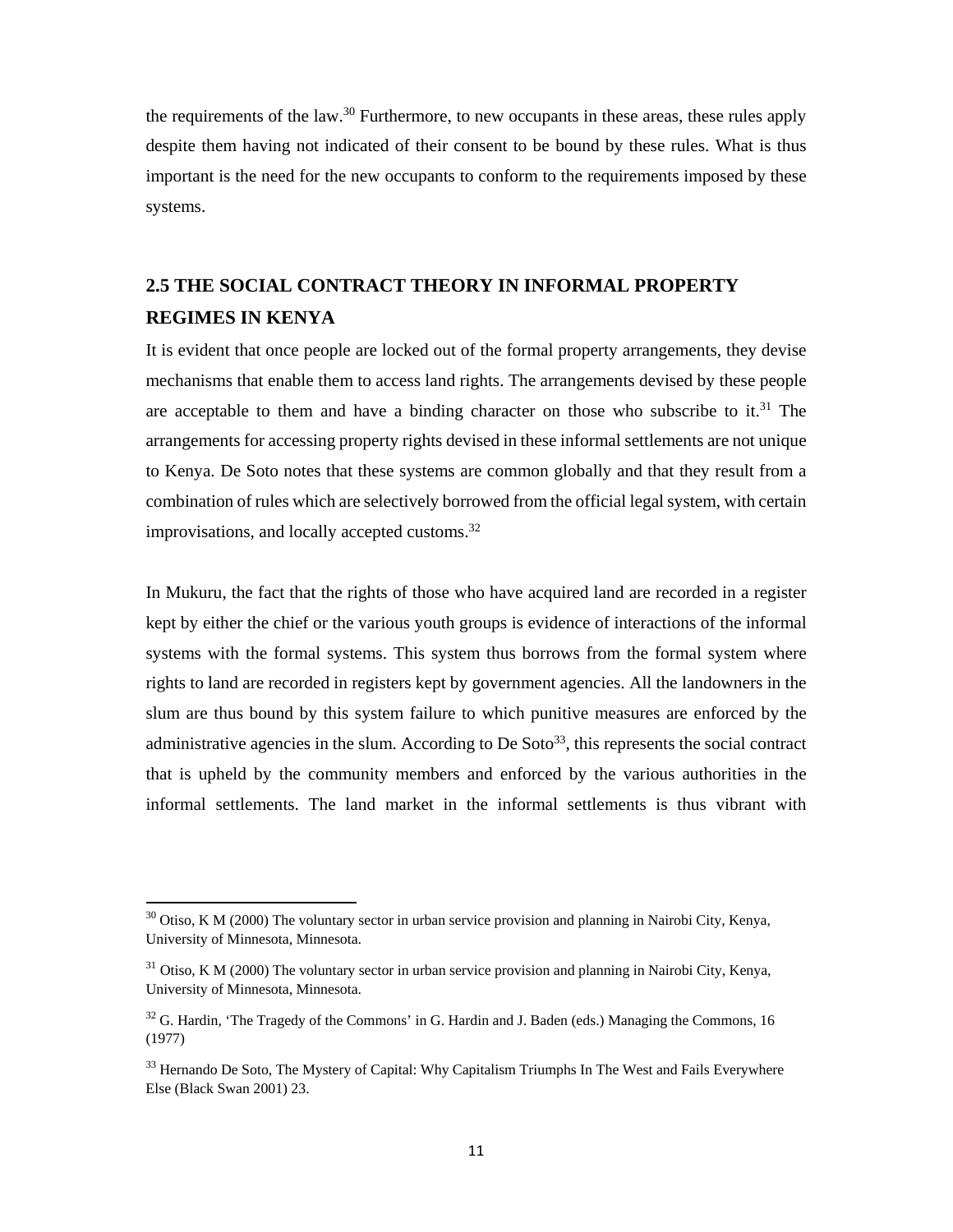transaction occurring on a daily basis and modifications being done to the land administration systems accordingly.<sup>34</sup>

What is important in these areas is usually the devising of mechanisms that are able to be socially legitimate. Legitimacy is thus derived from the consent of the inhabitants of the informal settlements. Once the mechanisms adopted have gained acceptability among the members of the community, it matters not whether these mechanisms are extra-legal. What matters most to these people is that the mechanisms that have been adopted can deliver and make land rights accessible.<sup>35</sup>

Kenneth Baynes argues that in order for property rights to be granted, it is required that there be united agreement of all which is represented in the idea of a social contract. The social contracts existent in this informal settlement should be the basis for the recognition of the land rights of the inhabitants of these areas by the formal property regimes. This is as a result of the failures that have been occasioned by the formal systems established by the government which has in turn resulted to the thriving of extra legality. It is within the scope of the social contract that the rights over property are secured.<sup>36</sup>

This will however not be successful until the law is moulded to take into consideration the fact that it is a reality that extra-legal arrangements that have been devised to facilitate access to land and are widely acceptable to a majority of the populace. The only way that the laws that have been enacted to govern land can stay effective is by remaining in touch with the social contracts that have been pieced together by the real people on the ground.<sup>37</sup> The land

<sup>&</sup>lt;sup>34</sup> Hernando De Soto, The Mystery of Capital: Why Capitalism Triumphs In The West and Fails Everywhere Else (Black Swan 2001) 23.

<sup>&</sup>lt;sup>35</sup> Okoth-Ogendo, H. W. O., 2000. The tragic African commons: A century of expropriation, suppression and subversion. Keynote address delivered at a workshop on Public Interest Law and Community-Based Property Rights organized by the Lawyers Environmental Action Team, Tanzania and the Centre for Environmental Law, USA, in collaboration with the World Resources Institute, and the International Association for the Study of Common Property, Arusha, Tanzania, 1.4 August 2000.

<sup>&</sup>lt;sup>36</sup> Brian Bix, Jurisprudence: Theory and Context, (Sweet and Maxwell 2012) 110.

<sup>&</sup>lt;sup>37</sup> Fredrick Rauscher, 'Kant's Social and Political Philosophy', in Edward Zalta (ed) The Stanford Encyclopedia of Philosophy (Spring 2012 Edition)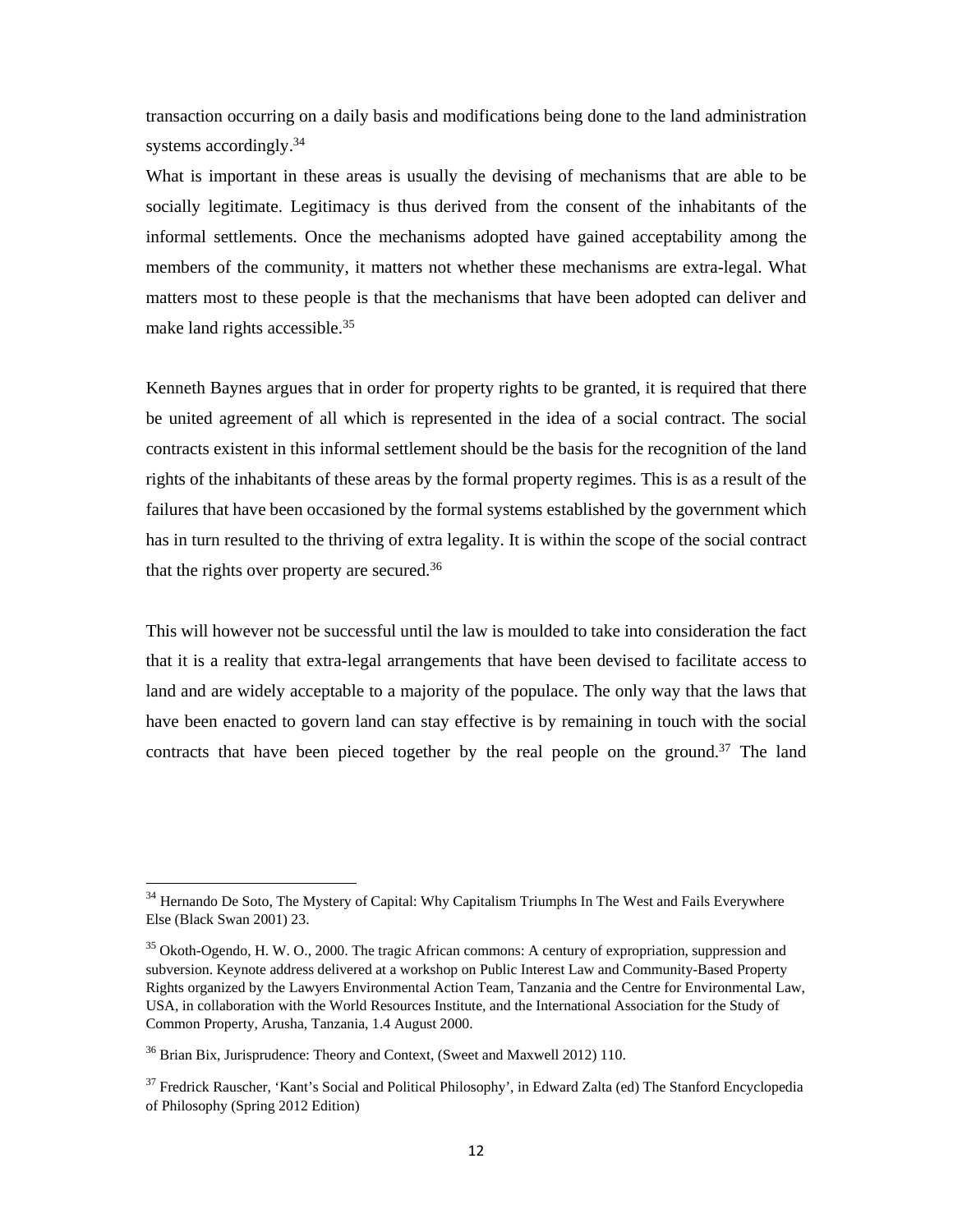legislations should thus contain provisions that refer to existing social contracts in the country. This will accordingly ensure equitable access to land by all in the country.<sup>38</sup>

#### **2.6 METHODOLOGY**

This dissertation is a case study of informal settlements in Kenya. The methods used hereby include: library searches, online searches, primary sources such as newspaper articles. The library and online search helped me to be able to understand whether informal settlements can be categorized as communities under the Community Land Act. The observation of current affairs, considering articles and television segments is to highlight the current state of land tenure in informal settlements.

<sup>&</sup>lt;sup>38</sup> Fredrick Rauscher, 'Kant's Social and Political Philosophy', in Edward Zalta (ed) The Stanford Encyclopedia of Philosophy (Spring 2012 Edition)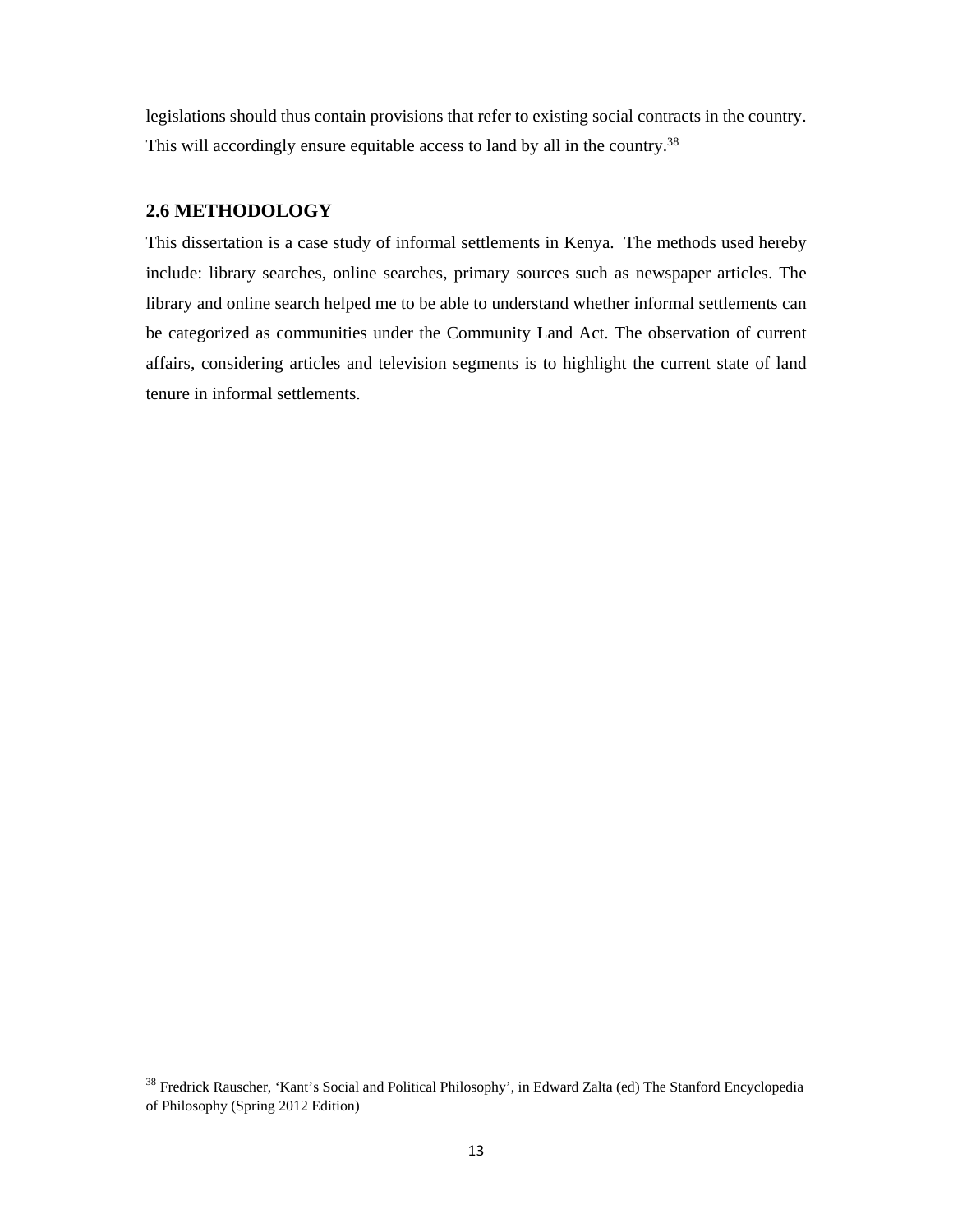# **CHAPTER THREE**

## **3.1 INTRODUCTION**

This Chapter will examine and analyse the current legal framework such as the Constitution of Kenya 2010, the Community Land Act of 2016, The National Land Policy 2009 and The Land Act 2012, particularly with respect to how they might be mechanisms for providing secure land tenure in informal settlements in Kenya.

## **3.2 THE LEGAL FRAMEWORK IN KENYA**

The recognition by the Constitution that all land belongs to the people of Kenya<sup>39</sup> and that the people can hold such land as communities<sup>40</sup> has sought to correct a historical fallacy that has existed in Kenya since the start of the colonial period. The laws and policies introduced by the Colonial Government preferred private land tenure arrangements while disregarding communal approaches. The justification for this approach was that communities were not legal entities capable of holding property rights in land and that the land could be mismanaged due to lack of sufficient control.

This is because the access to such community land would be unregulated and open to everyone. The resultant situation would be that of chaos and open access, what Garret Hardin referred to as the Tragedy of the Commons.<sup>41</sup> On attainment of independence, the laws and policies on land continued wi.th this approach, viewing private property as the most economical mode of holding land.<sup>42</sup> The Constitution of Kenya 2010 and the National Land Policy adopted in 2009 sought to correct this error.

## **3.3 THE CASE FOR COMMUNITY LAND RIGHTS IN KENYA**

The inclusion of communal tenure as a category of land ownership gives Constitutional recognition to communities and enables them to own and use land as communities.43 However,

<sup>39</sup> Article 61(1) Constitution of Kenya, 2010.

<sup>40</sup> Article 63(1) Constitution of Kenya, 2010.

<sup>41</sup> G. Hardin, "The Tragedy of the Commons" [1968] 162(3859) Science (New Series) 1243-1248.

<sup>&</sup>lt;sup>42</sup>J.M. Migai-Akech, Rescuing Indigenous Tenure from the Ghetto of Neglect (ACTS Press Nairobi, 2001) at p1;

B.D. Ogolla and J. Mugabe, "Land Tenure Systems and Natural Resource Management" in JB Ojwang and C Juma

<sup>(</sup>Eds.), In Land We Trust: Environment, Private Property and Constitutional Change(Initiative Publishers, Nairobi and

Zed Books, London)( 1996) 85–116 at page 95.

<sup>43</sup> The Constitution of Kenya 2010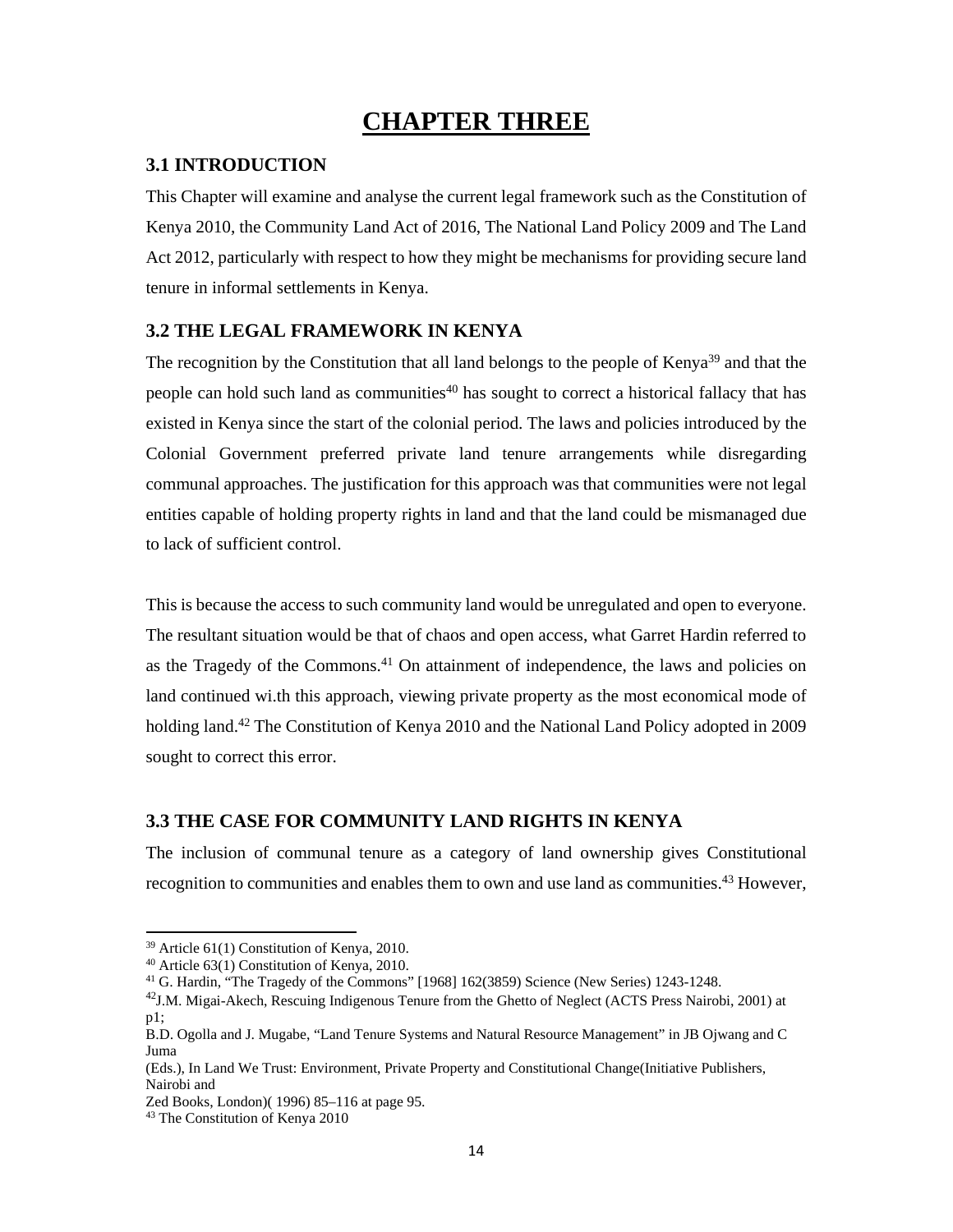there are some hurdles that still need to be overcome to make community land rights a reality in Kenya.44 One of the tasks is that of identifying and defining the "community" for purposes of vesting legal ownership. The Constitution of Kenya 2010 provides that a Community shall be identified on the basis of ethnicity, culture or similar community of interest. The difficulty arises where the three criteria sit side by side and lead to different results in terms of defining the community.45

The law would have to specify how you reconcile such issues. In doing so it is important that the experience of different communities be taken into account. It is critical to note that on the issue of rights, the law should balance between communal rights and rights of individuals within the community. The law on community land rights must, therefore, protect both the rights of the community and those of the individuals within that particular community.<sup>46</sup>

### **3.4 THE COMMUNITY LAND ACT 2016**

The Ministry of Lands, in 2012, appointed a Task Force to develop a draft Community Land law as required by Article  $63(5)$  of the Constitution of Kenya 2010.<sup>47</sup> The country adopted new land legislations in 2012 as part of the reforms and consolidation of land laws. However, the adopted legislation only governed private and public land only. The Community Land Act finally became law on  $21<sup>st</sup>$  September, 2016. This is an Act of Parliament to provide for the recognition, protection and registration of community land rights; management and administration of community land; to provide for the role of county governments in relation to unregistered community land.48

The law offers a clarification on the pertinent issues regarding the Constitutional provisions. First it defines who a community is.<sup>49</sup> The Constitution required that such communities be

<sup>45</sup> H.W.O. Okoth Ogendo, The Tragic African Commons: A Century of Expropriation, Suppression and Subversion (Keynote Address to African Public Interest Law and Community-Based Property Rights Workshop- USA,

 44 The Constitution of Kenya 2010

River-Arusha Tanzania; published in CIEL/LEAT/WRI/IASCP); Amplifying Local Voices for Environmental Justice:

Proceedings of the African Public Interests Law and Community-Based Property Rights Workshop (USA, CIEL, 2002)

pages 17-29.

<sup>&</sup>lt;sup>46</sup> P. Kameri-Mbote et al, Ours by Right: Laws, Politics and Realities of Community Land Rights in Kenya (Strathmore University Legal Press Nairobi, 2013).

<sup>47</sup> The Constitution of Kenya 2010

<sup>48</sup> The Community Land Act 2016

<sup>49</sup> The Community Land Act 2016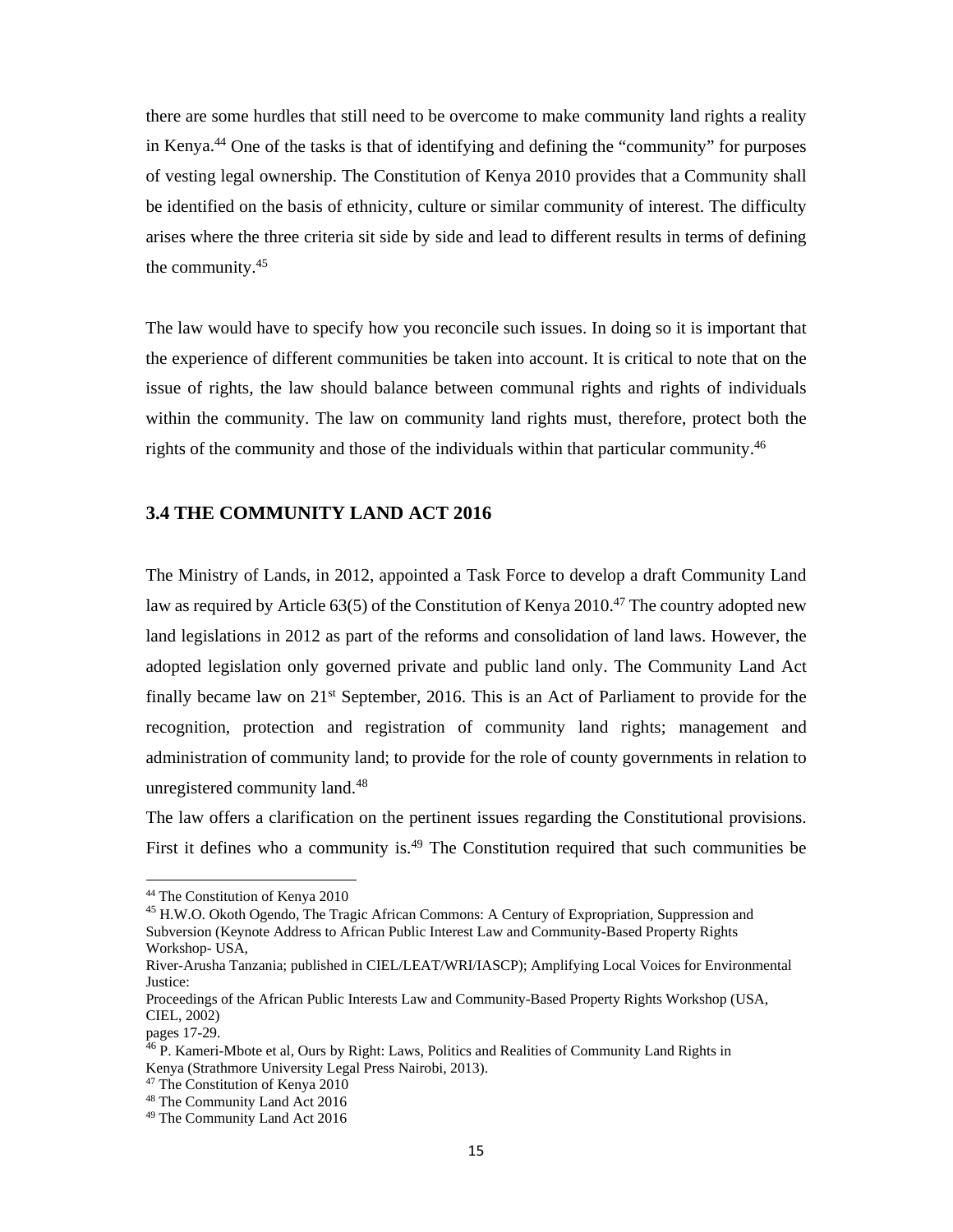identified either on the basis of ethnicity, culture or similar community of interest.<sup>50</sup> The law details what this really means focusing on the category referring to a distinct and organized users of community land, who are citizens and who share listed attributes, including ancestry, geographical and ecological space, culture, socio-economic interests or ethnicity.51

Additionally, the law also restates the fact that interests in community land are of equal status to that of other categories of land. It addresses the important issue of registration providing a clear procedure for determining the name of the community that wants to own and be registered as owners of community land, the process of identifying the members of such a community, clarifying their rights, adjudication and finally registration.<sup>52</sup> The Act emphasizes the principle of equality and provides for registration of all the members of the community and that all members of the community shall be allowed to benefit in equal measure.<sup>53</sup>

The law also addresses the issue of the rights of individuals to community land. It provides that individuals can be allocated a portion of community land for their exclusive use and occupation. However, the consent of the community members must be obtained for this to happen. Further, the individual cannot be given a separate title to the portion of the land that has been allocated. This is out of the recognition that ownership of the community land belongs to the community as a collective entity.54

<sup>50</sup> Article 63 of the Constitution of Kenya 2010

<sup>51</sup> Act number 27 of 2016

<sup>52</sup> Act number 27 of 2016

<sup>53</sup> Paul N. Ndungu, Tackling land related corruption in Kenya

http://siteresources.worldbank.org/RPDLPROGRAM/Resources/459596-1161903702549/S2\_Ndungu.pdf. Internet accessed June 8, 2013

<sup>&</sup>lt;sup>54</sup> John Bruce, 2008. Kenya Land Policy: Analysis and Recommendations. A paper prepared for the United States Agency for International Development, Property Rights and Resource Governance Program under the Prosperity, livelihoods and Critical Ecosystems (PLACE) Indefinite Quantity Contract (IQC) Contract No. EPPI-00-06-00008-00, Task Order 002.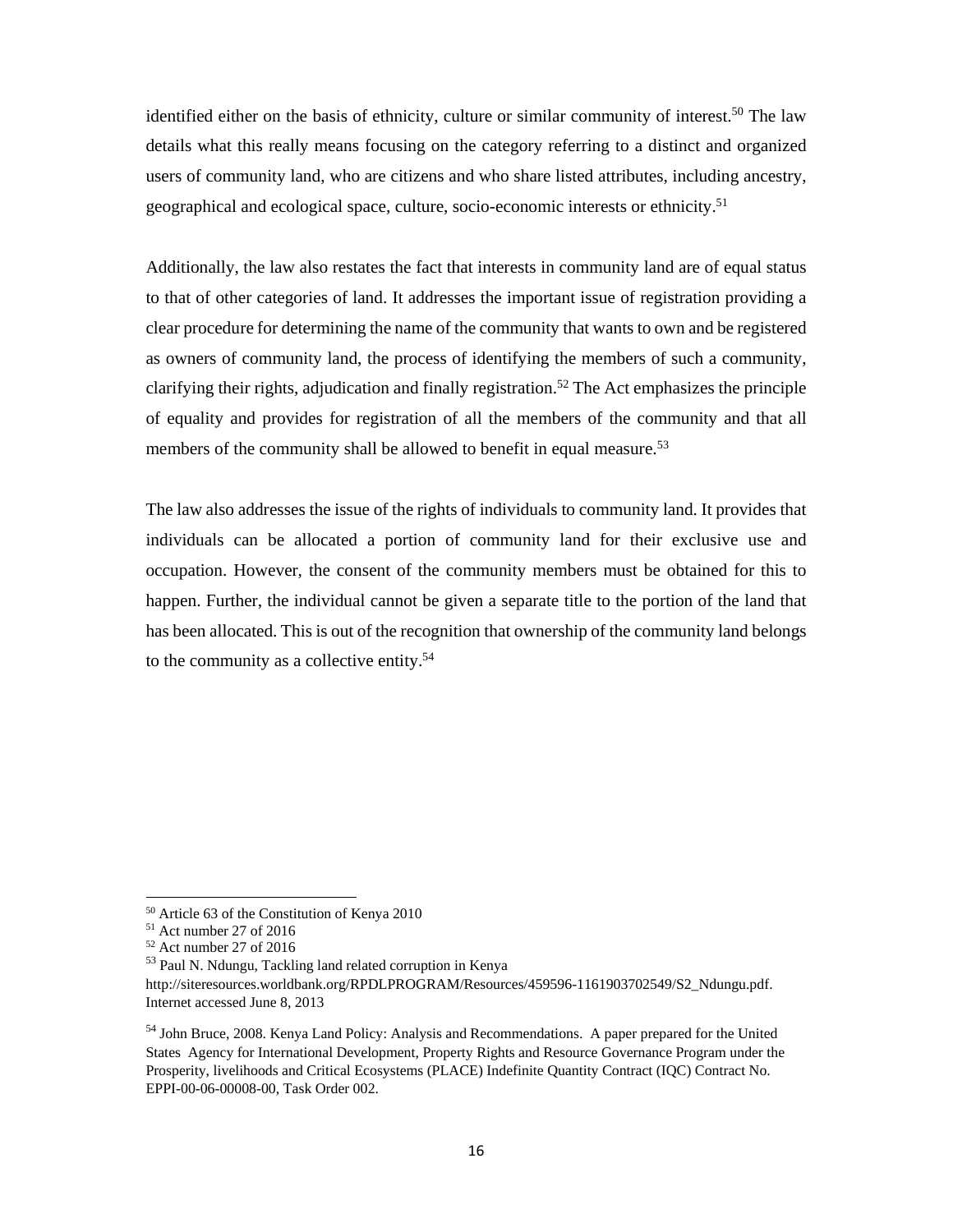## **3.5 GIVING LIFE TO THE COMMUNITY LAND ACT 2016 IN INFORMAL SETTLEMENTS**

The ambiguity in defining the "Community" for purposes of the Community Land Act leaves open its interpretation within the informal settlements setting.55 While the slum dwellers could be defined as a community of socio-economic or other similar common interest, such definition would assume that they are a homogenous entity with similar aspirations. It would not be possible to reconcile the varying interests of stakeholders in the slum settlements to allow for tenure regularization.<sup>56</sup> It is, therefore, crucial for such communities to ingrain themselves a sense of purpose in the road to tenure regularization.

In discussing the tenure regimes in Mukuru, an informal urban settlement in Nairobi, Patricia Kameri Mbote and Collins Odote argue for the recognition of the slum dwellers as communities. According to Mbote and Odote, while the majority of the land in Mukuru is under private tenure, there are communal arrangements by communities in the slum region. The end result is a disjuncture between legality and legitimacy with each group claiming ownership of the land.57 The authors argue that previous efforts at addressing the informal settlements have ignored the tenure aspects hence their unsustainability. They make case for adoption of communal tenure arrangements in informal settlements.<sup>58</sup>

Based on the Constitution and the Community Land Act, they argue that there is a basis for vesting the land in community on residents of the areas based on a "community of interest." However, such vesting should ensure that the residents have user rights, their right to sell get regulated while the governance of the land involve County Governments.<sup>59</sup>

<sup>55</sup> Kameri-Mbote, P. and K. Kindiki, 2009, 'Trouble in Eden: How and Why Unresolved Land Issues Landed "Peaceful Kenya" in Trouble in 2008'. Forum for Development Studies, Oslo, Norway, Vol. 2, 2008 January 2009)

<sup>&</sup>lt;sup>56</sup> Kieyah, j . and R Kivuti, 2009, 'Land Reform and Poverty'. Working Paper Series 17. Global Development Networks

 $57$  Kameri-Mbote P and Odote C, "Innovating Tenure Rights for Communities in Informal Settlements

<sup>&</sup>lt;sup>58</sup> Kameri-Mbote P and Odote C, "Innovating Tenure Rights for Communities in Informal Settlements

<sup>&</sup>lt;sup>59</sup> Kameri-Mbote P and Odote C, "Innovating Tenure Rights for Communities in Informal Settlements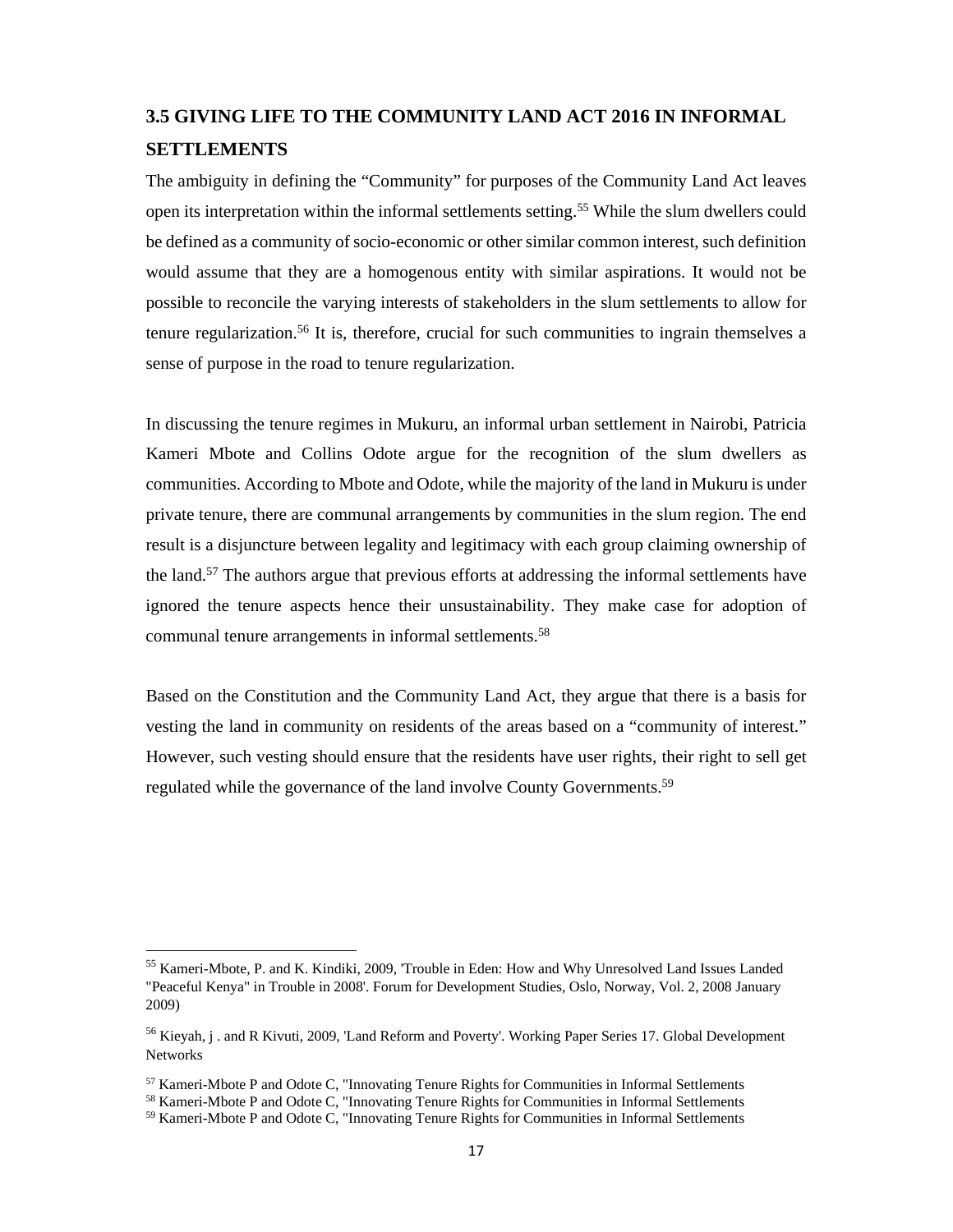### **3.6 THE NATIONAL LAND POLICY 2009**

The National Land Policy 2009<sup>60</sup> is the first ever single and clearly defined land policy since independence in Kenya. Before that, while not articulated in a comprehensive national document, had been driven by a conviction that economic growth requires the transformation of customary land tenure to private ownership<sup>61</sup>. The successive governments pursued the privatization policy with remarkable consistency. The result was the privatization of the vast majority of commercial, residential and arable land in Kenya by a process of systematic first registration<sup>62</sup>. The Kenya National Land Policy adopted in 2009 followed a well-structured process of wide consultation and public participation.<sup>63</sup>

The vision of the policy is to guide the country towards efficient, sustainable and equitable use of land for prosperity and posterity.64 It addresses critical issues of land administration, access to land, land use planning, restitution of historical injustices, environmental degradation, conflicts, unplanned proliferation of informal urban settlements, outdated legal framework, institutional framework and information management.<sup>65</sup> The policy also significantly recognizes the need for security of tenure for all Kenyans. The policy is very important for community land rights in Kenya as it repudiates the long-standing priority of land administration in Kenya, the conversion of customary land tenure into individual ownership. It categorizes all land in Kenya into Public Land, Community Land and Private Land.<sup>66</sup>

The policy also provides that all the land tenure category will receive equal recognition and protection by law in Kenya moving forward.<sup>67</sup> The Government, through the policy will ensure

 60 Sessional Paper No. 3 of 2009

<sup>61</sup> Kameri-Mbote, P., Odote, C., Musembi, C. and Kamande, W., 2013. *Ours by Right: Law, Politics and Realities of Community Property in Kenya. Strathmore University Press, Nairobi.* 62 Kameri-Mbote, P., Odote, C., Musembi, C. and Kamande, W., 2013. *Ours by Right: Law, Politics and Realities* 

*of Community Property in Kenya.* Strathmore University Press, Nairobi.<br><sup>63</sup> Republic of Kenya, 2009. Sessional Paper No. 3 of 2009 on National Land Policy

<sup>64</sup> Republic of Kenya, 2009. Sessional Paper No. 3 of 2009 on National Land Policy

<sup>&</sup>lt;sup>65</sup> OKoth- Ogendo, "Formalising Informal Property Systems in Africa: The Problems of Land Rights Reform in Africa."

<sup>66</sup> C. Nyamu-Musembi, Breathing Life into Dead Theories about Property Rights: de Soto and Land Relations in Rural Africa (Brighton: Institute of Development Studies, Working Paper 272, 2006). http://www.ids.ac.uk/files/Wp272.pdf

 $67$ . Nyamu-Musembi, Breathing Life into Dead Theories about Property Rights: de Soto and Land Relations in Rural Africa (Brighton: Institute of Development Studies, Working Paper 272, 2006). http://www.ids.ac.uk/files/Wp272.pdf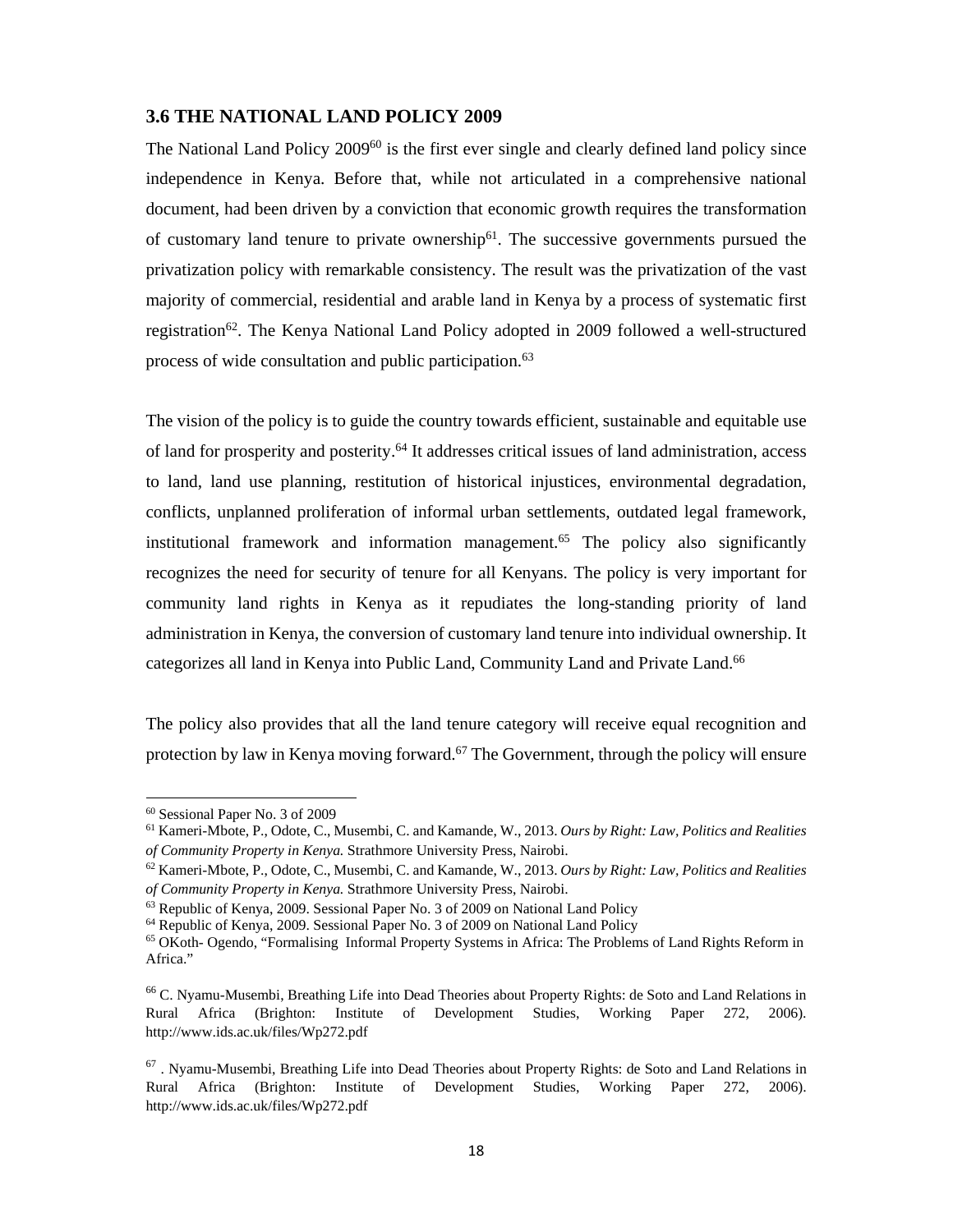that all land is put into productive use on a sustainable basis by facilitating the implementation of key principles on land use, productivity targets and guidelines as well as conservation.<sup>68</sup> It will encourage the multi-sectoral approach to land use, provide social, economic and other incentives and put in place an enabling environment for investment, agriculture, livestock development and the exploitation of natural resources. The National Land Policy 2009 categorizes the land rights in informal settlements and informal activities as one of the land related issues that deserve special attention.<sup>69</sup>

 The policy indicates that the essence of informal, spontaneous, or squatter settlements is the absence of security of tenure and planning. Many Kenyans live as squatters, in slums and other squalid places. Squatters and informal settlements therefore present a challenge for land planning and development in Kenya.<sup>70</sup> To deal with the challenges presented by squatters and informal settlements, the policy requires the Government to establish a legal framework and procedures for transferring unutilised land and land belonging to absentee land owners to squatters and people living in informal settlements.<sup>71</sup>

### **3.7 THE CASE FOR ADVERSE POSSESSION**

In many jurisdictions, the rule is known that title to land can be obtained by adverse possession. This means that if a squatter remains in possession of land for a certain period of time then he will acquire ownership of the land.<sup>72</sup> This would mean that inhabitants of an informal settlement could acquire ownership of the land they occupy. On the other hand, this rule interferes with the fundamental right to property of the original landowner.

Recently, in the case of **Pye (Oxford) ltd v. The United Kingdom (15 November 2005),** the Court ruled that the rule of adverse possession in England and Wales indeed violates the landowner's right to peaceful enjoyment of his possessions.<sup>73</sup> This seems an important issue in

<sup>68</sup> National Land Policy 2009

<sup>69</sup> Sessional Paper No.3 of 2009

<sup>70</sup> Section 209 of the National Land Policy 2009

<sup>71</sup> Section 209 of the National Land Policy 2009

<sup>&</sup>lt;sup>72</sup> Potsiou, C.A. and C. Ioannidis (2006), 'Informal Settlements in Greece: The Mystery of Missing Information and the Difficulty of Their Integration into a Legal Framework', fifth FIG Regional Conference, Accra, Ghana.

 $^{73}$  Pye (Oxford) ltd v. The United Kingdom, 15 November 2005;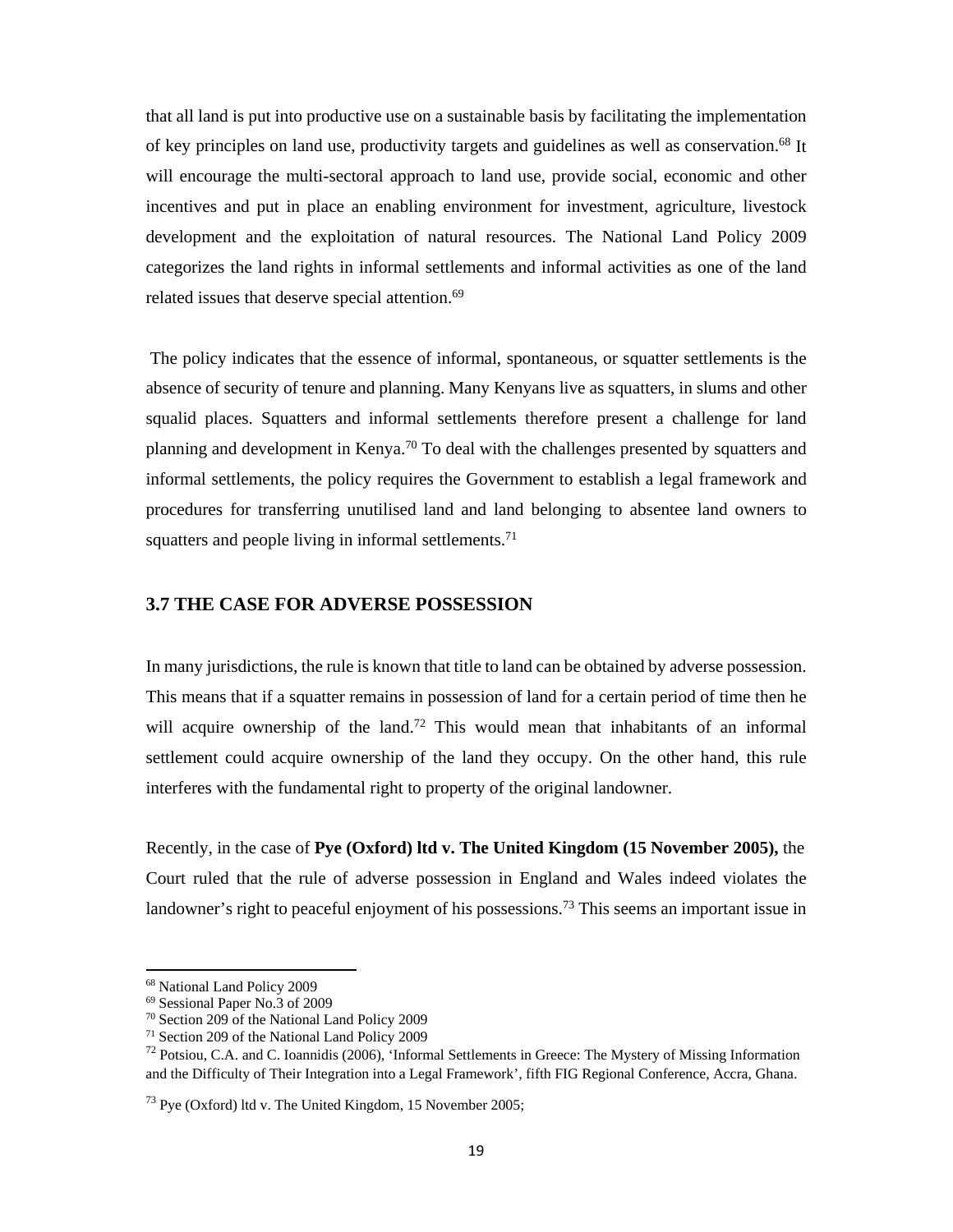the possibility to acquire the rights to the land occupied by squatters, such as people living in informal settlements.74

In Kenya, the law on adverse possession is found in the Limitation of Actions Act.<sup>75</sup> According to the Act, people can legally acquire free property they have, without interruption from the registered owner, occupied continuously for 12 years. Registered owners cannot hold to claim to such property. Courts of law often grant title to such land to the squatter on the premise that the registered owner slept on his ownership rights.<sup>76</sup> Adverse possessors must, however, prove to the court that they entered to the land adversely and without legal title. It must also be proved that the registered owner of the land was aware that the people had entered his or her land without title.<sup>77</sup> The other requirement is that the legal owner should not have interrupted the 12-year stay of the adverse possessor.

### **3.8 THE LAND ACT 2012**

The Land Act 2012 is an Act of Parliament meant to provide for the sustainable administration and management of land and land-based resources.

It was enacted to achieve the following objectives:

- utilization of resources in land on a sustainable and efficient basis ;
- delivery of land services in an efficient and justifiable basis;
- promotion of efficient and sustainable use of resources such as forests, wildlife and mineral resources;
- advancement of organized and planned development of land resources;
- allocation of public land based on economic efficiency, equity, social justice and ecological sustainability;
- ensuring that land is accessed equitably by all persons protection of the rights of small
- land-holders and also pastoralist communities
- promotion of linkages among the various stakeholders;
- ensuring that the private sector also participate through the creation of an enabling environment for them.

<sup>74</sup> Pye (Oxford) ltd v. The United Kingdom, 15 November 2005;

<sup>75</sup> Cap 22 Laws of Kenya

<sup>76</sup> Civil Appeal 56 of 2014

<sup>77</sup> Civil Appeal 56 of 2014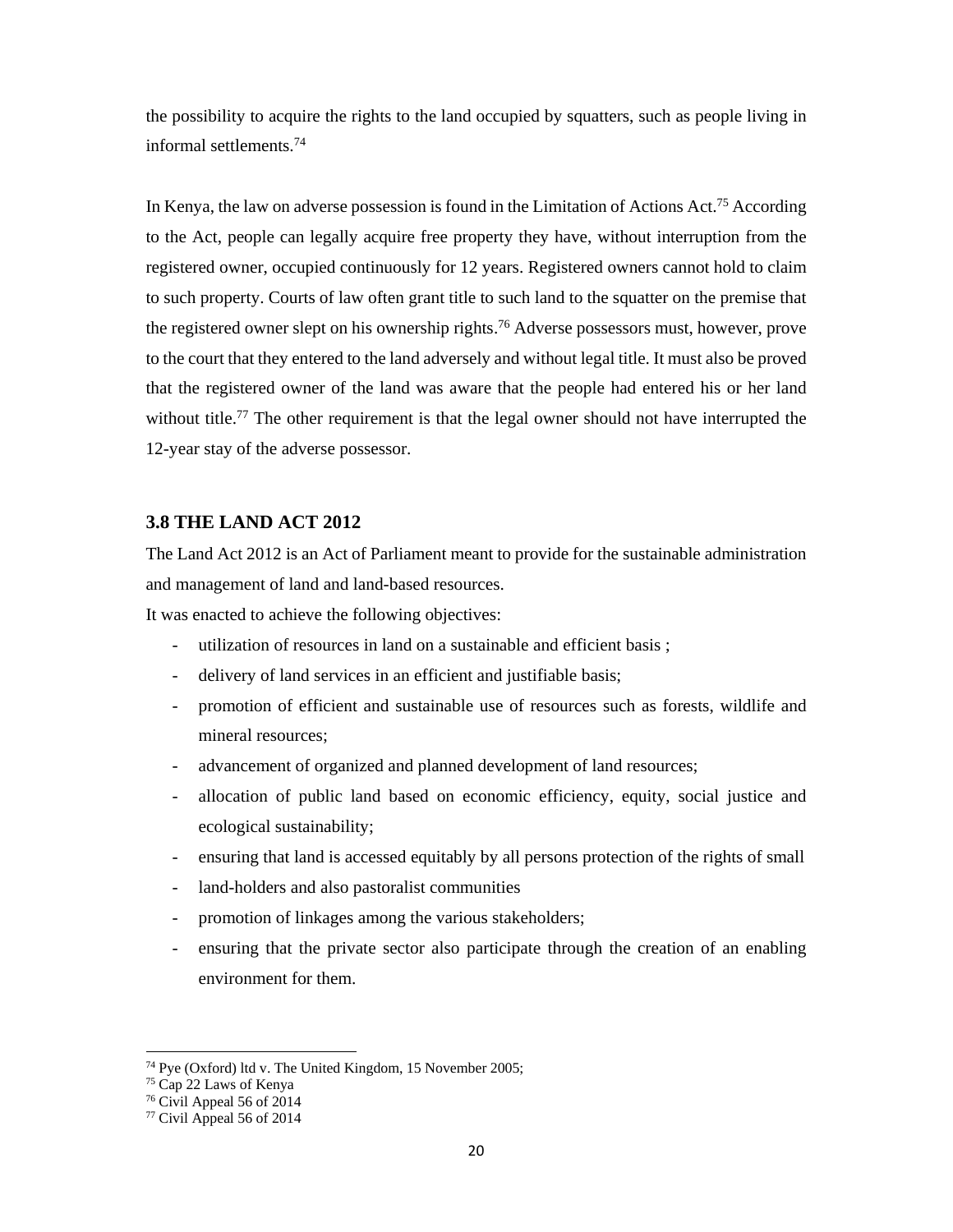- promotion of participation by the community in the management of the resources attached to land.78

The various forms of land tenure provided for in the Land Act 2012 are: freehold, leasehold, customary land rights and other forms which may be defined under the Act. It is provided that the Cabinet Secretary in charge of land has the responsibility of land management and administration. It is provided in this Act that the National Land Commission is the body mandated with the making of regulations to secure the land rights of the minority communities to individually or collectively access and use land and land-based resources.

### **3.9 THE EVICTIONS AND RESETTLEMENT PROCEEDURES BILL 2012**

Kenya currently has a Bill pending before Parliament that addresses security of tenure for informal settlements. Although not yet adopted, it provides a good example of a legislative framework dealing with tenuous tenure status, particularly in the context of informal settlements that are to be displaced. The Evictions and Resettlement Procedures Bill 2012 seeks to set out appropriate procedures applicable to forced evictions; to provide protection, prevention and redress against forced eviction for all persons occupying land including squatters and unlawful occupiers; and to provide for matters incidental and connected thereto.

International human rights law heavily influences the Bill, including in particular the International Covenant on Economic Social and Cultural Rights. For example, the definition of forced eviction is taken directly from General Comment No. 7 of the Committee on Economic, Social and Cultural Rights.79 The Bill, however, does not apply to professional squatters or to disputes in the context of landlord-tenant agreements. Various provisions in the Bill would provide some degree of security of tenure to protect against forced eviction, including criminal sanctions to those carrying out unlawful forced evictions.<sup>80</sup>

 Part II of the Bill lays out these protections, including that no person shall be forcibly evicted without a Court order and that when an eviction is authorized, due process protections must be afforded including genuine consultation, adequate notice, creation of an adequate resettlement

 $78$  Act number 6 of 2012

<sup>79</sup> International Covenant on Economic, Social and Cultural Rights

<sup>80</sup> International Covenant on Economic, Social and Cultural Rights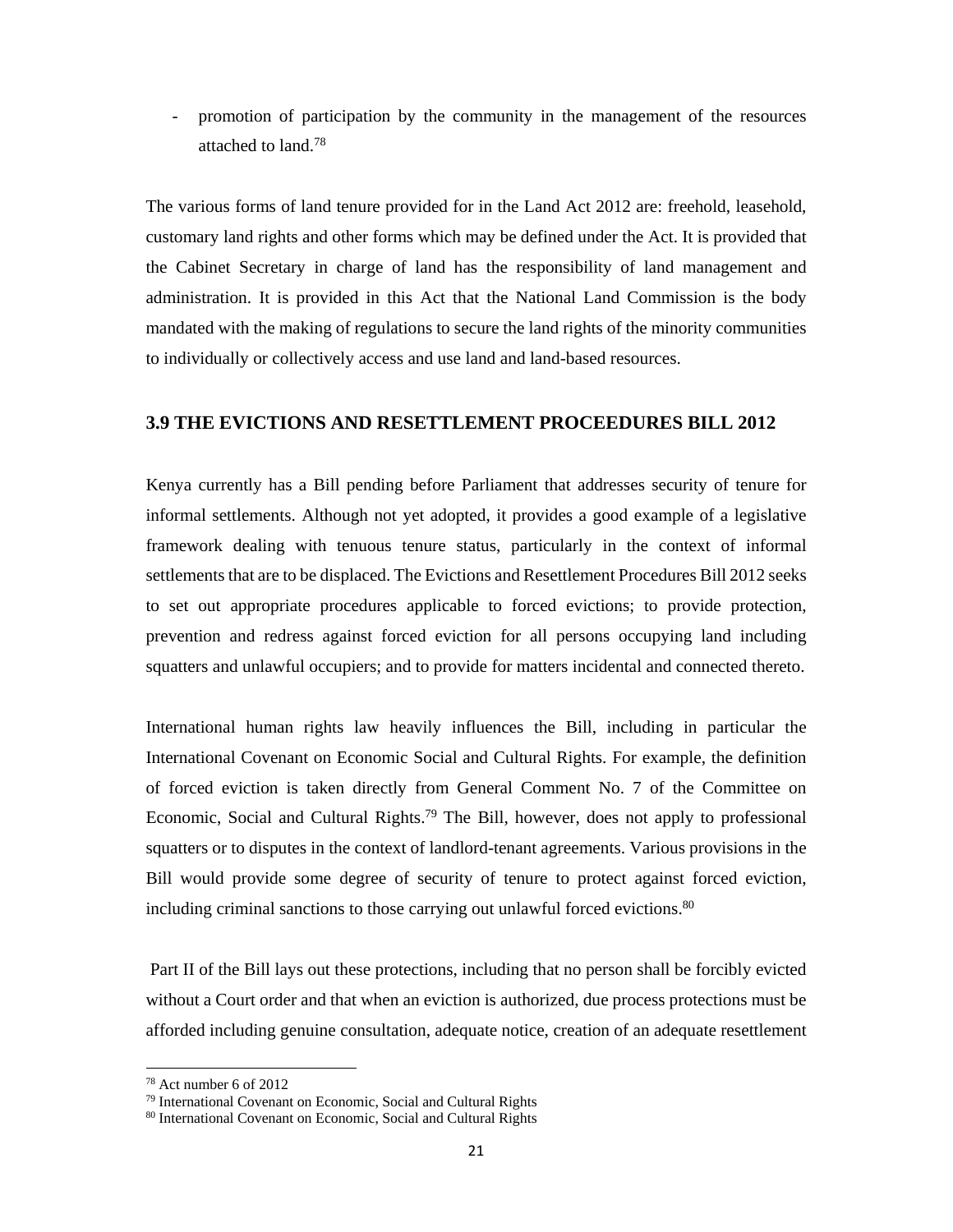action plan and the available of legal redress to challenge the eviction.<sup>81</sup> The Bill also requires environmental, economic and social impact assessments to be completed. In the case of development-based projects, an eviction assessment shall also be carried out that explores alternatives and strategies for minimizing harm to those evicted.82

Cases dealing with forced evictions from informal settlements have begun to be taken under the new Constitutional framework in Kenya. For instance, the case of Ibrahim *Sangor Osmanet al. v. Municipal Council of Garissa* **et al** involved the forced eviction of 1,122 persons by the local authorities.<sup>83</sup> While the community had been considered an informal settlement on public land, it had resided on the land since the 1940s, had constructed permanent housing and had close social ties to the area. The Court relied on the constitutional right to adequate housing as informed by the ICESCR (including General Comments No. 4 and No. 7) and the International Covenant on Civil and Political Rights in finding the forced eviction to be unlawful because it was carried out with no written notice, without a court order, and without consultation with the community.84

The Court ordered restitution of the land, reconstruction of the homes, schools and other buildings that were destroyed, the provision of infrastructure such as water and sanitation, and awarded other damages amounting to US\$2.6 million. The Court also placed the relevant authorities on notice that they would be liable to process of contempt by committal, sequestration or otherwise as the High Court may direct for the purpose of compelling you to obey the same.<sup>85</sup>

<sup>&</sup>lt;sup>81</sup> The Evictions and Resettlement Procedures Bill of 2012, Part IV, Section 10.

<sup>82</sup> The Evictions and Resettlement Procedures Bill of 2012, Part IV, Section 10.

<sup>83</sup> Ibrahim Sangor Osman et al. v. Municipal Council of Garissa et al., Constitutional Petition No. 2 of 2011 (16 November 2011).

<sup>&</sup>lt;sup>84</sup> Ibrahim Sangor Osman et al. v. Municipal Council of Garissa et al., Constitutional Petition No. 2 of 2011 (16 November 2011).

<sup>&</sup>lt;sup>85</sup> Ibrahim Sangor Osman et al. v. Municipal Council of Garissa et al., Constitutional Petition No. 2 of 2011 (16 November 2011).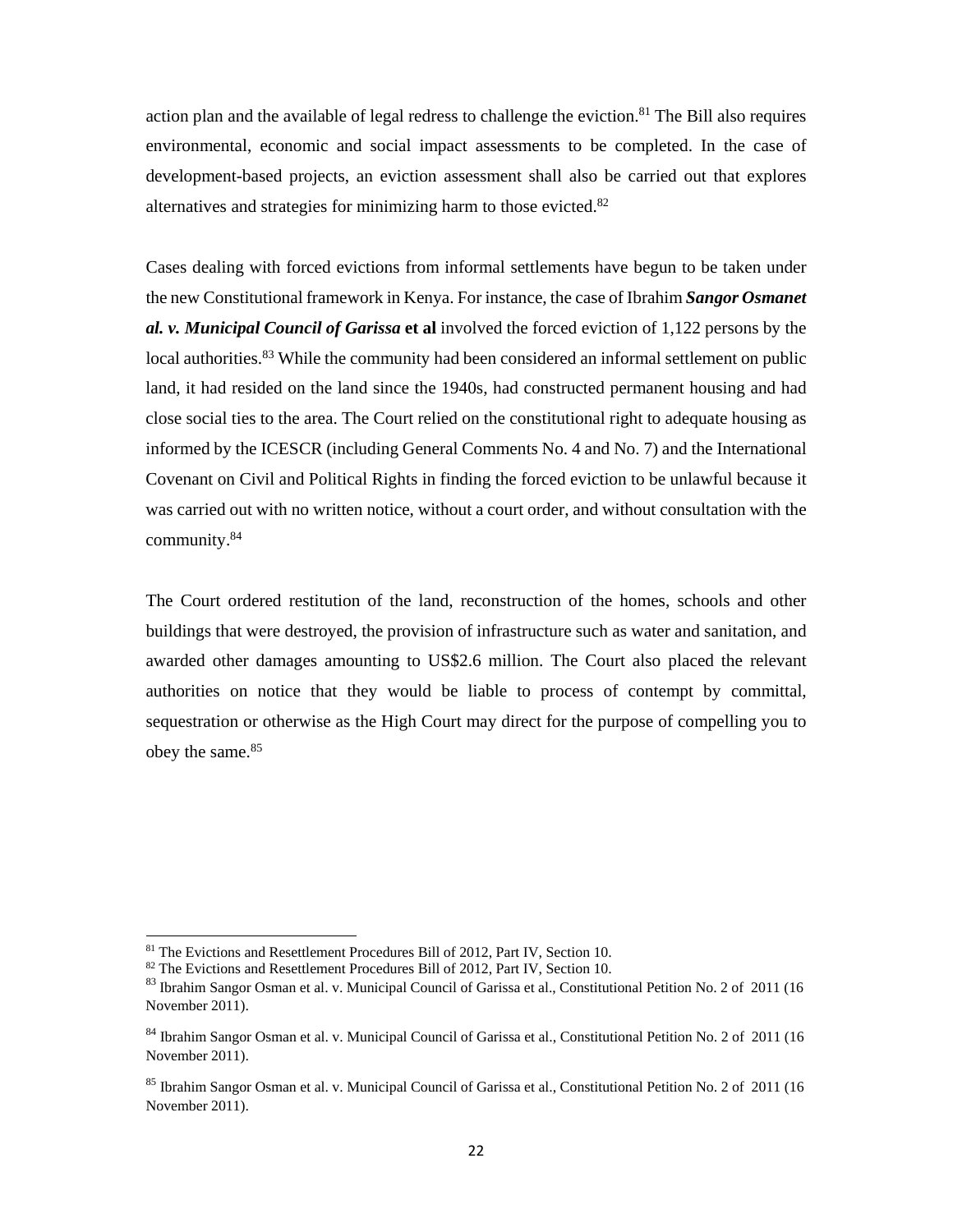# **CHAPTER FOUR**

### **4.1 INTRODUCTION**

This chapter assesses how other developing countries such as South Africa and Brazil are dealing with the challenge of securing tenure rights in informal settlements to understand how the issue of tenure rights in informal settlements in Kenya might be resolved.

### **4.2 INFORMAL SETTLEMENTS IN SOUTH AFRICA**

Informal settlements remain a major problem in major cities in South Africa. They consist of non-conventional housing built without complying with the legal building procedures in place in the country. The informal settlements in South Africa are usually built at the edge of the cities where there is cheap and neglected land.<sup>86</sup> The urban poor use materials such as wood, tins and corrugated iron to build these settlements. One major characteristic of these types of settlements is that the inhabitants have no security of tenure, lack basic services and city infrastructure such as water supply, sanitation, drainage, waste disposal and proper road access.87

In South Africa, empirical studies have shown that rapid urbanisation over the past two decades has produced considerable challenges, namely; an ever-increasing urban housing deficit, social exclusion and the emergence and growth of informal settlements across the cities. These challenges are exacerbated by appalling wage levels, high rate of unemployment, increasing income inequalities, and extreme poverty, which are partly underpinned by past discrimination under apartheid, and its associated practice of "separate development" It is also on record that, the fall of apartheid in 1994 left a huge backlog of housing deficit, which subsequent governments have since battled to address.<sup>88</sup> Currently, there are approximately 2700 informal settlements across South Africa, containing about 1.2million households, who live without

<sup>87</sup> Cousins B., Cousins T., Hornby, D., Kingwill, R., Royston, L., and Smit, W. Land Rights for African Development: From Knowledge to Action. Collective Action and Property Rights (CAPRi) Policy Briefs. Available at: http://www.kw.undp.org/content/dam/aplaws/publication/en/publications/ environmentenergy/www-ee-library/sustainable-land-management/land-rights-for-african-development-from-knowledge-toaction/capri\_brief\_land\_rights.pdf#page=29

<sup>86</sup> Cousins B., Cousins T., Hornby, D., Kingwill, R., Royston, L., and Smit, W. Land Rights for African Development: From Knowledge to Action. Collective Action and Property Rights (CAPRi) Policy Briefs. Available at: http://www.kw.undp.org/content/dam/aplaws/publication/en/publications/ environmentenergy/www-ee-library/sustainable-land-management/land-rights-for-african-development-from-knowledge-toaction/capri\_brief\_land\_rights.pdf#page=29

<sup>88</sup> Department of Human Settlements. Simplified National Housing Code. 2009. The Republic of South Africa. Available at: http://www.dhs.gov.za/uploads/documents/1\_Simplified\_Guide\_Policy\_Con text/1%20Vol%201%20Part%201%20Simplified%20Guide%20to %20the%20 National%20Housing%20Code.pdf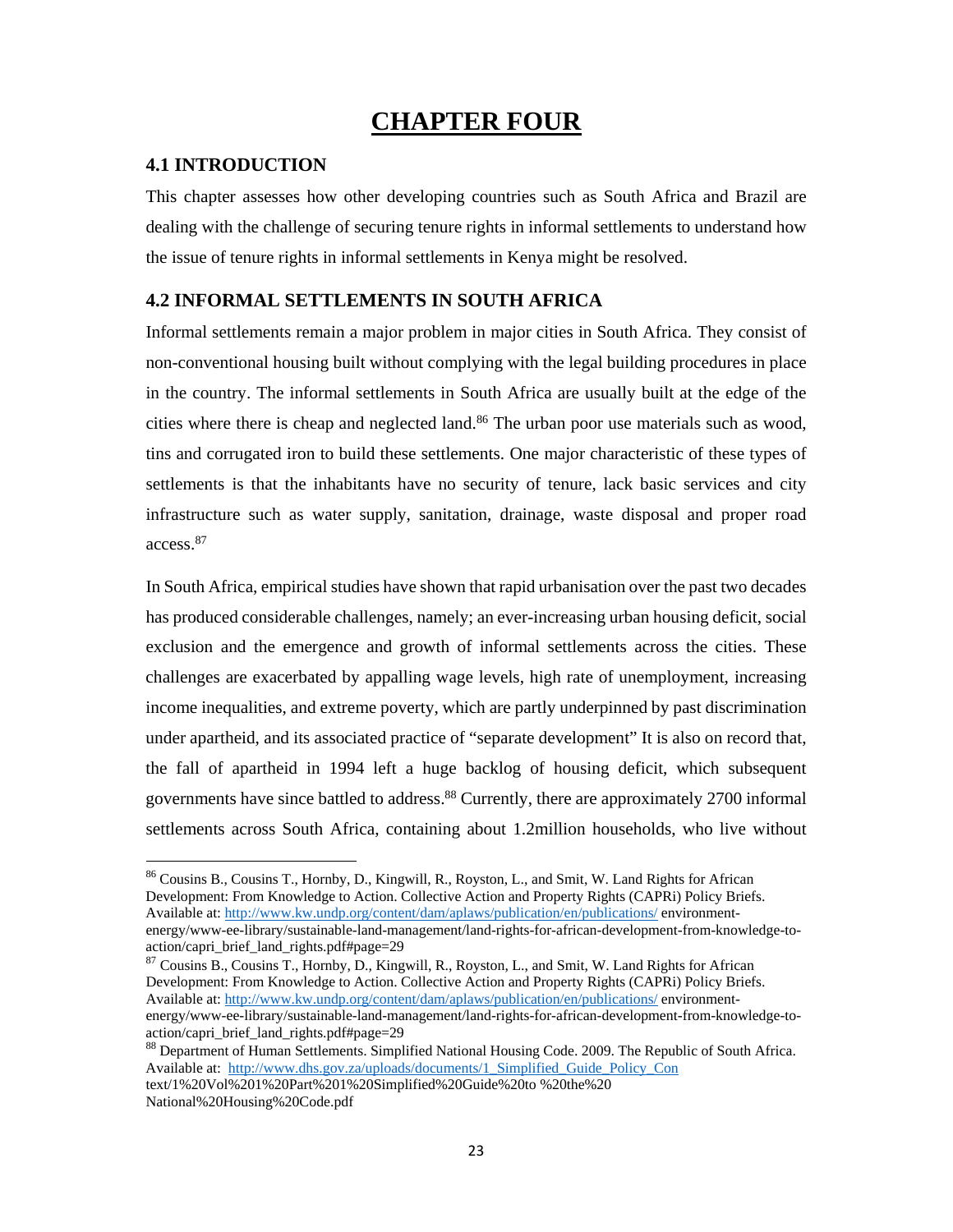access to basic social services. This represents a remarkable increase, compared to just around 300 informal settlements in 1994.89

The last two decades has seen increasing global attention on the need to tackle the emergence and growth of slums or informal settlements across the global cities. The third United Nations Conference in Istanbul in June 1996, which gave birth to the Istanbul Declaration on Human Settlements, marked a significant turning point in the global policy discourse on the need to ensure adequate shelter for all. The policy agenda was later given fresh impetus within the framework of the UN Millennium Development Goals (MDGs).<sup>90</sup> Goal 7 Target 11 provides for the improvement of the lives of over 100 million slum dwellers by the year  $2020$ .<sup>91</sup> Several countries across the developing world, such as Kenya, Brazil, India and Mexico, have initiated national programmes on the upgrading of slums in order to localise this global agenda.<sup>92</sup> It is along this line that the South African government revised its housing policy to include a comprehensive national programme dedicated to the upgrading of informal settlements in the country in 2004.93

The African National Congress government after coming to power in 1994 launched a national housing policy document, the 1994 White Paper on Housing, with a view to address the appalling housing situation. The policy later went through a dramatic change in 2004, leading to the promulgation of a new housing policy known as the Breaking New Ground. The new housing was the first one to include a programme specifically devoted to the Upgrading of

<sup>91</sup> The Presidency (Ed.) (2010): Annexure A For Outcome 8 Delivery Agreements: Sustainable Human Settlements and Improved Quality of Household Life. Available online at http://www.thepresidency.gov.za/MediaLib/Downloads/Home/Ministries/DepartmentofPerformanceMonitoring andEvaluation3/TheOutcomesApproach/D elivery%20 Agreement\_Outcome%208.pdf, checked on 12/8/2012

<sup>&</sup>lt;sup>89</sup> Department of Human Settlements. Simplified National Housing Code. 2009. The Republic of South Africa. Available at: http://www.dhs.gov.za/uploads/documents/1\_Simplified\_Guide\_Policy\_Con

text/1%20Vol%201%20Part%201%20Simplified%20Guide%20to %20the%20 National%20Housing%20Code.pdf

 $90$  The Presidency (Ed.) (2010): Annexure A For Outcome 8 Delivery Agreements: Sustainable Human Settlements and Improved Quality of Household Life. Available online at

http://www.thepresidency.gov.za/MediaLib/Downloads/Home/Ministries/DepartmentofPerformanceMonitoring andEvaluation3/TheOutcomesApproach/D elivery%20 Agreement\_Outcome%208.pdf, checked on 12/8/2012

 $92$  Financial and Fiscal Commission (Ed.) (2011): Challenges and opportunities in housing finance in South Africa. Midrand.

 $93$  Financial and Fiscal Commission (Ed.) (2011): Challenges and opportunities in housing finance in South Africa. Midrand.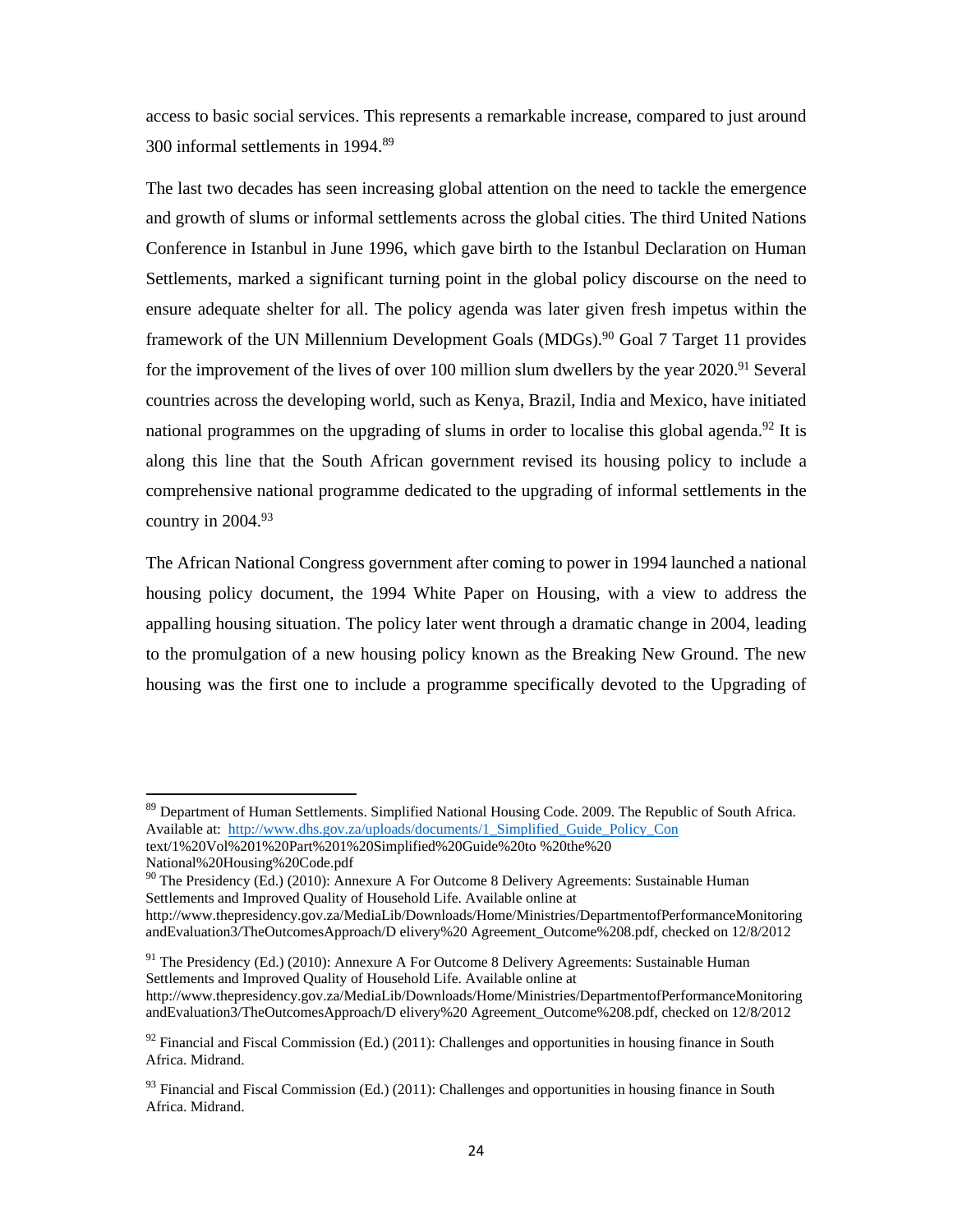Informal Settlements.94 The policy had an ambitious target to eradicate all informal settlements in the country by 2014.

## **4.3 THE STATUS OF HOUSING AND INFORMAL SETTLEMENTS IN SOUTH AFRICA**

According to the World Bank Institute, the South African government has committed about ZAR 44.8 billion since 1994 in to a national housing subsidy programme that has benefited about 2.3 million households across the country. However, more effort is still needed to improve the housing deficit in South Africa in order to contain the emergence and growth of the informal settlements. According to Slum Dwellers International, the expansion of slums over the past two decades has been way above the efforts by the government to deliver adequate housing and to mitigate vulnerability.

## **4.4 HOUSING LEGISLATIVE AND POLICY FRAMEWORKS IN SOUTH AFRICA**

South Africa is a party to the Millennium Development Goals which provides for the improvement of the lives of over 100 million slum dwellers by the year 2020 under Goal 7 Target 11. The country is also a signatory to various other declarations under the UN Habitat Programme that aim to alleviate the plight of people without access to adequate housing.<sup>95</sup> These include the Vancouver Declaration on Human Settlements (1976), the Istanbul Declaration on Human and Other Settlements (1996) as well as the Habitat Agenda (1996). At the national level, the provision of adequate housing and the upgrading of the informal settlements has a firm backing in the 1996 Constitution of South Africa and several other pieces of legislation.

Tissington argues that the South African Constitution is one of the most progressive in the world in terms of guaranteeing the socio-economic rights of individuals in relation to adequate

<sup>94</sup> Department of Human Settlements (DHS) (Ed.) (2015): Presentation to Portfolio Committee. National Upgrading Support Programme (NUSP). Available online at http://pmg‐assets.s3‐website‐eu‐west 1.amazonaws.com/150804nusp2.ppt, checked on 6/20/2016

<sup>&</sup>lt;sup>95</sup> Department of Human Settlements (DHS) (Ed.) (2015): Presentation to Portfolio Committee. National Upgrading Support Programme (NUSP). Available online at http://pmg‐assets.s3‐website‐eu‐west 1.amazonaws.com/150804nusp2.ppt, checked on 6/20/2016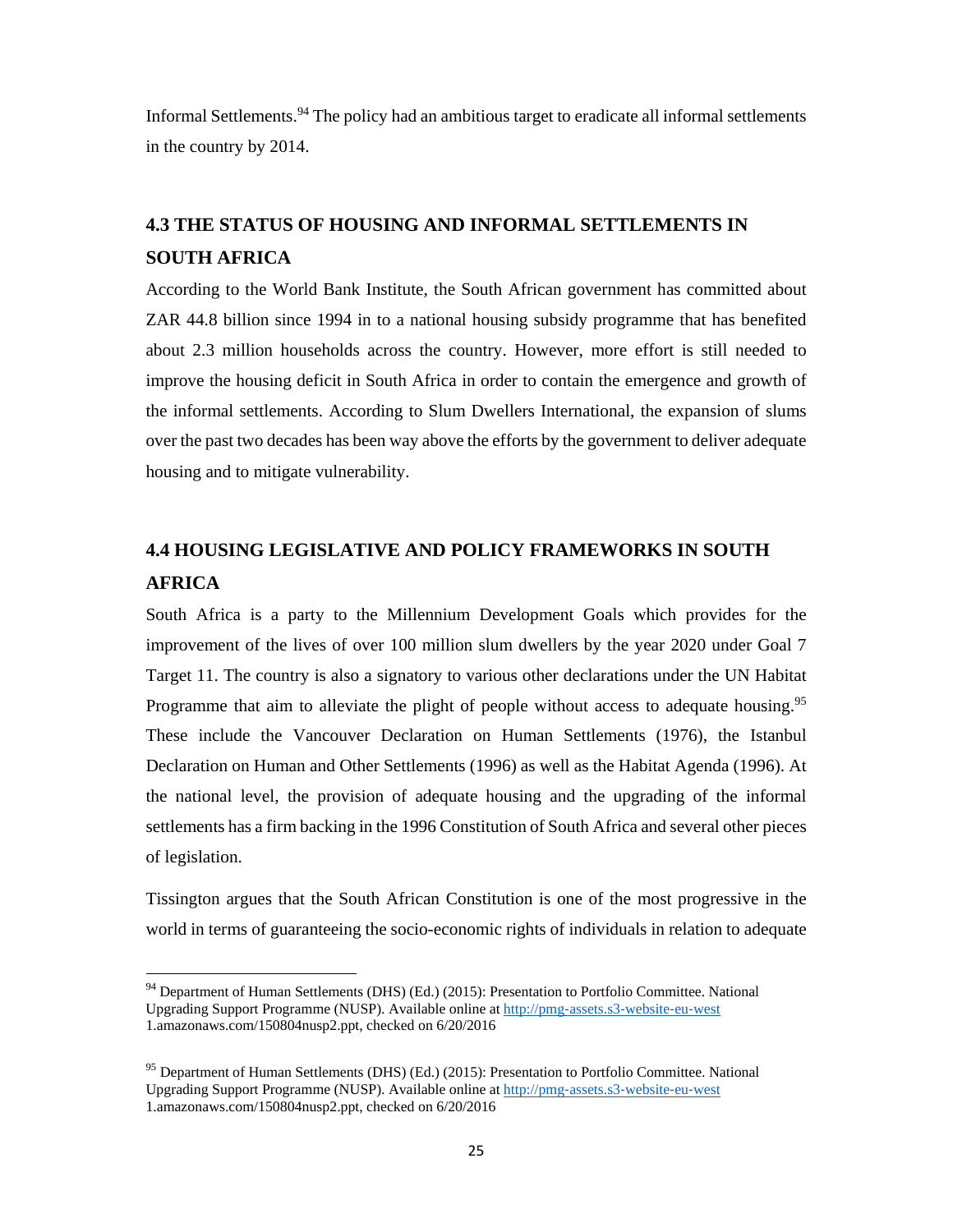housing.<sup>96</sup> The right of the individual to adequate housing is guaranteed under Article 26 of the 1996 Constitution of South Africa. The Article provides that everyone has the right to adequate housing and the Article further requires the State to take reasonable legislative and other measures within its available resources to achieve the progressive realisation of this right.97

In effect, Article 26 of the Constitution provides the primary legislative framework from which all national programmes and policies on adequate housing including slum upgrading derive their support and legitimacy in South Africa. Article 26 of the Constitution is given effect by the Housing Act of 1997 and the revised Housing Code of 2009.98 The Act lays down the general principles that should govern the processes in all spheres of government thus providing for a sustainable process of housing development.<sup>99</sup>

#### **4.5 THE BREAKING NEW GROUND (BNG) POLICY**

The Upgrading of Informal Settlements Programme (UISP) was an offshoot of the Breaking New Ground policy document adopted by the South African government in 2004.<sup>100</sup> The aim of the policy document was to augment the delivery rate of well-located housing of suitable quality through various innovative, demand-driven housing programmes and projects. The policy document conceptualized the slums problem not merely as a housing problem but also as a product of an underlying socio-economic predicament that need to be addressed.101 The policy saw the housing as a way to achieve broader socio-economic goals such as job creation and poverty alleviation.102

<sup>&</sup>lt;sup>96</sup> Department of Human Settlements. 2004. "Breaking New Ground," Comprehensive Plan for Housing Delivery, Department of Human Settlements, South Africa. DHS, Republic of South Africa http://www.nwpg.gov.za/DDLG&TA/acts/Breaking%20New%20Grounds.pdf

 $97$  Dawson, Hannah; McLaren, Daniel (2014): Monitoring the right of access to adequate housing in South Africa. An analysis of the policy effort, resource allocation and expenditure and enjoyment of the right to housing. Johannesburg: Studies in Poverty and Inequality Institute (SPII)

<sup>98</sup> The 1996 Constitution of South Africa

<sup>99</sup> The South African Housing Act of 1997

<sup>100</sup> The South African Housing Act of 1997

<sup>101</sup> Department of Housing (DoH) (Ed.) (2004): "Breaking new ground". A comprehensive plan for the development of sustainable human settlements. Pretoria.

<sup>&</sup>lt;sup>102</sup> Department of Housing (DoH) (Ed.) (2004): "Breaking new ground". A comprehensive plan for the development of sustainable human settlements. Pretoria.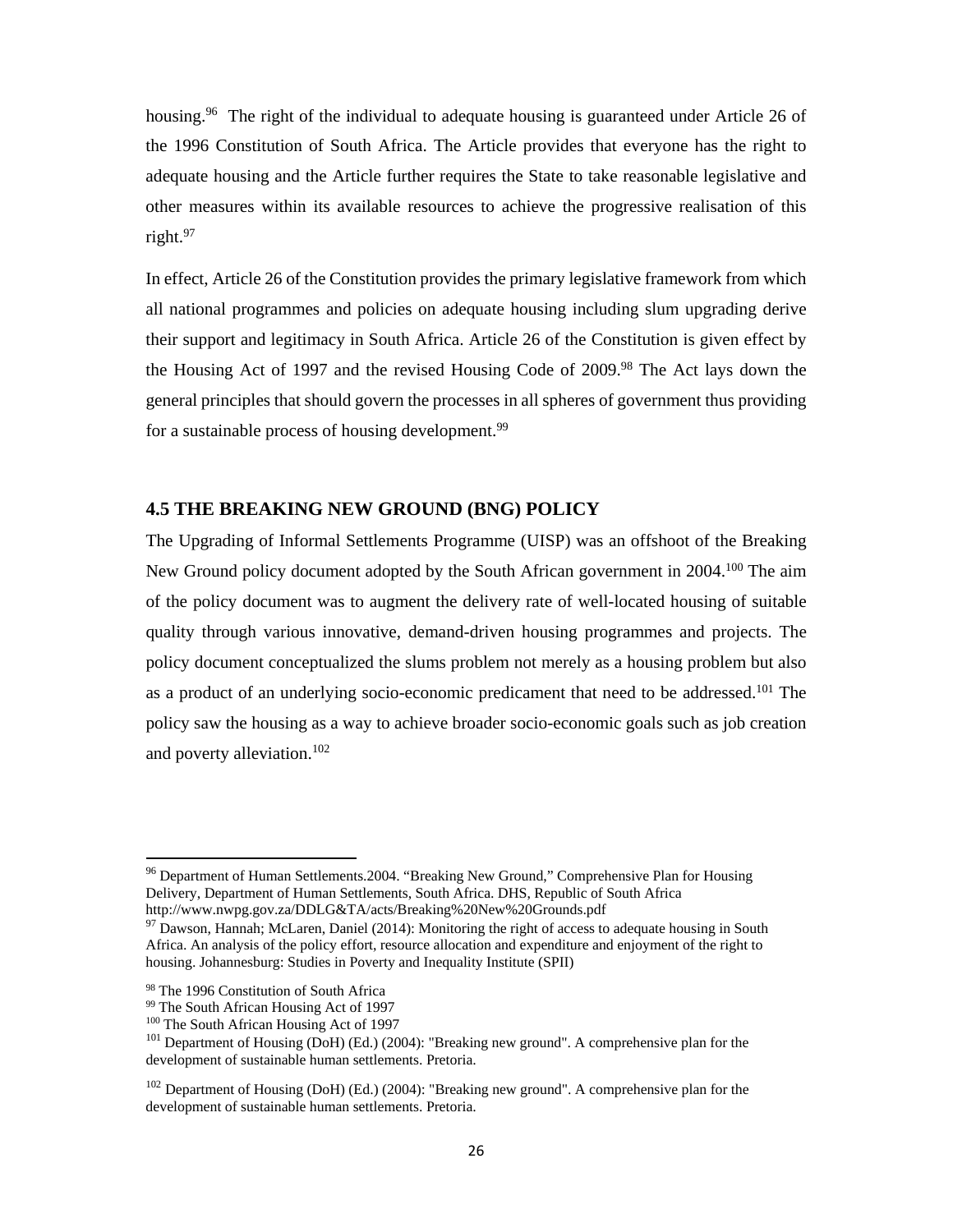## **4.6 GENERAL OVERVIEW OF THE UPGRADING OF INFORMAL SETTLEMENT PROGRAMME**

The programme offers grants to accredited municipalities to undertake sustainable housing development projects aimed at improving the conditions of slum communities. The main idea of the programme is to facilitate a phased in situ upgrading of informal settlements as against the relocation of slum dwellers to green fields. By this, the programme seeks to achieve three interrelated objectives: tenure security, health, and safety and finally, to empower the inhabitants of slum communities through participatory processes.<sup>103</sup> The programme recognises that an indirect approach that tackles the structural causes of slums formation, through a more holistic multi-sectoral alliance, holds the key to sustainable informal settlement eradication. The central part of the programme involves the participation of slum communities since its main aim is to empower slum dwellers through participatory slum upgrading.<sup>104</sup>

### **4.7 THE PROGRESS OF IMPLEMENTATION**

The Department of Human Settlements (DHS) began to operate with a modest target as from 2010. As at June 2011, about 206 informal settlements had been completely formalised and a further 335 were targeted for upgrading.<sup>105</sup> The Breaking New Ground policy prescribed in situ upgrading as the best way to address the structural causes underpinning the emergence and growth of informal settlements. The approach was preferred because it was seen to be responsive to poverty and vulnerability as well as leading to social inclusion. The method was also thought to better empower the slum communities, compared to relocation to new places.<sup>106</sup> Therefore, relocation of slum dwellers in South Africa was only recommended as a last resort, and under exceptional circumstances.

<sup>&</sup>lt;sup>103</sup> Huchzermeyer, Marie (2011): Cities with 'slums'. From informal settlement eradication to a right to the city in Africa. Claremont, South Africa: UCT Press.

<sup>&</sup>lt;sup>104</sup> National Upgrading Support Programme (NUSP) (Ed.) (2009): Assessment Report For National Department of Housing and Cities Alliance. Available online at http://www.citiesalliance.org/sites/citiesalliance.org/ files/CAFiles/Projects/NUS P\_Final\_Assessment\_Report.p df, checked on 5/21/2016.

<sup>&</sup>lt;sup>105</sup> National Upgrading Support Programme (NUSP) (Ed.) (2009): Assessment Report For National Department of Housing and Cities Alliance. Available online at http://www.citiesalliance.org/sites/citiesalliance.org/ files/CAFiles/Projects/NUS P\_Final\_Assessment\_Report.p df, checked on 5/21/2016.

<sup>&</sup>lt;sup>106</sup> National Upgrading Support Programme (NUSP) (Ed.) (2009): Assessment Report For National Department of Housing and Cities Alliance. Available online at http://www.citiesalliance.org/sites/citiesalliance.org/ files/CAFiles/Projects/NUS P\_Final\_Assessment\_Report.p df, checked on 5/21/2016.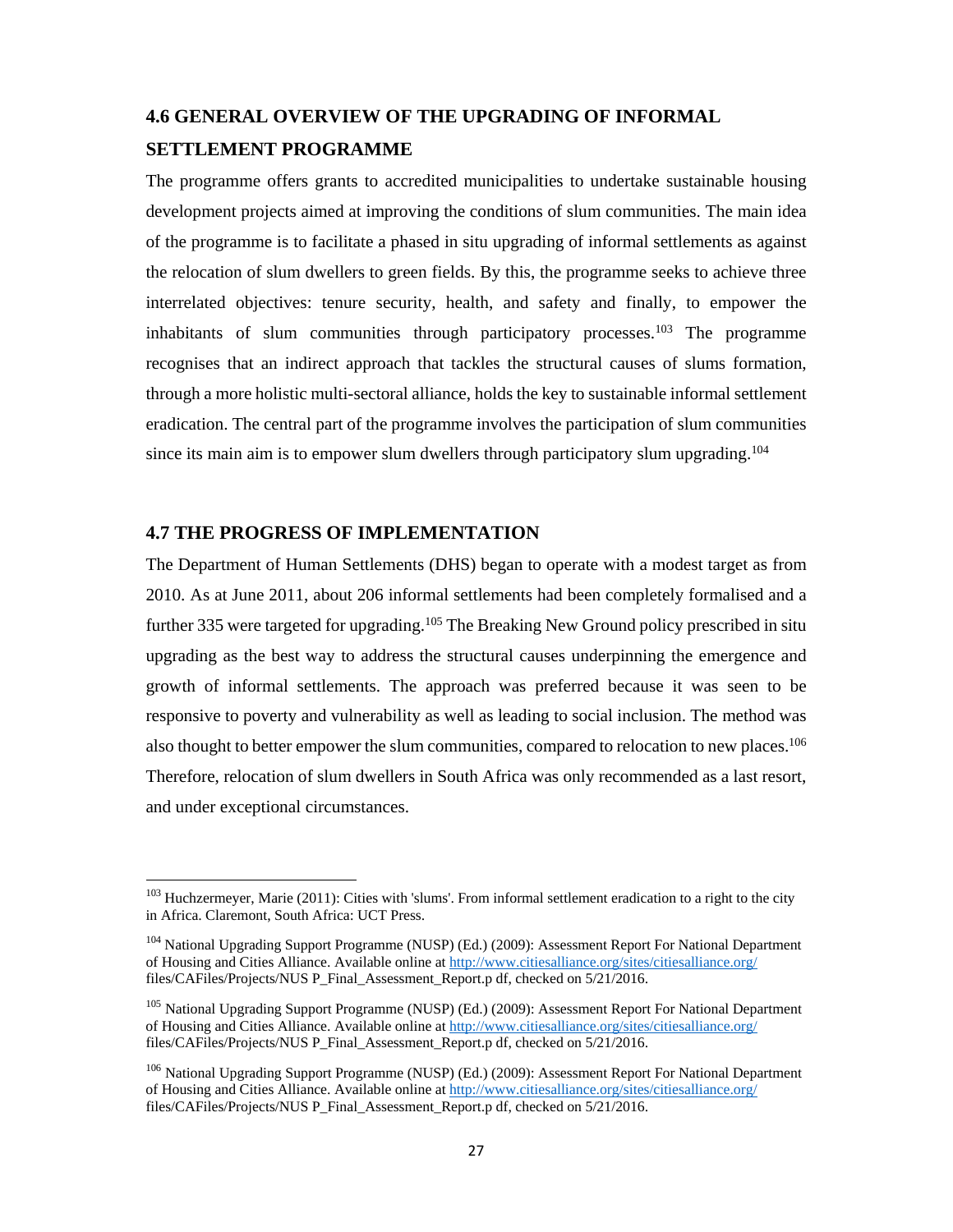The relocation was also to be carried out in accordance with international best practices and only after a meaningful engagement with the residents. It has to be responsive to the peculiar circumstances and needs of the affected communities. The upgrading program also recognized the need to involve the local communities in the process. The experience in the country has shown that lack of public involvement can also pose a challenge to speedy and successful project implementation.<sup>107</sup> The situation has been witnessed in the case of the N2 Gateway housing development pilot project, started by the government South Africa in 2005. At the onset of the project, the government resolved to minimise the amount of consultation and public involvement for ensuring speedy implementation. However, as at 2012, public resistance stalled the project.

In situ slum upgrading, as envisaged under the Upgrading Informal Settlement Programme, is an instrument that promises to promote empowerment, integrated urban development, and social cohesion. This is more compelling against the backdrop of the ever-increasing urban unemployment, poverty and widening socio-economic inequalities.

#### **4.8 INFORMAL SETTLEMENTS IN BRAZIL**

The national legislation in Brazil has enshrined most housing rights provided for in international human rights standards.<sup>108</sup> Since the collapse of its National Social Housing System in 1996 and the approval of the new democratic Constitution in 1998, Brazil has experienced new policies and programmes aimed at promoting the right to housing of the population living in informal urban settlements.109 It has been widely recognised that the process of intensive urbanisation in Brazil has been a process of social exclusion and spatial segregation.<sup>110</sup>

<sup>&</sup>lt;sup>107</sup> Topham, Steve (2013): Informal Settlements- Towards a 20-Year Review. Background Note. Draft 10 January 2013

<sup>&</sup>lt;sup>108</sup> Santos, B. (1984) "The State, the law and the urban issue." In Falcão J. (Org.) Conflicts of Property Rights: urban invasions. Forense, Rio de Janeiro, pp. 1–73.

<sup>&</sup>lt;sup>109</sup> COHRE(Centre on Housing Rights and Evictions) (2000) "Enforcing Housing Rights in the Americas: Pursuing Housing Rights Claims within the Inter-American System of Human Rights ", pp. 5–25.

<sup>&</sup>lt;sup>110</sup> Osorio, L.M. and J. Menegassi (2002) "The re-appropriation of the cities in a globalizing world" In Osorio, L. M. (Org.). The City Statute and Urban Reform: new perspectives for the Brazilian cities. Fabris, Porto Alegre, pp. 39–58.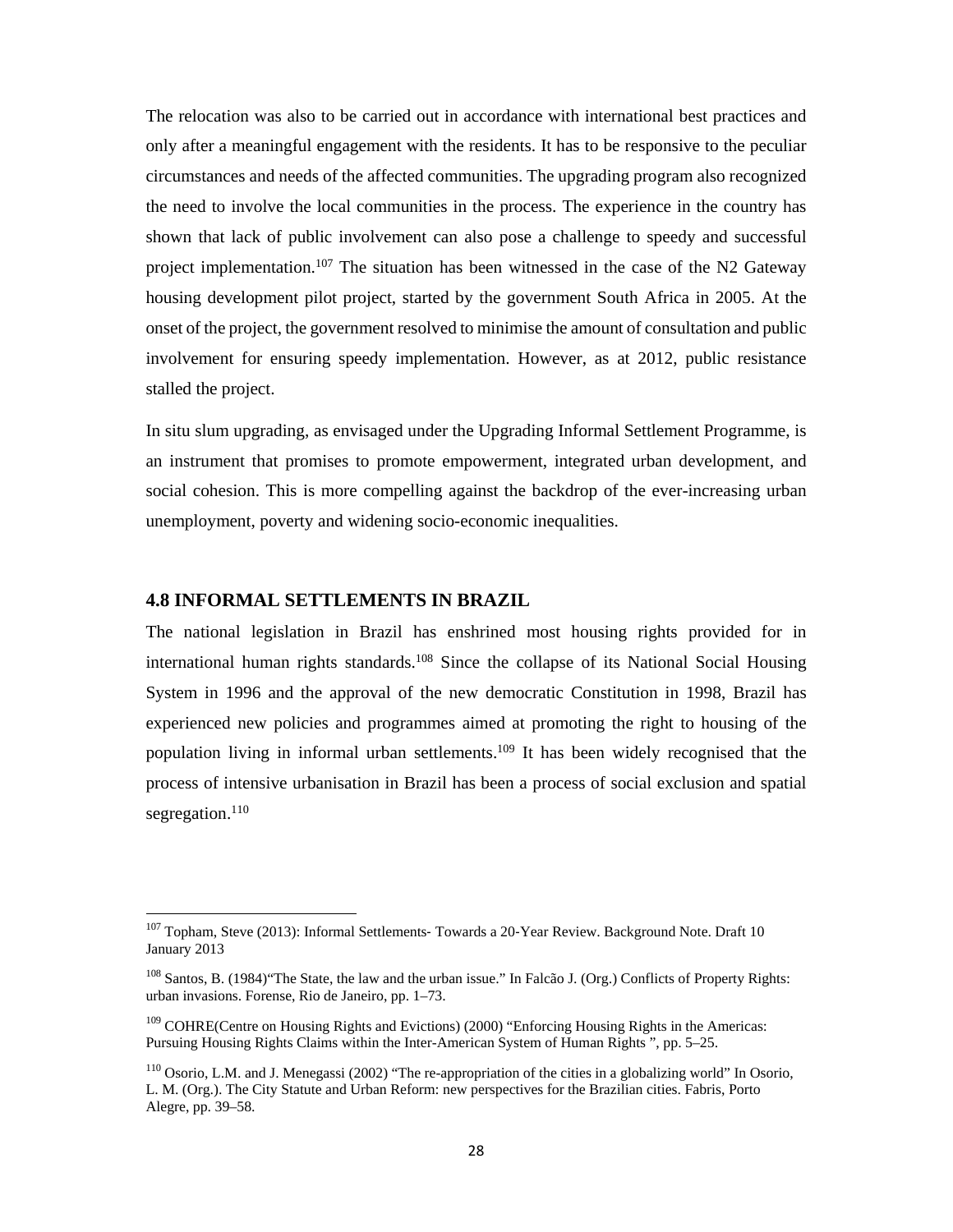About 80% of the population in Brazil lives in urban areas where the vast majority are living in very precarious material, social and environmental conditions. The lack of affordable and adequate housing options has brought about a proliferation of irregular and illegal forms of land use and development.<sup>111</sup> Full formal tenure is virtually non-existent to the people who live in the irregular and illegal settlements. The *favela* dwellers in Brazil are the most vulnerable groups as far as security of tenure is concerned. Having the same legal and socioeconomic difficulties, they also have been more directly exposed to forced eviction.<sup>112</sup>

## **4.9 THE CONTEXT OF LAND TENURE POLICIES IN BRAZIL**

The urbanisation process in Brazil started in 1930s and reached its peak in 1970s.<sup>113</sup> The economic restructuring process has brought some changes in the pattern of urban management. This has been done by providing affordable and secure access to land and housing for the urban population.114 Consequently, important tenure policies have been formulated in some cities within the context of regularisation programmes aimed at upgrading and legalising *favelas*.<sup>115</sup> A fundamental change in the orientation of tenure policies has become evident in many cities. After decades evicting the communities living in illegal settlements, or denying them services, the local state has increasingly come to tolerate them in different manners and to different degrees. There have also been proposals of the improvement of tenure conditions and the legal and technical regularisation of such areas and communities.<sup>116</sup>

<sup>111</sup> Osorio, L.M. and J. Menegassi (2002) "The re-appropriation of the cities in a globalizing world" In Osorio, L. M. (Org.). The City Statute and Urban Reform: new perspectives for the Brazilian cities. Fabris, Porto Alegre, pp. 39–58.

<sup>112</sup> Osorio, L.M. and J. Menegassi (2002) "The re-appropriation of the cities in a globalizing world" In Osorio, L. M. (Org.). The City Statute and Urban Reform: new perspectives for the Brazilian cities. Fabris, Porto Alegre, pp. 39–58.

<sup>&</sup>lt;sup>113</sup> Fernandes, Edesio (2000a) "Law and the production of urban illegality: urban development in Brazil" in Faundez, Julio, Footer, Mary E. & Norton, Joseph J. (eds) Governance, Development and Globalization, London: Blackstone.

<sup>114</sup> Fernandes, Edesio (2000a) "Law and the production of urban illegality: urban development in Brazil" in Faundez, Julio, Footer, Mary E. & Norton, Joseph J. (eds) Governance, Development and Globalization, London: Blackstone.

<sup>&</sup>lt;sup>115</sup> Assies, Willem (1994) "Reconstructing the meaning of urban land in Brazil: the case of Recife (Pernambuco), in Jones, Gareth & Ward, Peter M. (eds) Methodology for land & housing market analysis , London: UCL Press.

<sup>&</sup>lt;sup>116</sup> Allegretti, Giovanni (2001) "Informality as a culture of dialogue: three Mayors of Porto Alegre face to face", in Plurimondi/PluralWorks 3.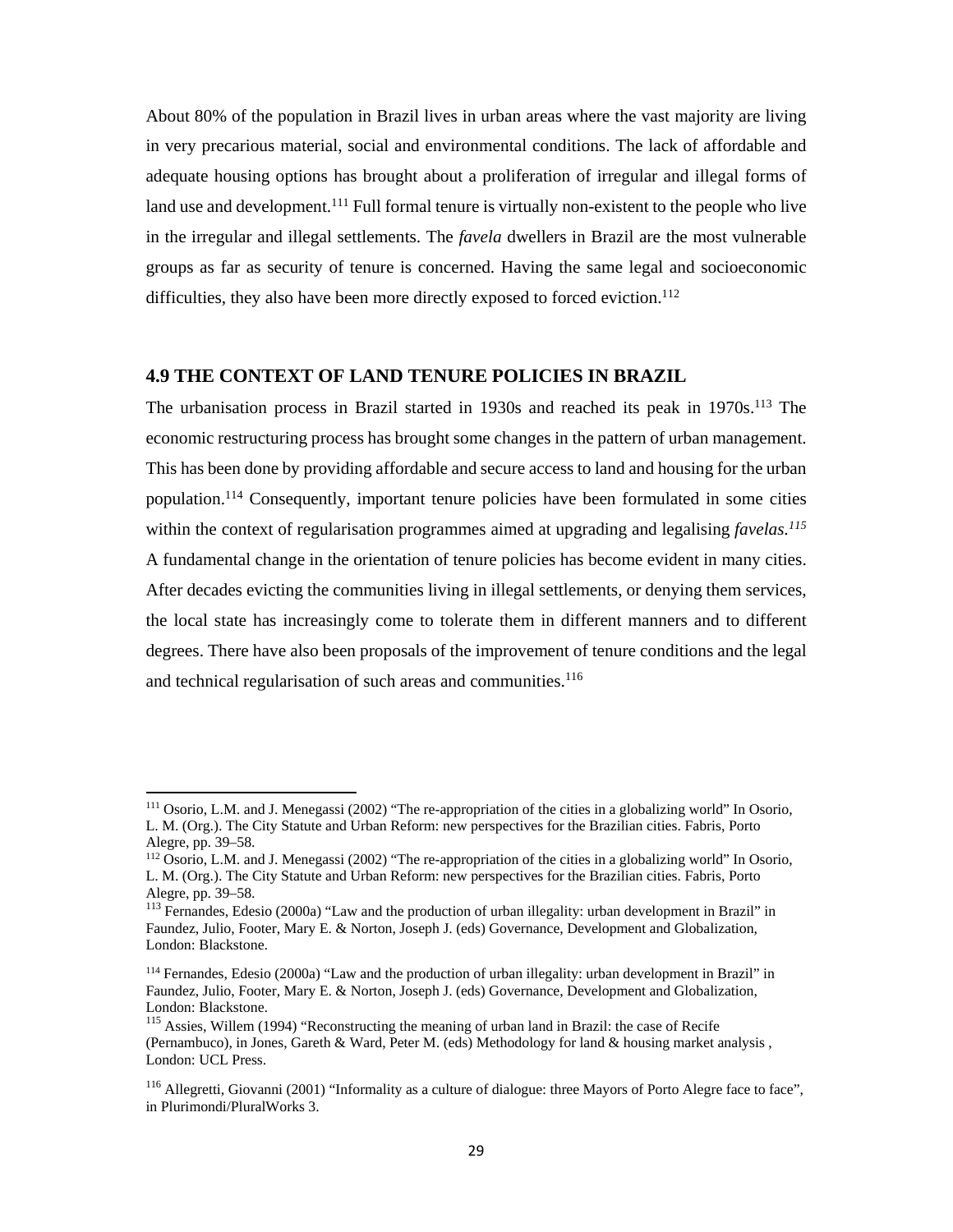### **4.10 INNOVATIVE EXPERIENCES OF TENURE REGULARISATION**

The legal-political formula supporting tenure policies adopted in Belo Horizonte has been reproduced in several cities in Brazil. However, the situation is still difficult given the conservative, still dominant legal provisions that have long favoured economic exchange values and the interests of land owners and economic groups to the detriment of the principle of the social function of property.<sup>117</sup> In many cities, the action of judicial power has also significantly reduced the scope for state intervention in the domain of individual property rights, even in situations where the land occupation has been consolidated for a long time.<sup>118</sup>

The tenure policies being currently in Porto Alegre and Recife have been based on the assumption that, even if it may create individual security of tenure in more immediate terms, the mere attribution of individual property rights does not necessarily achieve the main goal of most tenure regularisation programmes. The policies have also been based on the principle that tenure regularisation policies have to be reconciled with the need to improve conditions of socio-political citizenship.119 The policymakers and public administrators in those cities have tended to view the social obligation of the state to be in terms of providing adequate and affordable housing rights and not exactly providing property rights. The new tenure policies in Porto Alegre and Recife have supported the notion that the recognition of social housing rights does not entail the privatisation of public land.<sup>120</sup>

The case study of Brazil indicate that it is fundamental that the recognition of urban and tenure rights takes place within the broader, integrated and multi-sectoral scope of city and land use planning, and not as an isolated policy, to prevent distortions in the land market and thus minimise the risk of eviction of the traditional occupiers.<sup>121</sup> There must be a proper integration between the tenure policies and laws supporting regulation programmes and the overall urban

 $117$  Allegretti, Giovanni (2001) "Informality as a culture of dialogue: three Mayors of Porto Alegre face to face", in Plurimondi/PluralWorks 3.

<sup>&</sup>lt;sup>118</sup> Allegretti, Giovanni (2001) "Informality as a culture of dialogue: three Mayors of Porto Alegre face to face", in Plurimondi/PluralWorks 3.

<sup>&</sup>lt;sup>119</sup> Santos, Boaventura de Sousa (1998) "Participatory Budgeting in Porto Alegre", in Politics and Society 26, 4 (December):461-510.

<sup>&</sup>lt;sup>120</sup> Maia, Maria Leonor (1995) "Land use regulations and rights to the city: squatter settlements in Recife, Brazil", in Land Use Policy12, No. 22, pp. 177-180

<sup>&</sup>lt;sup>121</sup> Maia, Maria Leonor (1995) "Land use regulations and rights to the city: squatter settlements in Recife, Brazil", in Land Use Policy12, No. 22, pp. 177-180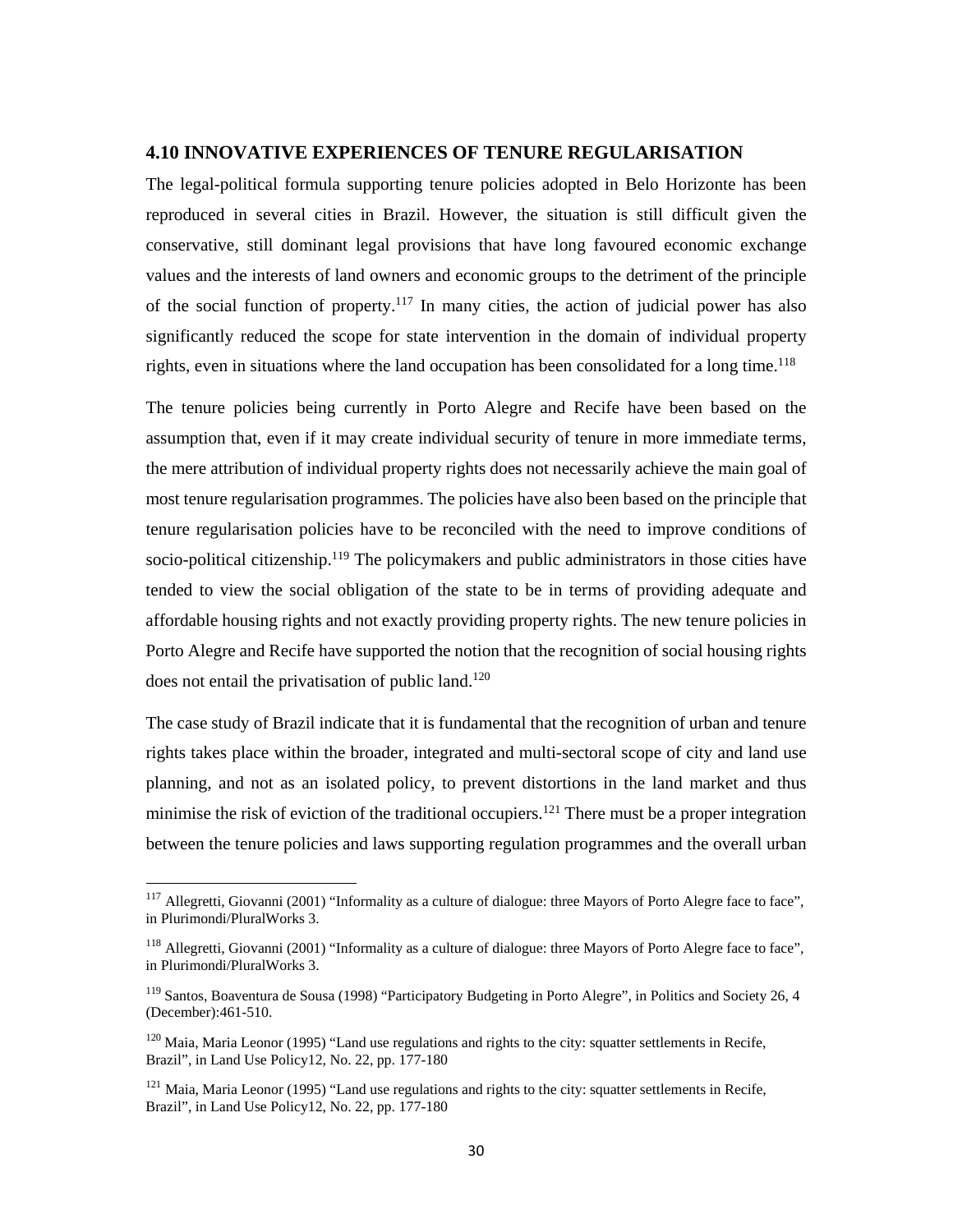legislation in force. Moreover, such experiences show that it is important to reconcile the objectives of providing housing options, recognising security of tenure and promoting sociospatial integration. The fact is that housing rights are not, and should not, be restricted to individual property rights.122

<sup>&</sup>lt;sup>122</sup> Goldsmith, William W. & Vainer, Carlos B. (2001) "Participatory Budgeting and Power Politics in Porto Alegre", in Land Lines, January: 7-9.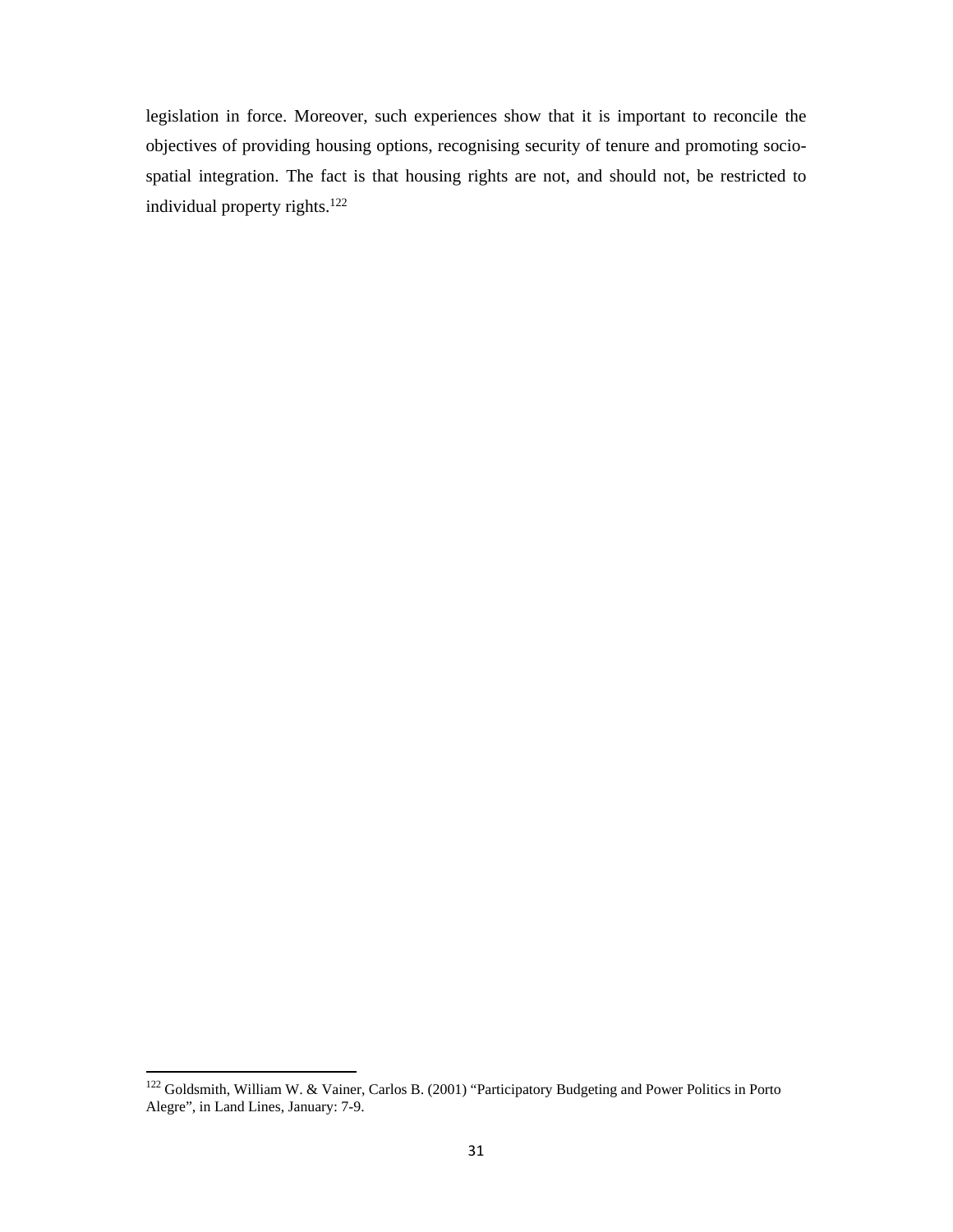## **CHAPTER FIVE**

#### **5.1 INTRODUCTION**

This is the last chapter of this study and provides a summary of the findings, conclusions on the issue of security of tenure in the informal settlements in Kenya. The chapter further provides a number of recommendations. These findings and conclusions are discussed below.

Security of tenure is a central component of the right to adequate housing. Any initiative related to housing, whether in the context of urban renewal, land management or other developmentrelated projects, or in dealing with recovery after conflicts or disasters, will inevitably have tenure security implications. The lack of security of tenure - in law and practice - makes protection against forced eviction very difficult, leaving the most vulnerable, such as inhabitants of informal settlements, at risk of a range of human rights violations.

### **5.2 SUMMARY OF FINDINGS AND CONCLUSIONS**

Below is a summary of the findings and conclusions from the previous chapters of the study.

The findings of this study have indicated that land is man's most valuable resource, supporting basic and critical needs of food, shelter and business. This is particularly true for Africa where economies heavily rely on agriculture, livestock production, tourism and the exploitation of natural resources. In Kenya, dependence on land is evident in the high percentage of persons, who rely on agriculture and pastoralism,

And in the fact that the country's top foreign exchange earners are agriculture (including horticulture) and tourism, both based on land. The manner in which land is allocated, accessed and managed is therefore central to Kenya's aspirations to alleviate poverty and create wealth. Kenya is facing an increasing growth of informal settlements in her urban centres. As rapid urbanization takes its toll, so has the development and growth of informal settlements. More than 34% of Kenya's total population lives in urban areas and, of this, more than 71% is confined in informal settlements. This number will continue to increase unless a serious and concerted action by all relevant stakeholders is undertaken. Kenya's annual informal settlements growth rate of 5% is the highest in the world and it is likely to double in the next 30 years if positive intervention measures are not put in place. According to the UN-Habitat, the experience in these informal settlements show a significant link that people living in poverty are trapped in their present situation because they are excluded from the rest of the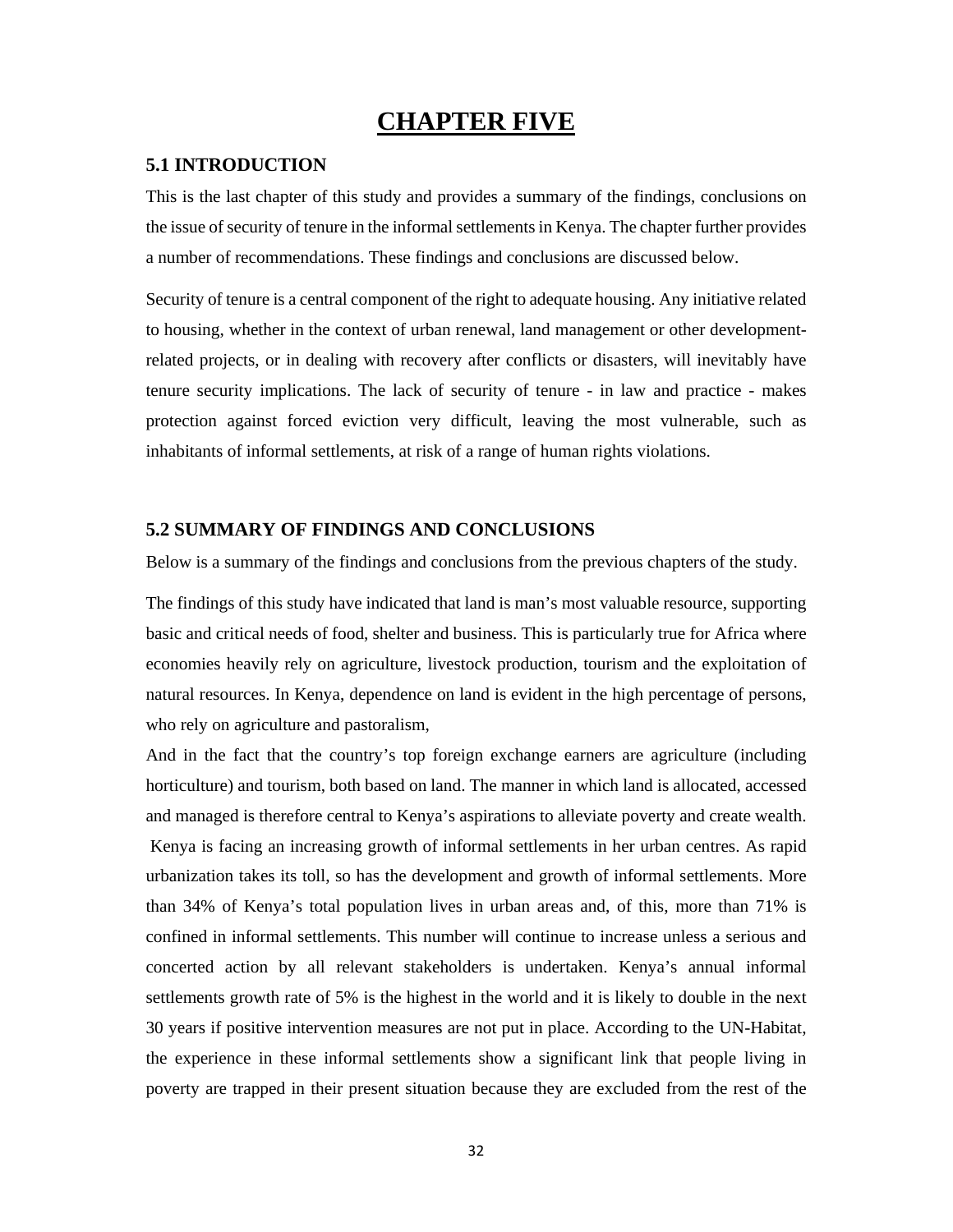society. Unfortunately, they are not empowered to allow them to make any significant contribution to community building, pushing the urban centres to the verge of sinking into abyss as the weight of mushrooming informal settlements takes its toll.

These unprecedented rates of urbanization can be linked to massive migratory movements as well as to natural growth but most important is the challenging urban planning component, which causes environmental problems with far reaching effects. Informal property arrangements are majorly predominant in informal settlements in Kenya. Even though formal law has not recognized informal tenure, this category remains resilient and it caters for a majority of people in both urban and rural areas in Kenya. Informal tenure systems have emerged in response to a need for the establishment of an alternative means of access to land and shelter especially for the urban poor.

Though information on the existing land tenure systems was recorded subjectively for lack of time, the findings indicate that informality is a reality, this phenomenon is particularly worse when it comes to land holding. Urban areas in Kenya continue to witness massive urbanization that is coupled with increased demand for land. For the urban poor, this result to them being forced to move into/establish informal settlements. Informal settlements are thus a common feature in urban areas in Kenya forming an eyesore in these areas. Despite the many initiatives that have been undertaken in these areas, much is to be seen when it comes to the improvement of the lives of the inhabitants of the informal settlements. The government has over the years adopted the approach of formalizing tenure in these areas and upgrading the housing units occupied by the inhabitants. This approach has however not yielded much as the number of informal settlements continue to increase and the existing informal settlements also continue to expand.

The recognition by the Constitution that all land belongs to the people of Kenya<sup>123</sup> and that the people can hold such land as communities<sup>124</sup> has sought to correct a historical fallacy that has existed in Kenya since the start of the colonial period. The laws and policies introduced by the Colonial Government preferred private land tenure arrangements while disregarding communal approaches. The inclusion of communal tenure as a category of land ownership

<sup>&</sup>lt;sup>123</sup> Article 61(1) Constitution of Kenya, 2010.<br><sup>124</sup> Article 63(1) Constitution of Kenya, 2010.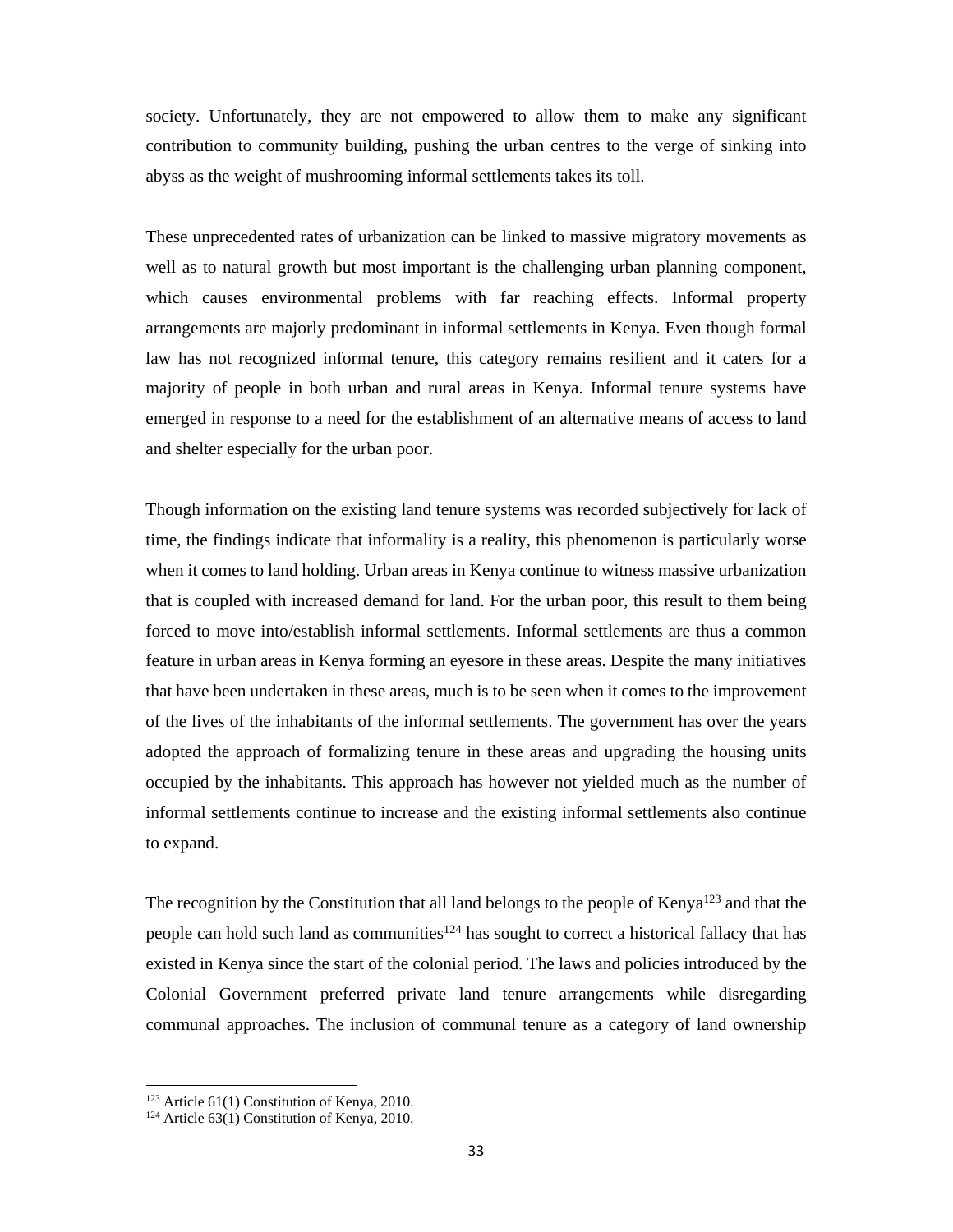gives Constitutional recognition to communities and enables them own and use land as communities.125 However, there are some hurdles that still need to be overcome to make community land rights a reality in Kenya.<sup>126</sup> One of the tasks is the identifying and defining the "community" for purposes of vesting legal ownership. The Constitution of Kenya 2010 provides that a Community shall be identified on the basis of ethnicity, culture or similar community of interest. The difficulty arises where the three criteria sit side by side and lead to different results in terms of defining the community.<sup>127</sup>

The ambiguity in defining the "Community" for purposes of the Community Land Act leaves open its interpretation within the informal settlements setting.<sup>128</sup> While the slum dwellers could be defined as a community of socio-economic or other similar common interest, such definition would assume that they are a homogenous entity with similar aspirations. idit wold not be possible to reconcile the varying interests of stakeholders in the slum settlements to allow for tenure regularization.<sup>129</sup> It is, therefore, crucial for such communities to ingrain themselves a sense of purpose in the road to tenure regularization.

The National Land Policy 2009 indicates that the essence of informal, spontaneous, or squatter settlements is the absence of security of tenure and planning. Many Kenyans live as squatters, in slums and other squalid places. Squatters and informal settlements therefore present a challenge for land planning and development in Kenya.<sup>130</sup> To deal with the challenges presented by squatters and informal settlements, the policy requires the Government to establish a legal framework and procedures for transferring unutilised land and land belonging to absentee landowners to squatters and people living in informal settlements.<sup>131</sup>

 <sup>125</sup> The Constitution of Kenya 2010<br><sup>126</sup> The Constitution of Kenya 2010

<sup>&</sup>lt;sup>127</sup> H.W.O. Okoth Ogendo, The Tragic African Commons: A Century of Expropriation, Suppression and Subversion (Keynote Address to African Public Interest Law and Community-Based Property Rights Workshop- USA, River-Arusha Tanzania; published in CIEL/LEAT/WRI/IASCP); Amplifying Local Voices for Environmental Justice: Proceedings of the African Public Interests Law and Community-Based Property Rights Workshop (USA, CIEL, 2002)pages 17-29.

<sup>&</sup>lt;sup>128</sup> Kameri-Mbote, P. and K. Kindiki, 2009, 'Trouble in Eden: How and Why Unresolved Land Issues Landed "Peaceful Kenya" in Trouble in 2008'. Forum for Development Studies, Oslo, Norway, Vol. 2, 2008 January 2009)

<sup>&</sup>lt;sup>129</sup> Kieyah, j. and R Kivuti, 2009, 'Land Reform and Poverty'. Working Paper Series 17. Global Development Networks

<sup>&</sup>lt;sup>130</sup> Section 209 of the National Land Policy 2009<br><sup>131</sup> Section 209 of the National Land Policy 2009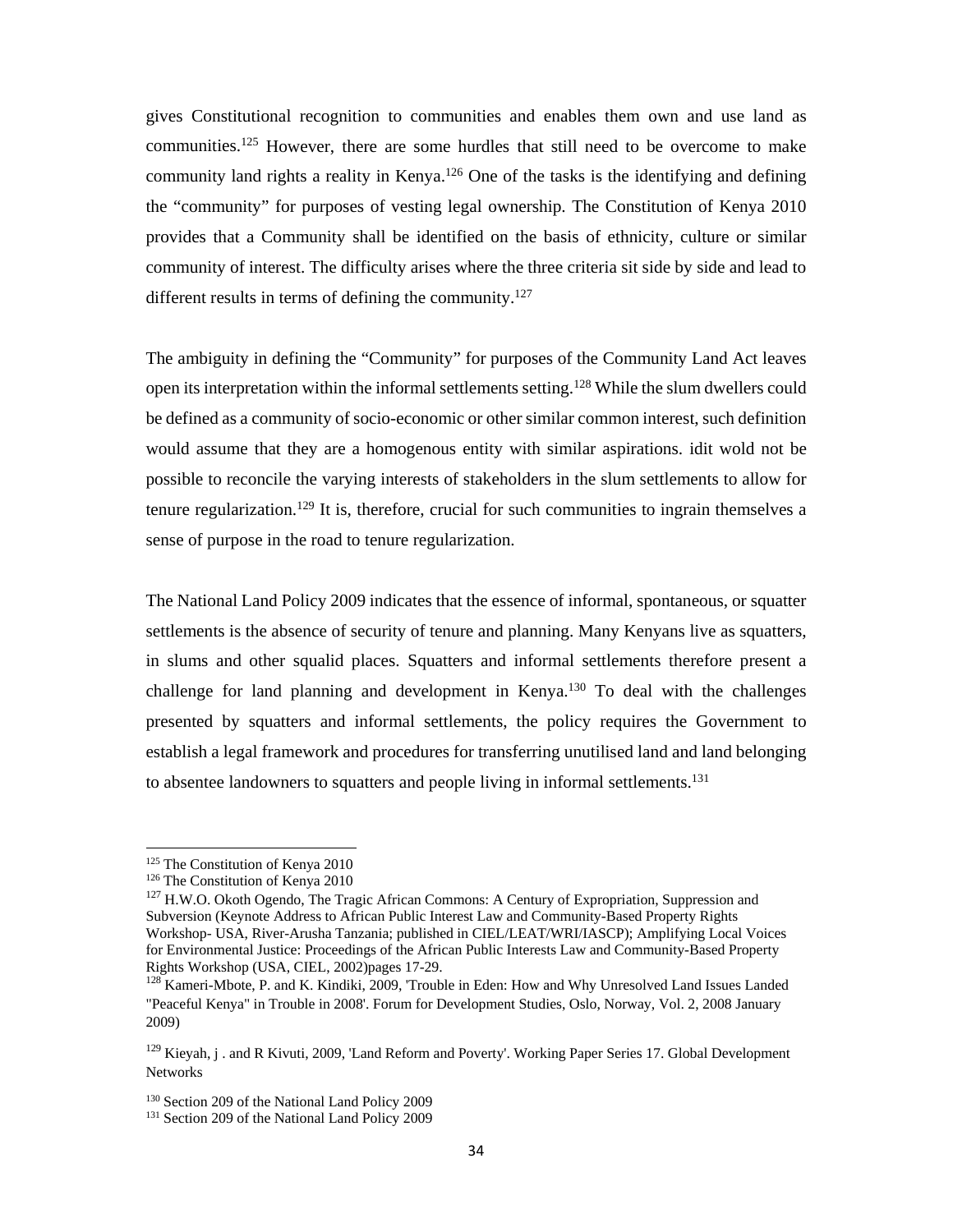#### **5.3 RECOMMENDATIONS**

Below are the recommendations on how to resolve issues of land tenure for residents of informal settlements in Kenya.

From the above findings and conclusions, the study makes the following recommendations, which will go a long way to help secure land tenure rights in informal settlements in Kenya.

- 1. A thorough study to be undertaken at national level to ascertain the prevailing land tenure systems in all the informal settlements in Kenya. This will serve to inform and direct the two main informal settlements in Kenya that include the Kenya Slum Upgrading Project and Kenya Informal Settlements Improvement Project. Committing of funds directly towards improvement of housing and other infrastructural facilities may not bring about the expected results in these programmes. The principal aim of KENSUP is the improvement of the livelihoods of people living and working in slums and informal settlements in the urban areas of Kenya through the provision of security of tenure and physical and social infrastructure, as well as opportunities for housing improvement and income generation. As much as this is a noble goal, it may never be realized if the perennial sabotage and interference from outsiders who have interests in these settlements are not arrested through formulation of appropriate policies and legislation. These policies and legislations will in turn require thorough understanding of the existing tenure relationship.
- 2. Many informal settlements were built on unalienated and unplanned public land. Though most of this land remains public, some of it was allocated in the 1990s in disregard of the occupation by the informal settlements. These allocations have affected many settlements, for example, Mukuru Kwa Njenga. Therefore, the residents in these should not be evicted because they established their rights on the land earlier before the government gave out leasehold right to other parties. The government should revoke the lease allocation and design a way of compensating the new allotees. This would make the land in Mukuru kwa Njenga and other informal settlements available for insitu upgrading.
- 3. There should be an amendment of the Land Act 2012 to include alternative and innovative tenure systems that can carter for the interests of the poor in the urban areas and make documentation of rights to land easy, cheap and simple to understand. The rights of tenure of those occupying public land in the informal settlements should be respected by invoking the Bill of Rights, which gives them a right to hold property and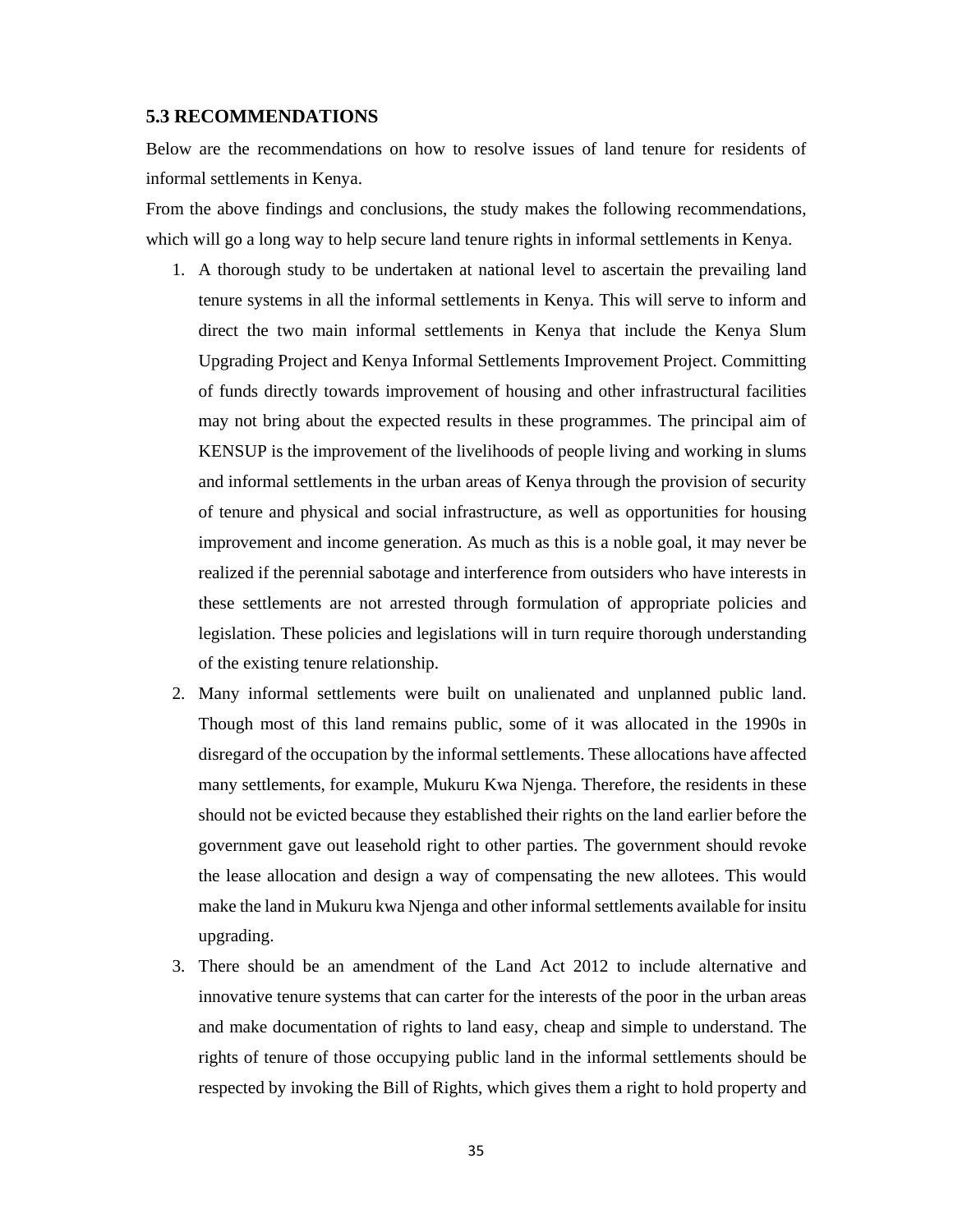a right to shelter. The definitions of a community under the Community Land Act 2016 should be broadened to include the residents of the informal settlements under the community of interest category. This would aid in the development of community ownership rights paradigms.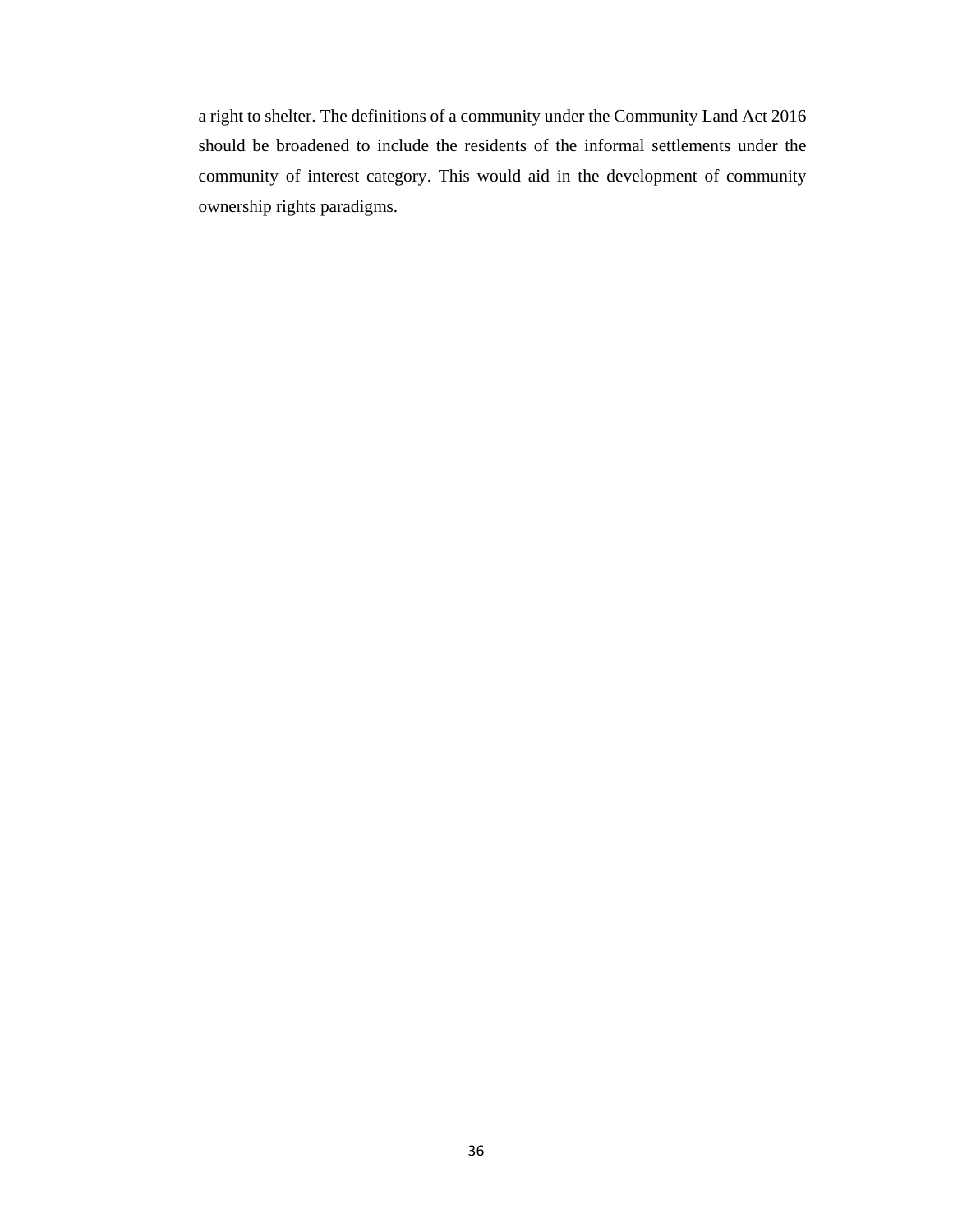### **BIBLIOGRAPHY**

- 1. UN-Habitat, (2009). Planning in the Urban Fringe. World Bank
- 2. World Economic and Social Survey (2008)."Underdevelopment, urban squatting, and the state bureaucracy: a case study of Tanzania." Canadian Journal of African Studies
- 3. Beatley, 2000 "The urban planning system in Tanzania: what should be the strategic role of urban planning." The Journal of Building and Land Development
- 4. The Constitution of Kenya 2010
- 5. H.W.O. Okoth Ogendo, The Tragic African Commons: A Century of Expropriation, Suppression and Subversion (Keynote Address to African Public Interest Law and Community-Based Property Rights Workshop- USA, River-Arusha Tanzania; published in CIEL/LEAT/WRI/IASCP); Amplifying Local Voices for Environmental Justice: Proceedings of the African Public Interests Law and Community-Based Property Rights Workshop (USA, CIEL, 2002)
- 6. Kameri-Mbote, P. and K. Kindiki, 2009, 'Trouble in Eden: How and Why Unresolved Land Issues Landed "Peaceful Kenya" in Trouble in 2008'. Forum for Development Studies, Oslo, Norway, Vol. 2, 2008 January 2009)
- 7. Kieyah, j . and R Kivuti, 2009, 'Land Reform and Poverty'. Working Paper Series 17. Global Development Networks
- 8. The National Land Policy 2009
- 9. Maia, Maria Leonor (1995) "Land use regulations and rights to the city: squatter settlements in Recife, Brazil", in Land Use Policy12, No. 22
- 10. Goldsmith, William W. & Vainer, Carlos B. (2001) "Participatory Budgeting and Power Politics in Porto Alegre", in Land Lines, January
- 11. Assies, Willem (1994) "Reconstructing the meaning of urban land in Brazil: the case of Recife (Pernambuco), in Jones, Gareth & Ward, Peter M. (eds) Methodology for land & housing market analysis , London: UCL Press
- 12. Allegretti, Giovanni (2001) "Informality as a culture of dialogue: three Mayors of Porto Alegre face to face", in Plurimondi/PluralWorks 3
- 13. Santos, Boaventura de Sousa (1998) "Participatory Budgeting in Porto Alegre", in Politics and Society 26, 4 (December)
- 14. Santos, B. (1984)"The State, the law and the urban issue." In Falcão J. (Org.) Conflicts of Property Rights: urban invasions. Forense, Rio de Janeiro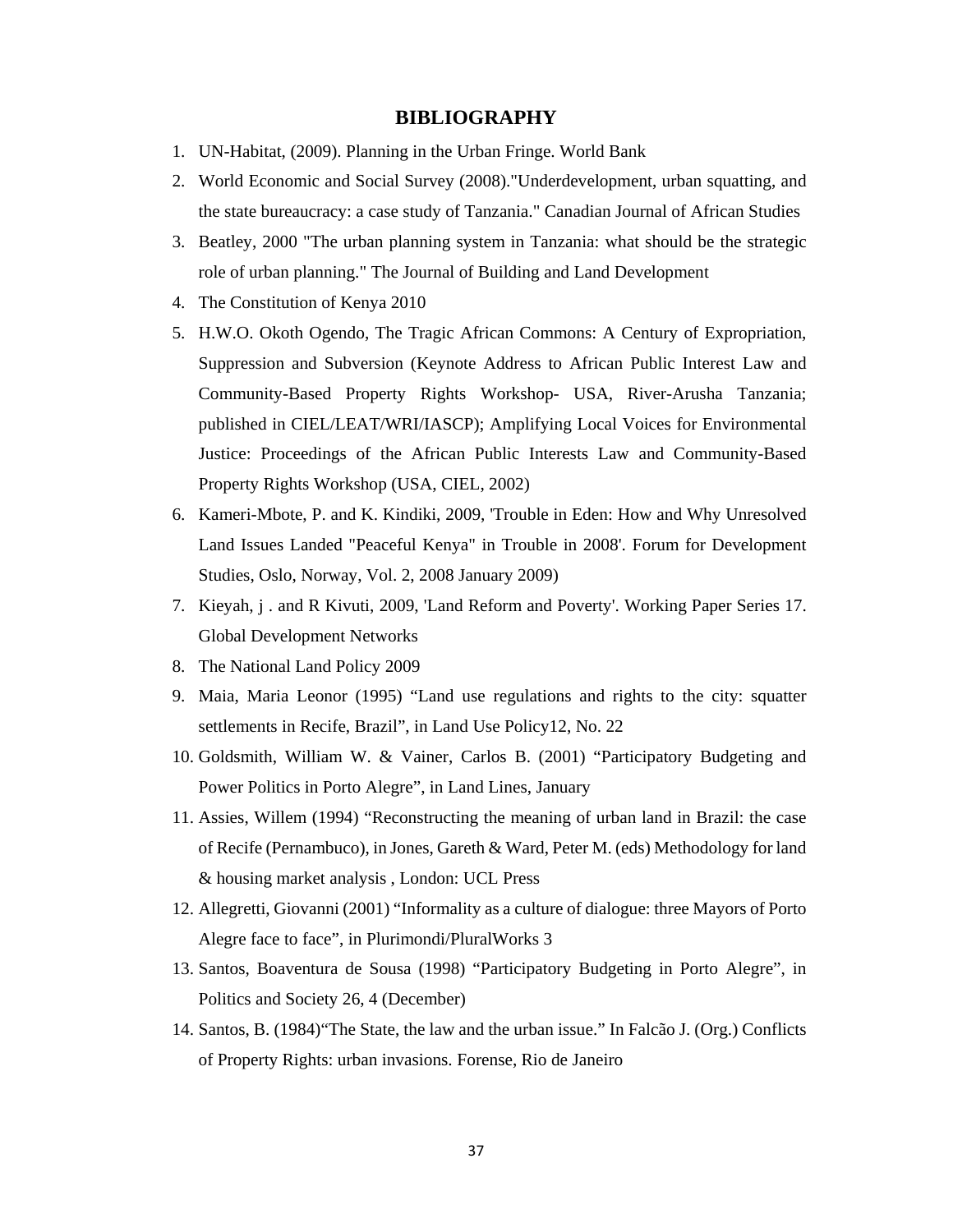- 15. COHRE(Centre on Housing Rights and Evictions) (2000) "Enforcing Housing Rights in the Americas: Pursuing Housing Rights Claims within the Inter-American System of Human Rights
- 16. Osorio, L.M. and J. Menegassi (2002) "The re-appropriation of the cities in a globalizing world" In Osorio, L. M. (Org.). The City Statute and Urban Reform: new perspectives for the Brazilian cities. Fabris, Porto Alegre
- 17. Fernandes, Edesio (2000a) "Law and the production of urban illegality: urban development in Brazil" in Faundez, Julio, Footer, Mary E. & Norton, Joseph J. (eds) Governance, Development and Globalization, London: Blackstone
- 18. National Upgrading Support Programme (NUSP) (Ed.) (2009): Assessment Report For National Department of Housing and Cities Alliance. Available online at http://www.citiesalliance.org/sites/citiesalliance.org/ files/CAFiles/Projects/NUS P\_Final\_Assessment\_Report.p df, checked on 5/21/2016
- 19. Topham, Steve (2013): Informal Settlements‐ Towards a 20‐Year Review. Background Note. Draft 10 January 2011
- 20. The 1996 Constitution of South Africa
- 21. The South African Housing Act of 1997
- 22. Huchzermeyer, Marie (2011): Cities with 'slums'. From informal settlement eradication to a right to the city in Africa. Claremont, South Africa: UCT Press
- 23. Department of Human Settlements.2004. "Breaking New Ground," Comprehensive Plan for Housing Delivery, Department of Human Settlements, South Africa. DHS, Republic of South Africa http://www.nwpg.gov.za/DDLG&TA/acts/Breaking%20New%20Grounds.pdf
- 24. Dawson, Hannah; McLaren, Daniel (2014): Monitoring the right of access to adequate housing in South Africa. An analysis of the policy effort, resource allocation and expenditure and enjoyment of the right to housing. Johannesburg: Studies in Poverty and Inequality Institute (SPII)
- 25. The Presidency (Ed.) (2010): Annexure A For Outcome 8 Delivery Agreements: Sustainable Human Settlements and Improved Quality of Household Life. Available online at a state of  $\alpha$  at a state of  $\alpha$  at a state of  $\alpha$  at a state of  $\alpha$  at a state of  $\alpha$  at a state of  $\alpha$  at a state of  $\alpha$  at a state of  $\alpha$  at a state of  $\alpha$  at a state of  $\alpha$  at a state of  $\alpha$  at a s

http://www.thepresidency.gov.za/MediaLib/Downloads/Home/Ministries/Department ofPerformanceMonitoringandEvaluation3/TheOutcomesApproach/D elivery%20 Agreement\_Outcome%208.pdf, checked on 12/8/2012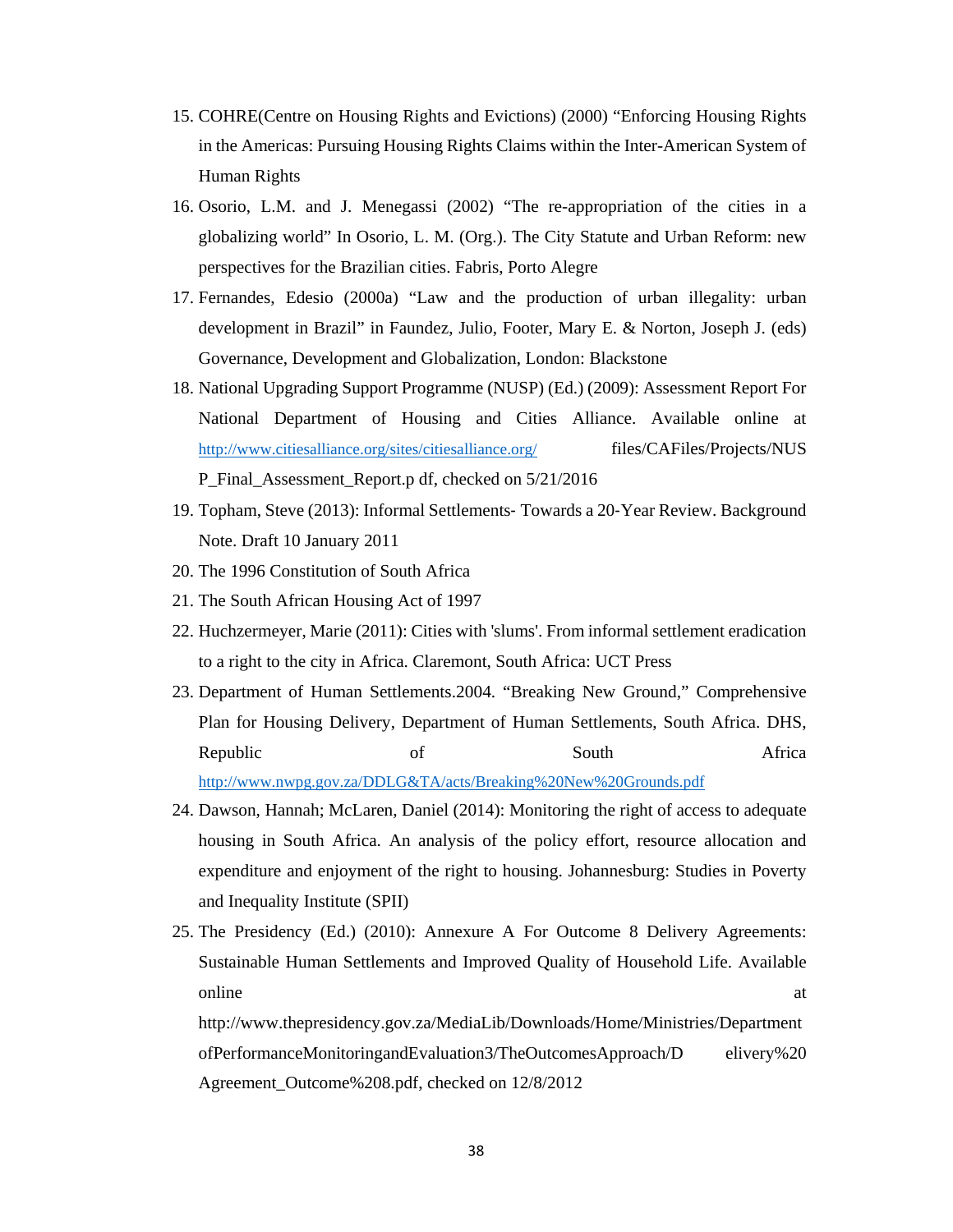- 26. Financial and Fiscal Commission (Ed.) (2011): Challenges and opportunities in housing finance in South Africa. Midrand
- 27. Department of Human Settlements (DHS) (Ed.) (2015): Presentation to Portfolio Committee. National Upgrading Support Programme (NUSP). Available online at http://pmg-assets.s3-website-eu-west 1.amazonaws.com/150804nusp2.ppt, checked on 6/20/2016
- 28. Cousins B., Cousins T., Hornby, D., Kingwill, R., Royston, L., and Smit, W. Land Rights for African Development: From Knowledge to Action. Collective Action and Property Rights (CAPRi) Policy Briefs. Available at: http://www.kw.undp.org/content/dam/aplaws/publication/en/publications/ environmentenergy/www-ee-library/sustainable-land-management/land-rights-for-africandevelopment-from-knowledge-to-action/capri\_brief\_land\_rights.pdf#page=29
- 29. Department of Human Settlements. Simplified National Housing Code. 2009. The Republic of South Africa. Available at: http://www.dhs.gov.za/uploads/documents/1\_Simplified\_Guide\_Policy\_Con text/1%20Vol%201%20Part%201%20Simplified%20Guide%20to %20the%20 National%20Housing%20Code.pdf
- 30. Ibrahim Sangor Osman et al. v. Municipal Council of Garissa et al., Constitutional Petition No. 2 of 2011 (16 November 2011)
- 31. International Covenant on Economic, Social and Cultural Rights
- 32. The Evictions and Resettlement Procedures Bill of 2012, Part IV, Section 10
- 33. Potsiou, C.A. and C. Ioannidis (2006), 'Informal Settlements in Greece: The Mystery of Missing Information and the Difficulty of Their Integration into a Legal Framework', fifth FIG Regional Conference, Accra, Ghana
- 34. Pye (Oxford) ltd v. The United Kingdom, 15 November 2005
- 35. Kameri-Mbote, P., Odote, C., Musembi, C. and Kamande, W., 2013. *Ours by Right:*  Law, Politics and Realities of Community Property in Kenya. Strathmore University Press, Nairobi
- 36. OKoth- Ogendo, "Formalising Informal Property Systems in Africa: The Problems of Land Rights Reform in Africa
- 37. C. Nyamu-Musembi, Breathing Life into Dead Theories about Property Rights: de Soto and Land Relations in Rural Africa (Brighton: Institute of Development Studies, Working Paper 272, 2006). http://www.ids.ac.uk/files/Wp272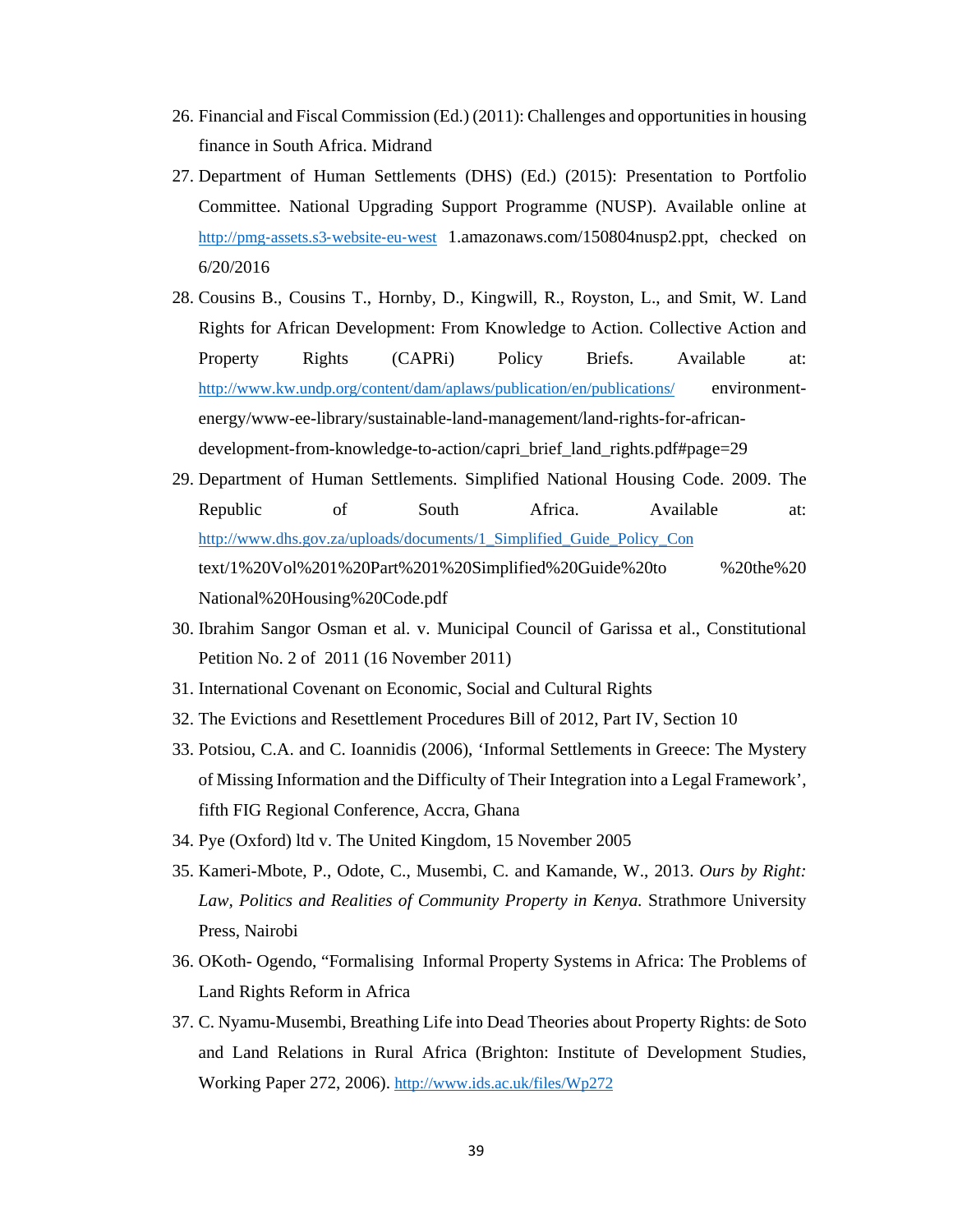- 38. Kieyah, j . and R Kivuti, 2009, 'Land Reform and Poverty'. Working Paper Series 17. Global Development Networks
- 39. Kameri-Mbote P and Odote C, "Innovating Tenure Rights for Communities in Informal Settlements
- 40. The Community Land Act 2016
- 41. Paul N. Ndungu, Tackling land related corruption in Kenya http://siteresources.worldbank.org/RPDLPROGRAM/Resources/459596- 1161903702549/S2\_Ndungu.pdf. Internet accessed June 8, 2013
- 42. John Bruce, 2008. Kenya Land Policy: Analysis and Recommendations. A paper prepared for the United States Agency for International Development, Property Rights and Resource Governance Program under the Prosperity, livelihoods and Critical Ecosystems (PLACE) Indefinite Quantity Contract (IQC) Contract No. EPPI-00-06- 00008-00, Task Order 002
- 43. P. Kameri-Mbote et al, Ours by Right: Laws, Politics and Realities of Community Land Rights in Kenya (Strathmore University Legal Press Nairobi, 2013)
- 44. G. Hardin, "The Tragedy of the Commons" [1968] 162(3859) Science (New Series)
- 45. J.M. Migai-Akech, Rescuing Indigenous Tenure from the Ghetto of Neglect (ACTS Press Nairobi, 2001)
- 46. B.D. Ogolla and J. Mugabe, "Land Tenure Systems and Natural Resource Management" in JB Ojwang and C Juma (Eds.), In Land We Trust: Environment, Private Property and Constitutional Change(Initiative Publishers, Nairobi and Zed Books, London)( 1996)
- 47. Brian Bix, Jurisprudence: Theory and Context, (Sweet and Maxwell 2012) 110
- 48. Fredrick Rauscher, 'Kant's Social and Political Philosophy', in Edward Zalta (ed) The Stanford Encyclopedia of Philosophy (Spring 2012 Edition)
- 49. Otiso, K M (2000) The voluntary sector in urban service provision and planning in Nairobi City, Kenya, University of Minnesota, Minnesota
- 50. Hernando De Soto, The Mystery of Capital: Why Capitalism Triumphs In The West and Fails Everywhere Else (Black Swan 2001) 23
- 51. Wesley Newcomb Hohfeld, Fundamental Legal Conceptions as Applied in Judicial Reasoning, 26 Yale L.J 710 (1917)
- 52. Syagga, P., Mitullah, W., and Karira-Gitau, S. (2001) Nairobi Slums Upgrading Initiatives: Nairobi Situation Analysis Nairobi: GoK/UNCHS (Habitat)